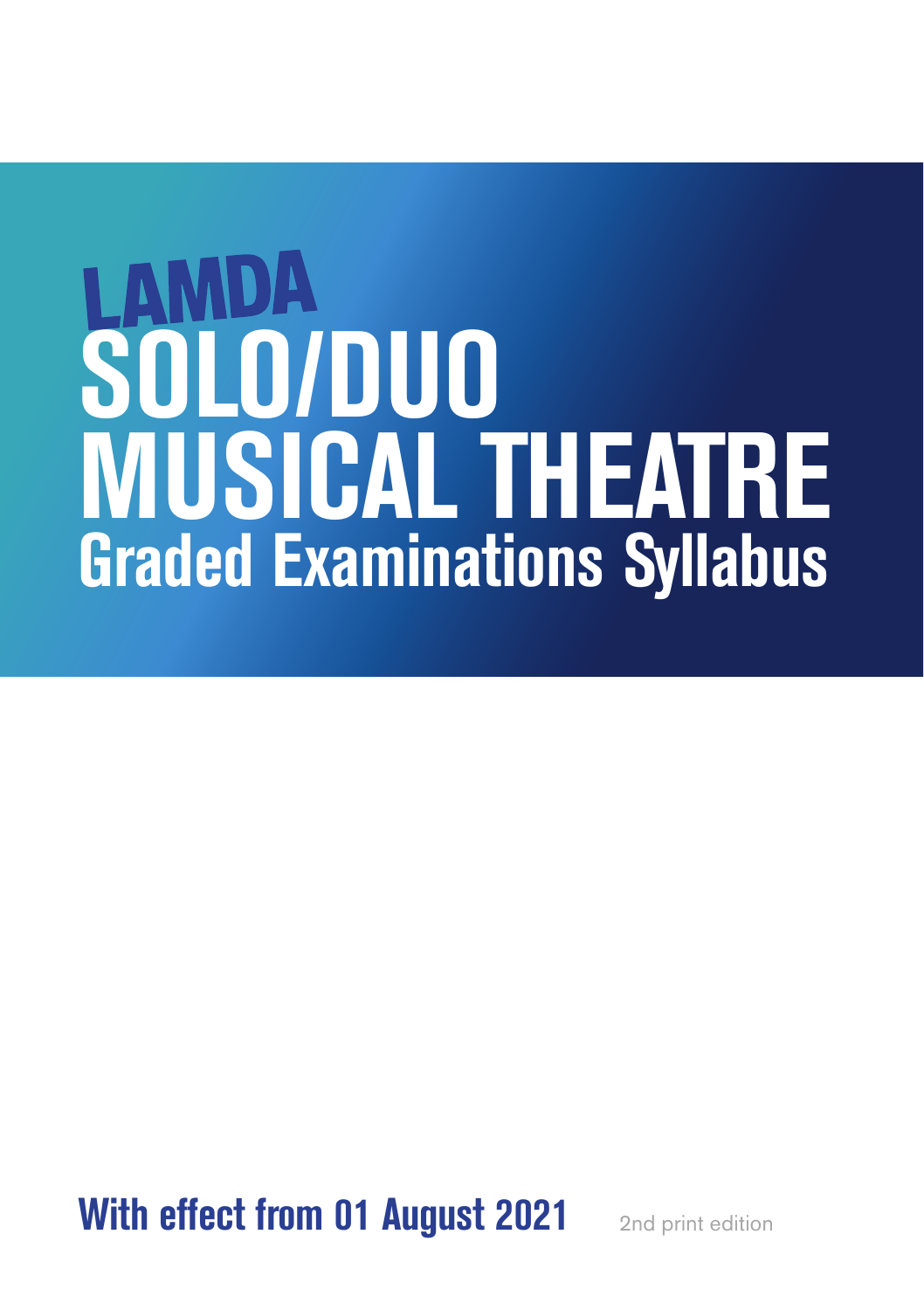## **Contents**

| About LAMDA                                                          | 5  |
|----------------------------------------------------------------------|----|
| <b>LAMDA Qualifications</b>                                          | 6  |
| <b>Qualification Framework</b>                                       | 6  |
| About This Syllabus Specification                                    | 6  |
| Structure of the Qualification                                       | 6  |
| LAMDA Qualification Titles Covered in This Syllabus<br>Specification | 7  |
| Reasonable Adjustments and Special Considerations                    | 8  |
| Assessment and Grading                                               | 8  |
| <b>Assessment Requirements</b>                                       | 8  |
| <b>Invalidation Policy</b>                                           | 9  |
| A Note on Language                                                   | 9  |
| Glossary of Terms                                                    | 10 |
| <b>Support Material</b>                                              | 10 |

## **LAMDA Graded Examinations in Musical Theatre: Solo/Duo**

| Purpose of the Qualification          |    |
|---------------------------------------|----|
| Broad Objectives of the Qualification | 12 |
| <b>Structure</b>                      | 13 |
| <b>Examination Regulations</b>        | 14 |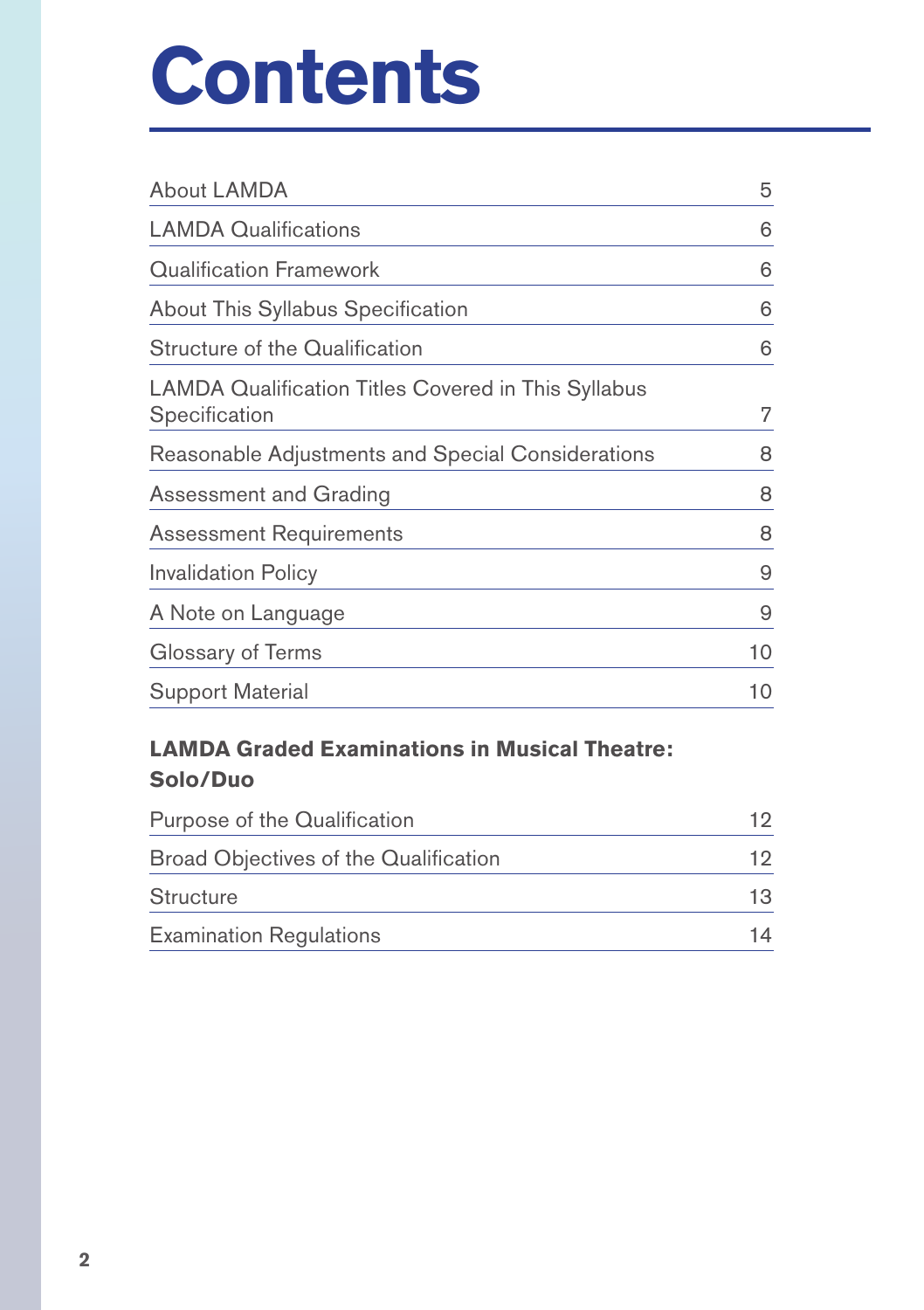## 4 **Entry Level**

| <b>Level Description</b>        | 16 |
|---------------------------------|----|
| <b>Learning Outcomes</b>        | 16 |
| Total Time Allowance            | 16 |
| <b>Examination Content</b>      | 17 |
| <b>Marking Scheme</b>           | 18 |
| <b>Attainment Bands</b>         | 18 |
| Assessment and Grading Criteria | 19 |

## 4 **Level 1**

| Level Description               | 22 |
|---------------------------------|----|
| <b>Learning Outcomes</b>        | 23 |
| <b>Total Time Allowance</b>     | 23 |
| <b>Examination Content</b>      | 24 |
| Marking Scheme                  | 28 |
| <b>Attainment Bands</b>         | 28 |
| Assessment and Grading Criteria | 29 |

## 4 **Level 2**

| <b>Level Description</b>        | 34 |
|---------------------------------|----|
| <b>Learning Outcomes</b>        | 35 |
| <b>Total Time Allowance</b>     | 35 |
| <b>Examination Content</b>      | 36 |
| Marking Scheme                  | 42 |
| <b>Attainment Bands</b>         | 42 |
| Assessment and Grading Criteria | 43 |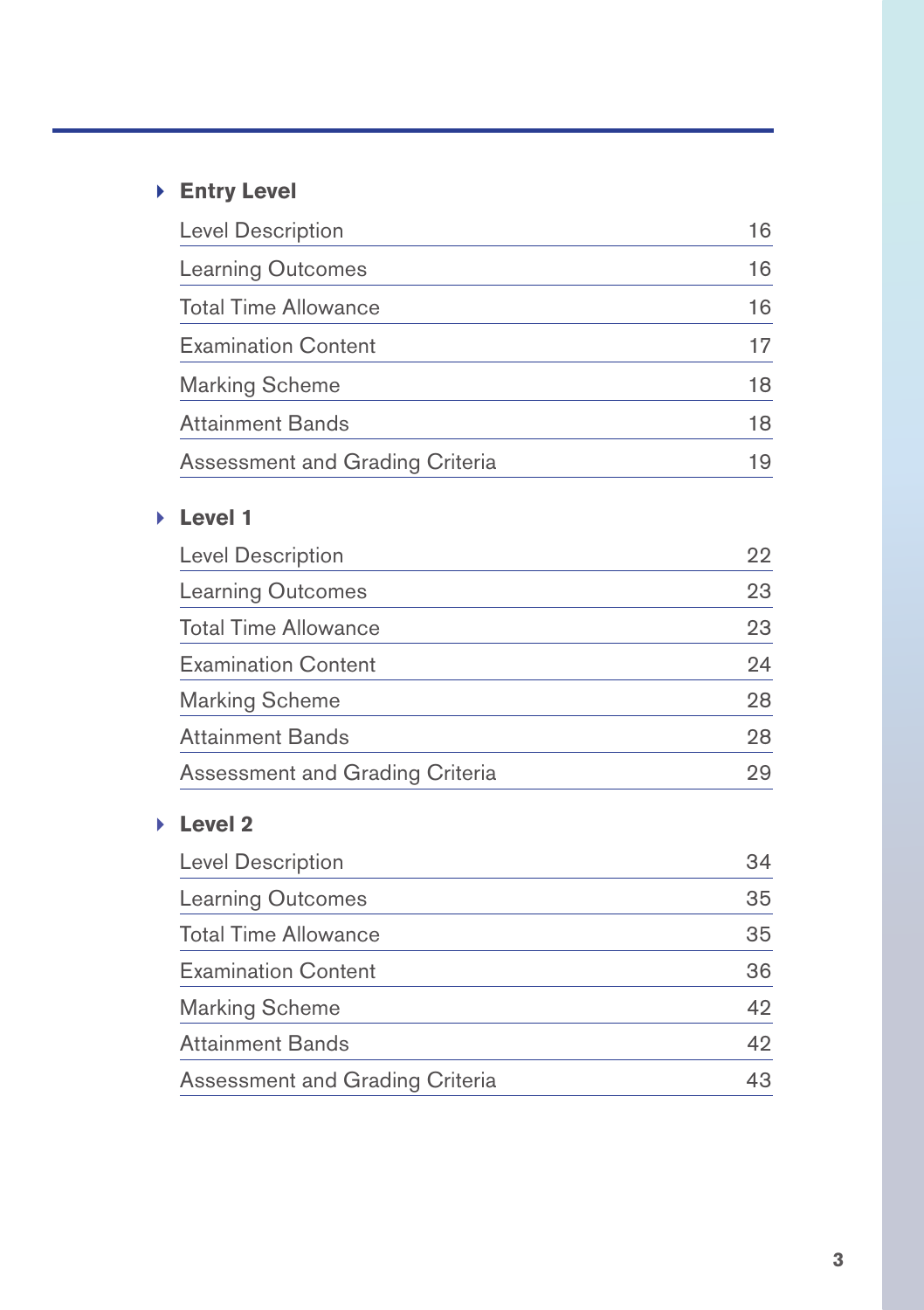### 4 **Level 3**

| Level Description                              | 48  |
|------------------------------------------------|-----|
| Learning Outcomes                              | 49  |
| Total Time Allowance                           | 50  |
| <b>Examination Content</b>                     | 51  |
| Marking Scheme                                 | 63  |
| Attainment Bands                               | 63  |
| Assessment and Grading Criteria                | 64  |
| <b>Glossary of Terms: Syllabus Terminology</b> | 72. |
| <b>Glossary of Terms: Syllabus Content</b>     |     |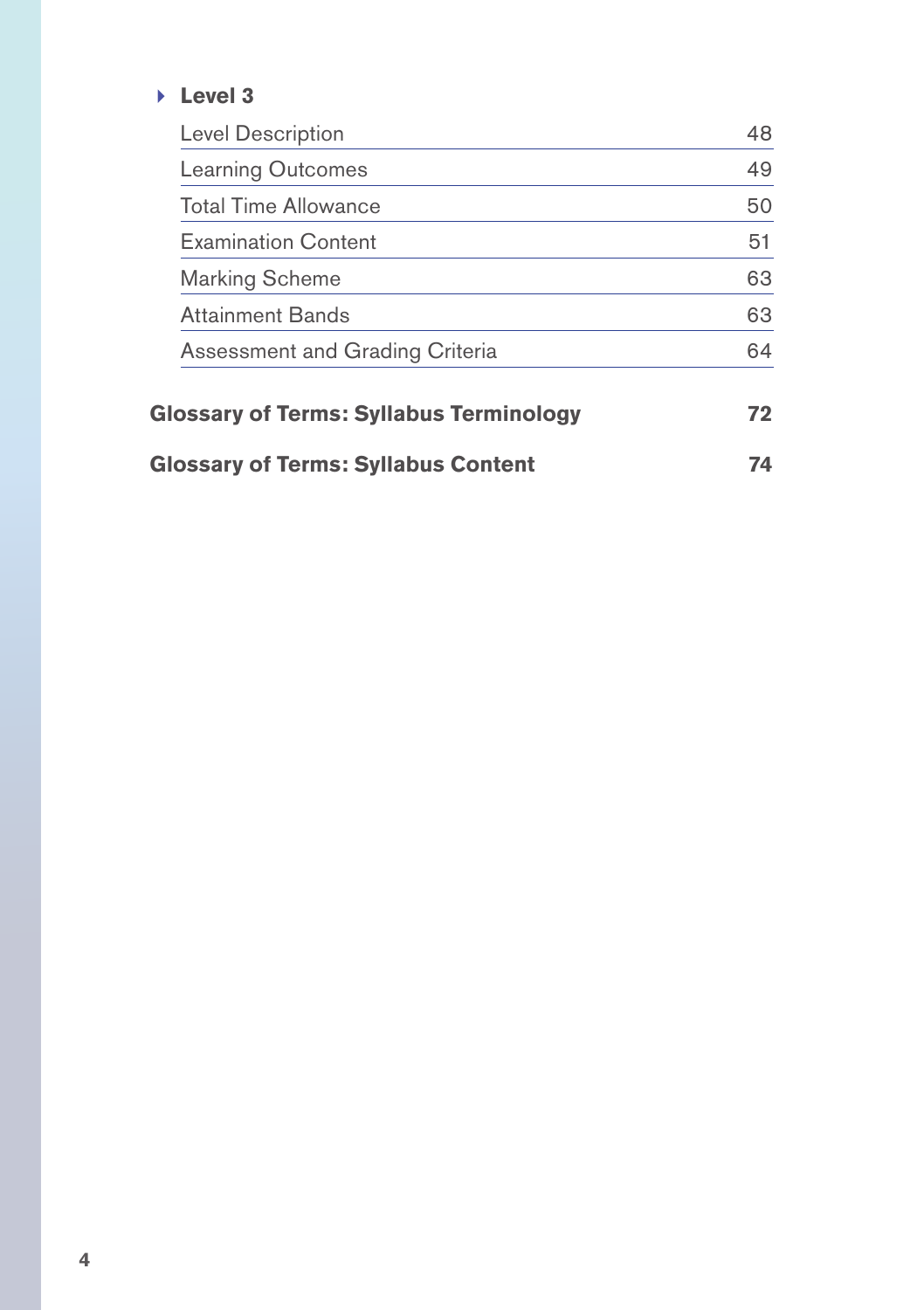## **About LAMDA**

Founded in 1861, LAMDA is the oldest drama school in the UK. We started to offer examinations in speech and drama to the public over 150 years ago. Since then we have developed an enviable reputation for excellence in the provision of Communication and Performance examinations in the UK and we are rapidly extending our reach internationally.

The process of preparing for and succeeding in a LAMDA Examination helps Learners, whatever their ages or aspirations, to develop a broad range of skills that will serve them throughout life. Our examinations develop a Learner's ability to:

- read easily, fluently and with good understanding
- expand vocabulary to improve powers of self-expression
- improve confidence in speaking and listening
- memorise and recall information
- research and create persuasive formal presentations
- create and defend arguments
- engage in constructive informal conversation
- work both on their own and participate as a member of a team.

No matter what direction Learners choose to follow in the future, our examinations provide the opportunity to nurture their natural abilities. These critical skills will enhance their self-confidence to engage and contribute fully, whether at school, in further education, at work or in the community. In other words, to fulfil their potential.

All our examinations are rooted in encouraging Learners of all ages to develop a love of literature, poetry and drama and thus improve standards of communication through the spoken word. This syllabus provides a wide range of opportunities to do so.

Ultimately, it is a sense of achievement that empowers the Learner. We believe that succeeding in a LAMDA Examination demonstrates not only that they have met rigorous Assessment Criteria in a particular discipline, but also that they have grown as individuals through participating in a worthwhile activity that is respected as a global standard.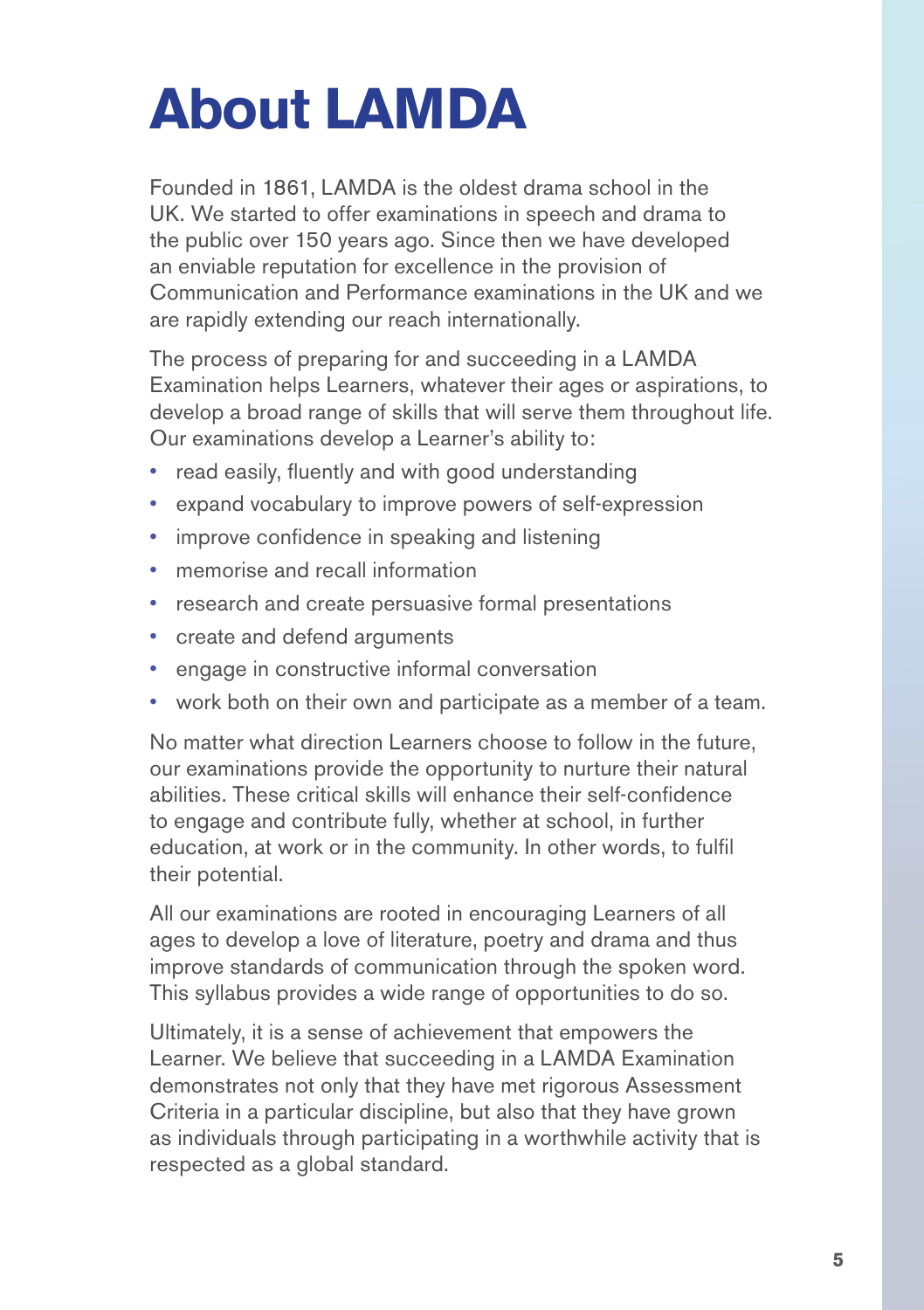## **LAMDA Qualifications**

LAMDA is recognised as an awarding organisation by the Office of Qualifications and Examinations Regulation (Ofqual) in England, Qualifications Wales (QW), and the Council for the Curriculum, Examinations and Assessment (CCEA) in Northern Ireland.

## **Qualification Framework**

The LAMDA *Graded Examinations in Musical Theatre: Solo/Duo* reside on the Regulated Qualifications Framework (RQF).

The RQF permits direct comparison between academic qualifications (i.e. GCSEs / A Levels) and vocational qualifications (i.e. LAMDA qualifications and others).

## **About This Syllabus Specification**

This syllabus specification outlines the specifications for LAMDA *Graded Examinations in Musical Theatre: Solo/Duo*. It is designed for use by Centres, Teachers, Learners, and Parents/ Guardians.

## **Structure of the Qualification**

LAMDA *Graded Examinations in Musical Theatre: Solo/Duo* are open to all. There are no minimum or maximum age restrictions, and the choice of repertoire being presented is of the Learner's own choice.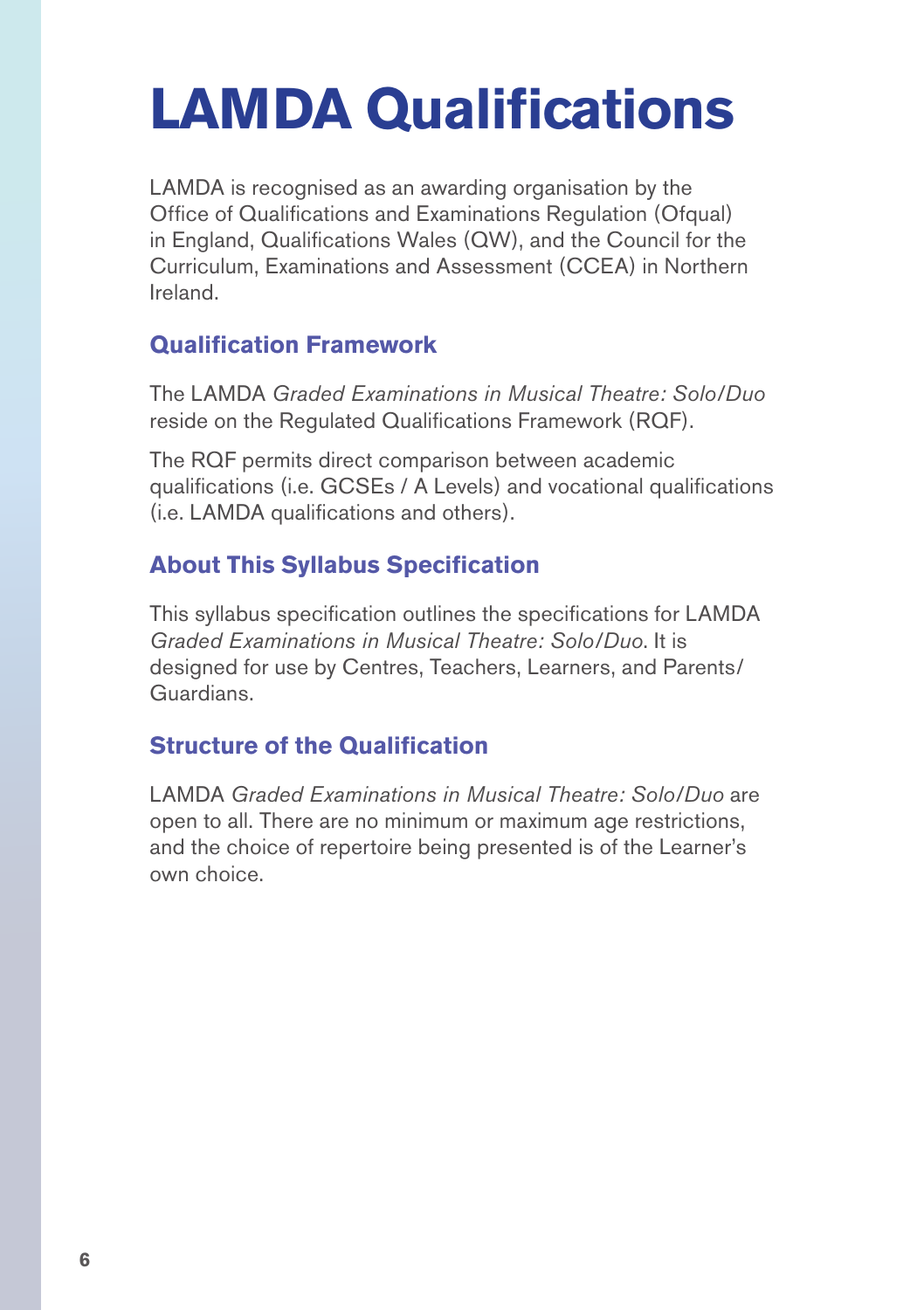The Qualification is available at four Levels on the RQF and each examination subject is available from Entry Level to Grade 8.

| <b>RQF LEVEL</b>           | <b>GRADE</b>       | <b>GUIDED</b><br><b>LEARNING</b><br><b>HOURS (GLH)</b> | <b>TOTAL</b><br><b>QUALIFICATION</b><br>(TQT) (HOURS) | <b>CREDIT</b><br><b>VALUE</b> |
|----------------------------|--------------------|--------------------------------------------------------|-------------------------------------------------------|-------------------------------|
| <b>Entry Level</b><br>(E3) | <b>Entry Level</b> | 20                                                     | 40                                                    | 4                             |
| Level 1                    | Grade 1            | 20                                                     | 60                                                    | 6                             |
|                            | Grade 2            | 25                                                     | 70                                                    | 7                             |
|                            | Grade 3            | 30                                                     | 80                                                    | 8                             |
| Level 2                    | Grade 4            | 40                                                     | 100                                                   | 10                            |
|                            | Grade 5            | 50                                                     | 120                                                   | 12                            |
| Level <sub>3</sub>         | Grade 6            | 60                                                     | 140                                                   | 14                            |
|                            | Grade 7            | 80                                                     | 180                                                   | 18                            |
|                            | Grade 8            | 90                                                     | 240                                                   | 94                            |

## **LAMDA Qualification Titles Covered in This Syllabus Specification**

603/7369/6 LAMDA *Entry Level Award in Musical Theatre* 603/7385/4 LAMDA *Level 1 Award in Musical Theatre* (Grade 1) 603/7386/6 LAMDA *Level 1 Award in Musical Theatre* (Grade 2) 603/7387/8 LAMDA *Level 1 Award in Musical Theatre* (Grade 3) 603/7388/X LAMDA *Level 2 Award in Musical Theatre* (Grade 4) 603/7389/1 LAMDA *Level 2 Award in Musical Theatre* (Grade 5) 603/7390/8 LAMDA *Level 3 Certificate in Musical Theatre* (Grade 6) 603/7391/X LAMDA *Level 3 Certificate in Musical Theatre* (Grade 7) 603/7392/1 LAMDA *Level 3 Certificate in Musical Theatre* (Grade 8)

The Qualification Number (QN) is a unique identifier provided by Ofqual. The appropriate Qualification Title and Qualification Number (QN) will appear on Learners' final certification documentation.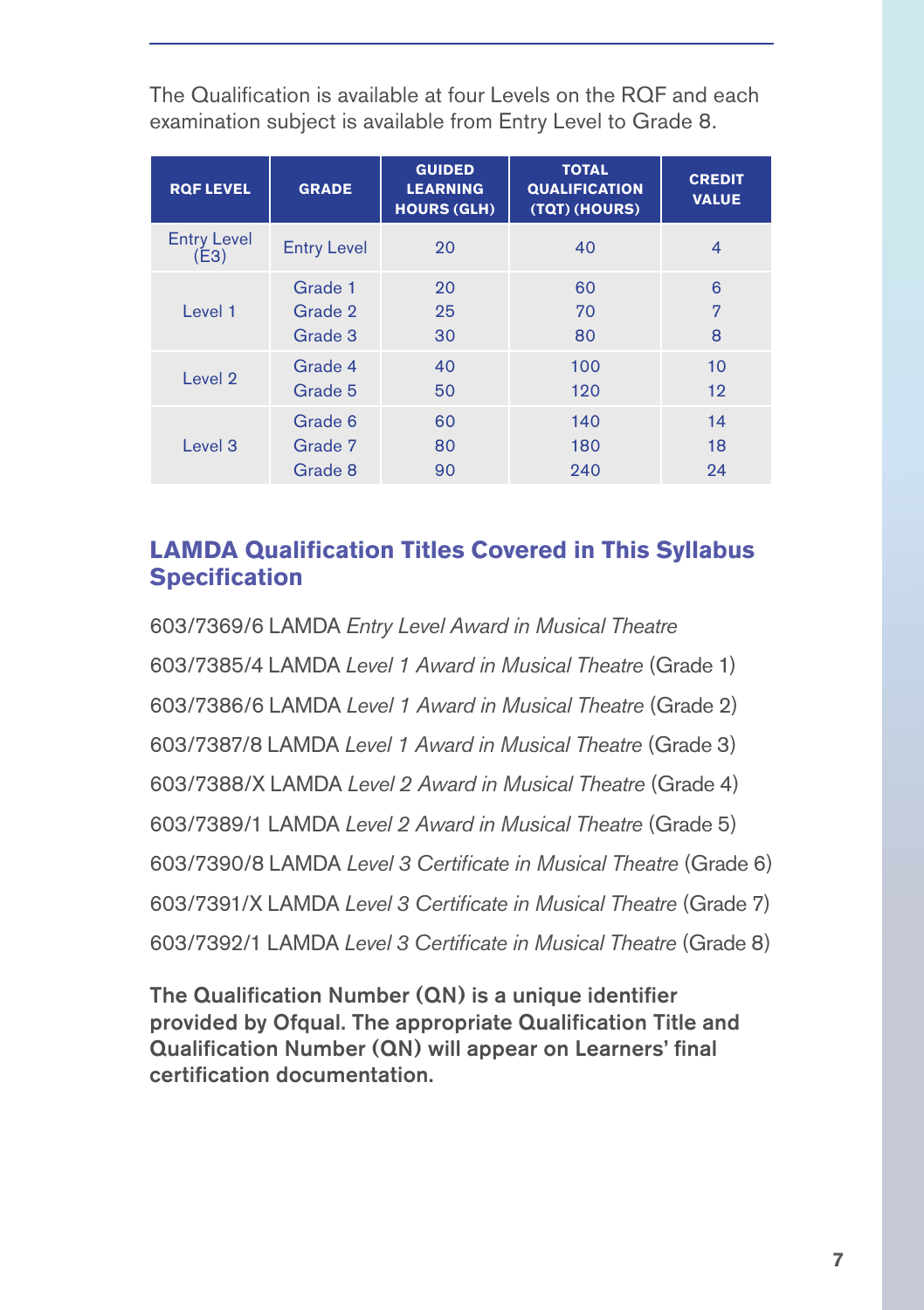## **Reasonable Adjustments and Special Considerations**

Reasonable Adjustments and Special Considerations are designed to facilitate access to qualifications for Learners who have particular requirements. Further information can be obtained from LAMDA Examinations' 'Reasonable Adjustments Policy' and 'Special Considerations Policy' documents, which are available to download from the LAMDA website: www.lamda.ac.uk

### **Assessment and Grading**

The purpose of assessment is to ensure that effective learning has taken place to give Learners the opportunity to meet all the Assessment Criteria and achieve the Learning Outcomes within a Qualification and/or Unit.

All LAMDA graded Qualifications require external assessment. External assessment is a form of independent assessment where Assessment Criteria for each Qualification are set by LAMDA and marked by a LAMDA Examinations Examiner.

LAMDA *Graded Examinations in Musical Theatre: Solo/Duo* use practical assessment as the method for external assessment.

### **Assessment Requirements**

All assessment for LAMDA regulated Qualifications is criterionreferenced, based on the achievement of specified Learning Outcomes and Assessment Criteria. Each Qualification and/or Unit within the Qualification has specified Assessment Criteria which are used for grading purposes. A Qualification grade can be awarded at Pass, Merit or Distinction.

A Pass, Merit or Distinction is awarded respectively for the achievement of all outcomes against the specified Assessment Criteria for each grading criterion detailed in the syllabus specification.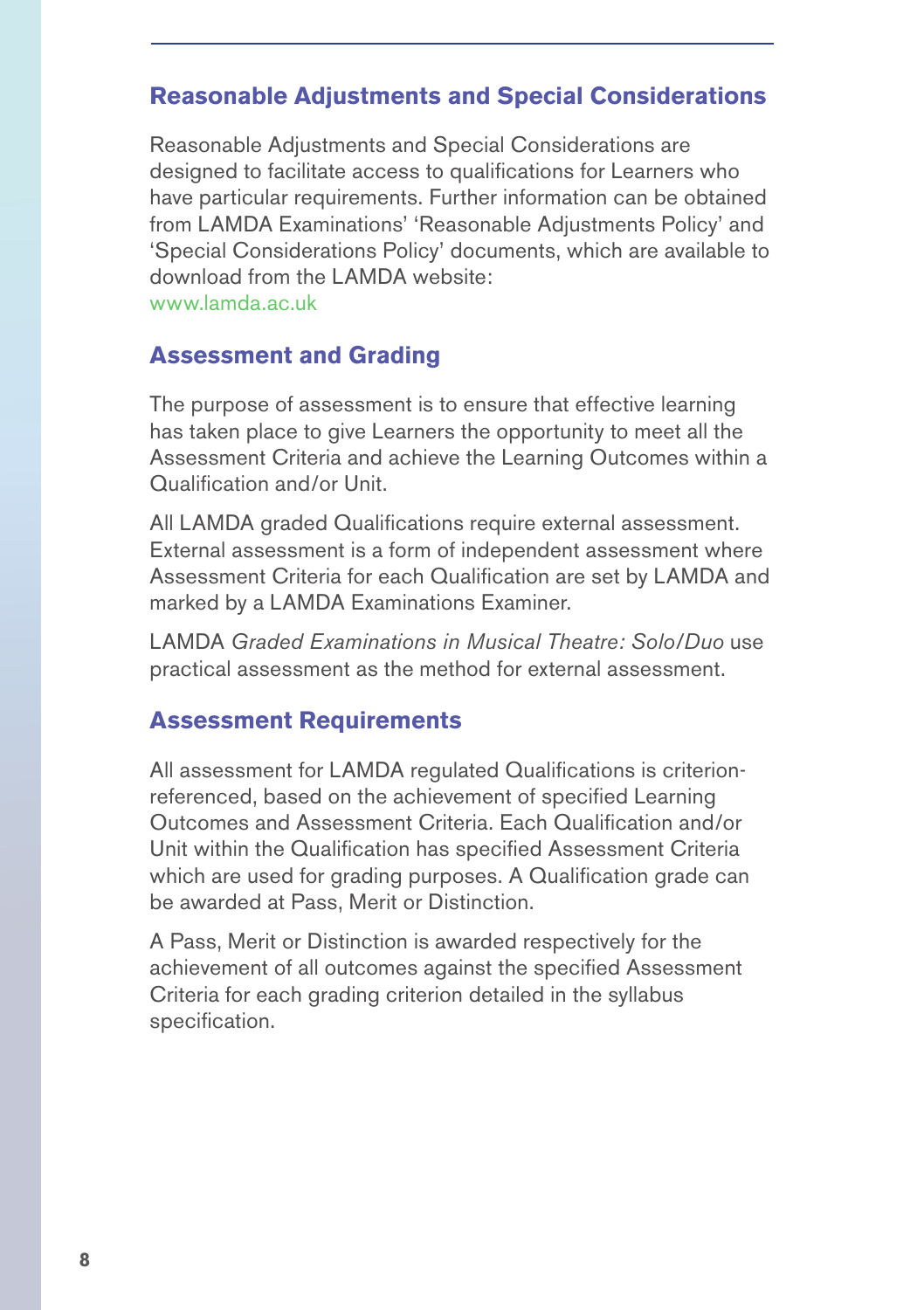Learners who complete the external assessment but who either do not meet the minimum pass criteria mark for a Pass or fail to satisfy one or more of the stated Assessment Criteria (irrespective of the total marks they accumulate) will be graded as a Fail.

In these circumstances the Examiner will identify the Assessment Criteria/Criterion not met in the Learner Examination Report (LER).

## **Invalidation Policy**

LAMDA operates an Invalidation Policy for all its Qualifications.

All Learners must perform to the exact requirements as detailed in the relevant syllabus specifications. Learners who do not conform to these requirements will be referred by the Examiner to LAMDA.

The referral will be reviewed by the appropriate personnel at LAMDA who will determine whether an Invalidation exists.

For all confirmed Invalidation decisions, a letter detailing the reasons for the Invalidation, along with the Learner's Examination Report (marked Invalid), will be sent directly to the centre coordinator or the named accountable person detailed at the time of examination entry.

## **A Note on Language**

English is used and explicitly expressed in all LAMDA syllabus specifications and assessment materials for the examinations. Examinations are conducted solely in English. The language used in all syllabus specifications, assessment materials and during practical assessment is explicit, plain, and free from bias.

Whilst LAMDA offers examinations in Ireland and Wales, it does not offer examinations using Welsh (Cymraeg) or Irish (Gaeilge) languages.

There is no requirement for Learners to conform linguistically to all features of British Standard English. However, Learners' oral communication must be at a level that will not impose any difficulty of comprehension or strain on the Examiner during the assessment.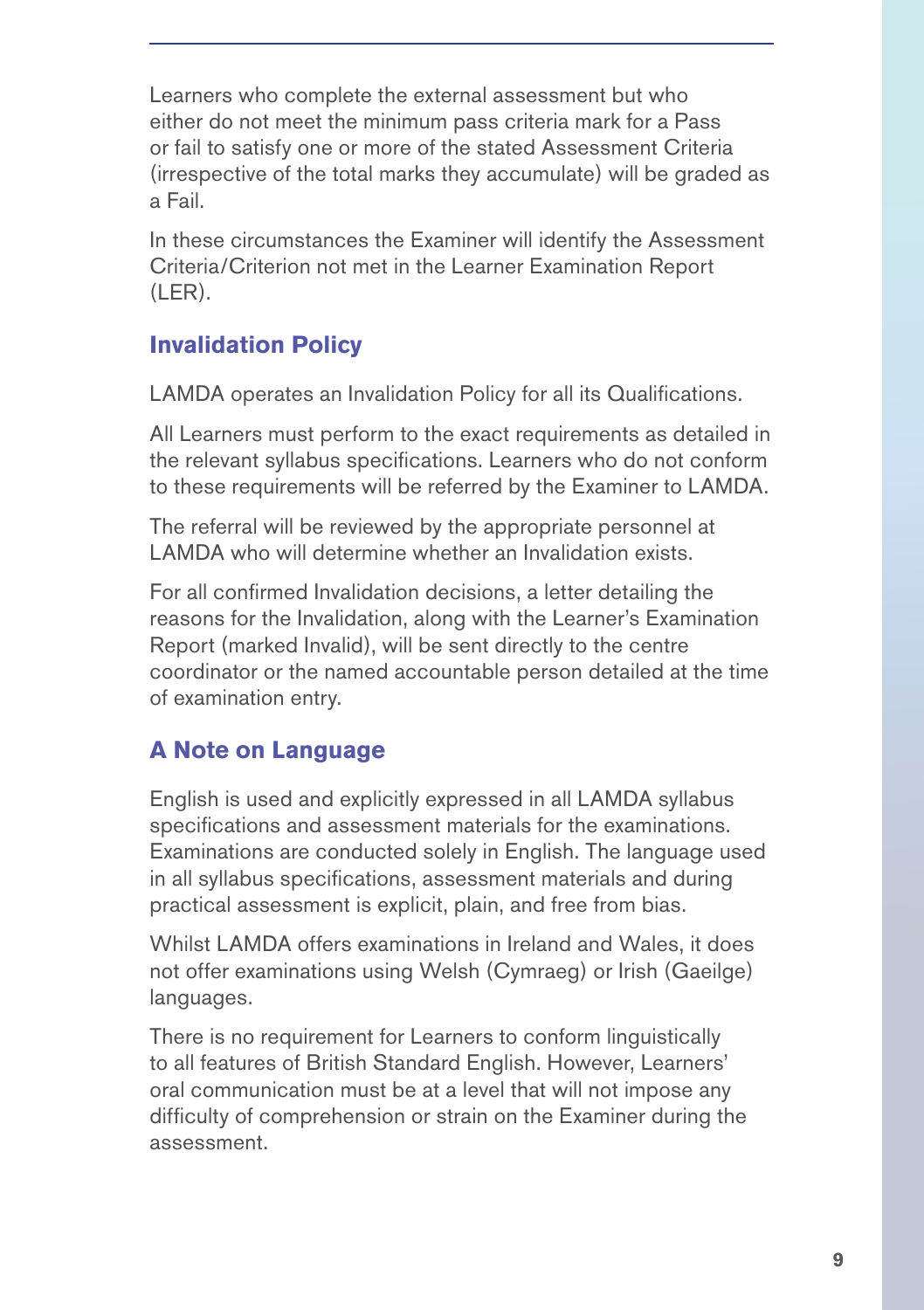## **Glossary of Terms**

A glossary of the terminology used in this syllabus specification is available at the back of this syllabus.

## **Support Material**

LAMDA has provided additional support material to aid Centres, Teachers and Learners when preparing for the LAMDA *Graded Examinations in Musical Theatre: Solo/Duo*. This document is entitled 'Teacher Support Material for Graded Examinations in Musical Theatre: Solo/Duo'. It is available for free on the LAMDA website at www.lamda.ac.uk or upon request from LAMDA.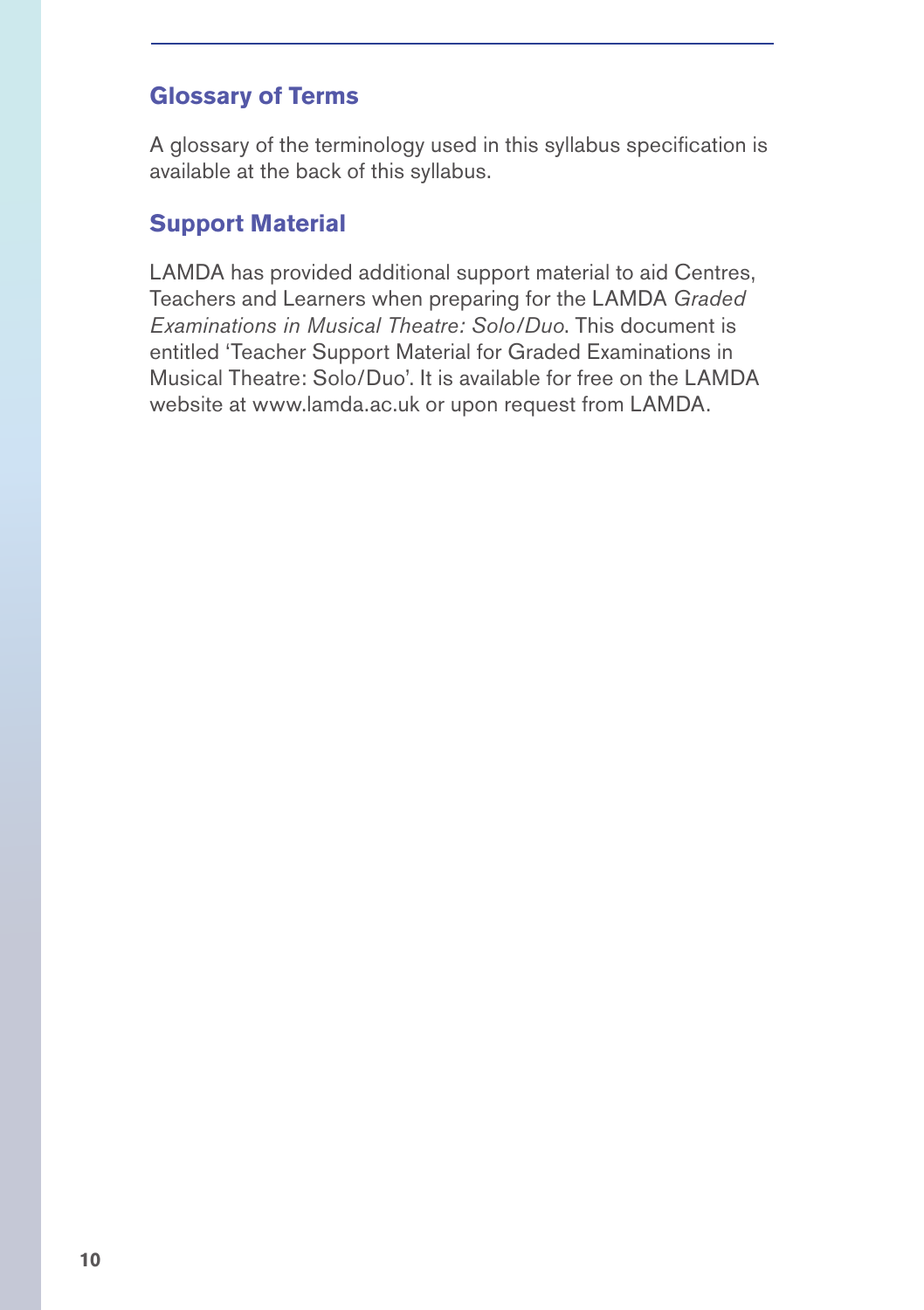## **LAMDA Graded Examinations in Musical Theatre: Solo/Duo**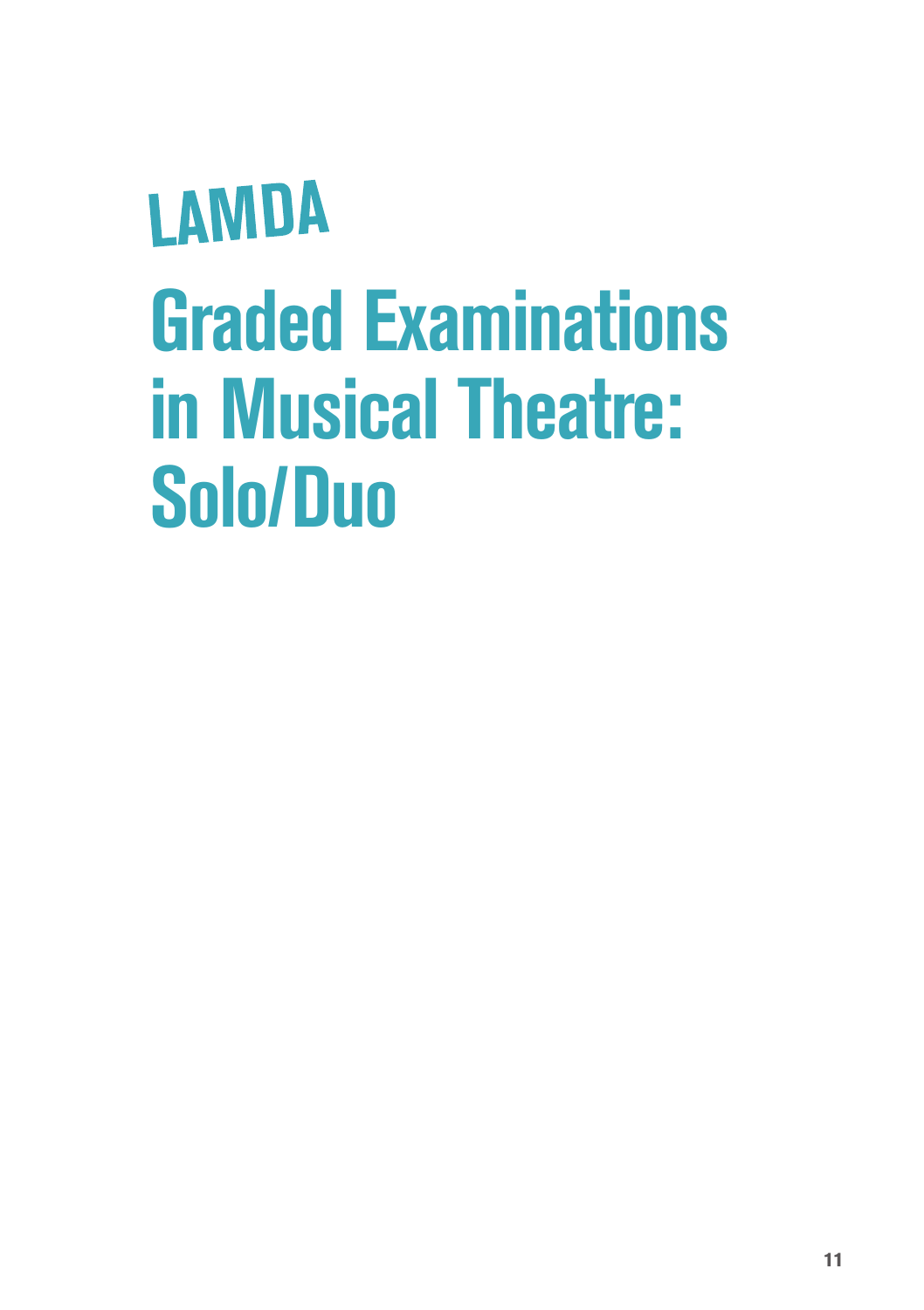## **Musical Theatre: Solo/Duo**

## **Purpose of the Qualification**

LAMDA *Graded Examinations in Musical Theatre: Solo/Duo* are designed to develop skills in acting through song.

Learners who prepare themselves appropriately will develop skills and knowledge in accordance with three broad objectives:

- 1. Interpretative skills
- 2. Technical skills
- 3. Knowledge of the performance process.

## **Broad Objectives of the Qualification**

### **1.** Interpretative skills

The Learner(s) will be required to:

- explore style, form, character, subtext and context in order to realise the specific demands of the musical text
- create and inhabit the world of the scene within the song.

### 2. Technical skills

The Learner(s) will be required to:

• develop skills in voice, diction and movement.

### 3. Knowledge of the performance process

The Learner(s) will be required to:

- know and understand the chosen material
- know and understand the influences on musical theatre of one practitioner (Grade 8 only).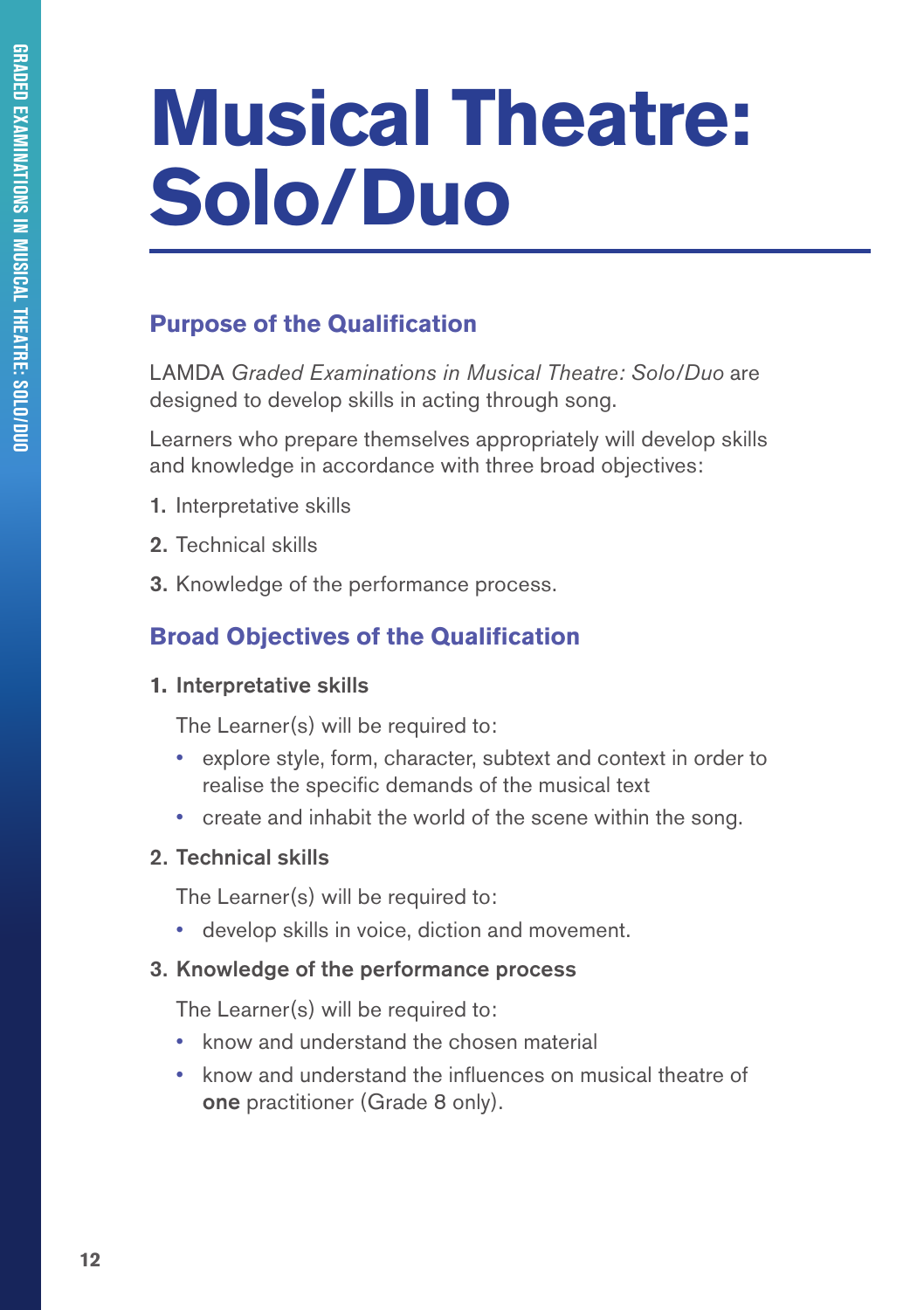## **Structure**

The Qualification is available at four Levels, in line with the Regulated Qualifications Framework (RQF):

| Entry Level (Entry 3) | <b>Entry Level</b>     |
|-----------------------|------------------------|
| Level 1               | Grade 1                |
|                       | Grade 2                |
|                       | Grade 3                |
| Level $2$             | Grade 4                |
|                       | Grade 5                |
| Level $3$             | Grade 6 - Bronze Medal |
|                       | Grade 7 – Silver Medal |
|                       | Grade 8 – Gold Medal   |

Learners may enter for a Solo/Duo Musical Theatre Examination at any Grade. Each Grade is independently assessed. Learning Outcomes are set at each Level and cover a range of Grades (for example, Level 1 covers Grades 1, 2 and 3). Assessment Criteria are set at each Grade. There is a qualitative difference in outcome between individual Grades within each Level. This is because the knowledge and skills required increases as the Grades progress.

LAMDA Examinations in Musical Theatre are offered in the following formats:

- Solo (one Learner) where the Learner performs alone
- Duo (two Learners) where the Learners perform all songs together.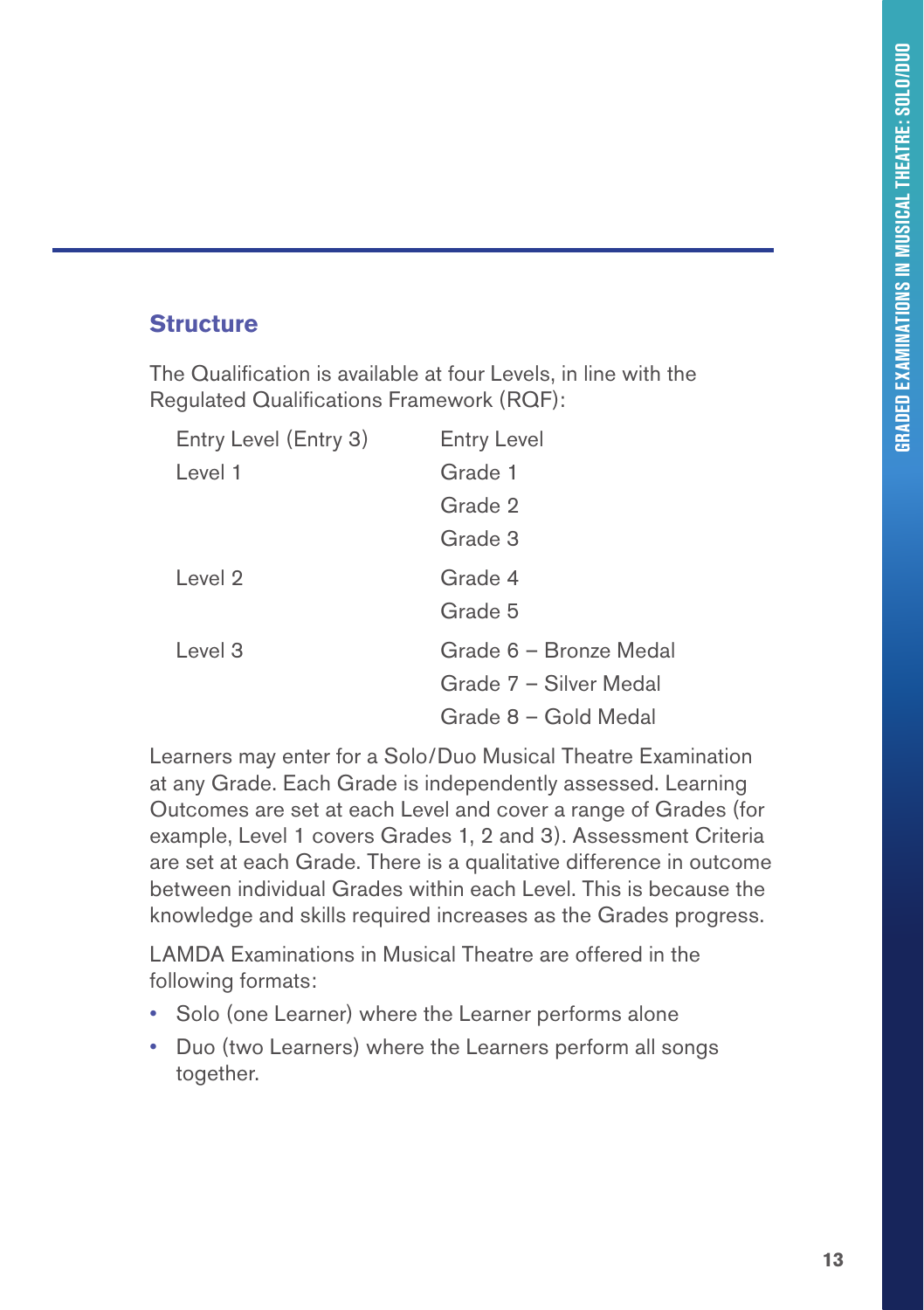## **Examination Regulations**

- 1. All songs must be presented in a clearly defined dramatic context.
- 2. All songs must be accompanied. Accompaniment may be live or recorded.
- 3. Live accompaniment a piano, electric keyboard, guitar or other appropriate instrument may be used to accompany the songs. It is the responsibility of the Learner(s) to provide the instrument and accompanist required for use in the examination. It is also the responsibility of the Learner(s) to provide an accompanist to support their performance. The accompanist must only remain in the room for the duration of the performance(s). The accompanist must leave for the knowledge discussion element of the examination.
- 4. Recorded accompaniment if recorded accompaniment is used, the Learner(s) must provide their own technical equipment for use in the examination. A technician is permitted to be present in the room to operate the equipment. The technician must only remain in the room for the duration of the performance(s). The technician must leave for the knowledge discussion element of the examination. Backing tracks which include any vocal performance, including backing vocals, are not permitted. If an electronic device, such as a mobile phone, Kindle, iPad, e-Reader or laptop is used to play the backing track, it must be placed on airplane mode.
- 5. Electronic devices, such as mobile phones, Kindles, iPads, e-Readers and laptops, are not permitted in the examination room unless they are required as a prop or for playing recorded accompaniment. If an electronic device is required as a prop or for playing recorded accompaniment this must be approved by the Examiner at the beginning of the examination. Electronic devices used as props must be switched off for use in the examination.
- 6. Full costume must not be worn. Long practice skirts, which allow freedom of movement, may be used together with small items such as scarves, hats, shawls, gloves or canes. Nudity is not permitted. Hand props are permitted but must be kept to a minimum. Real knives or other weapons are not permitted.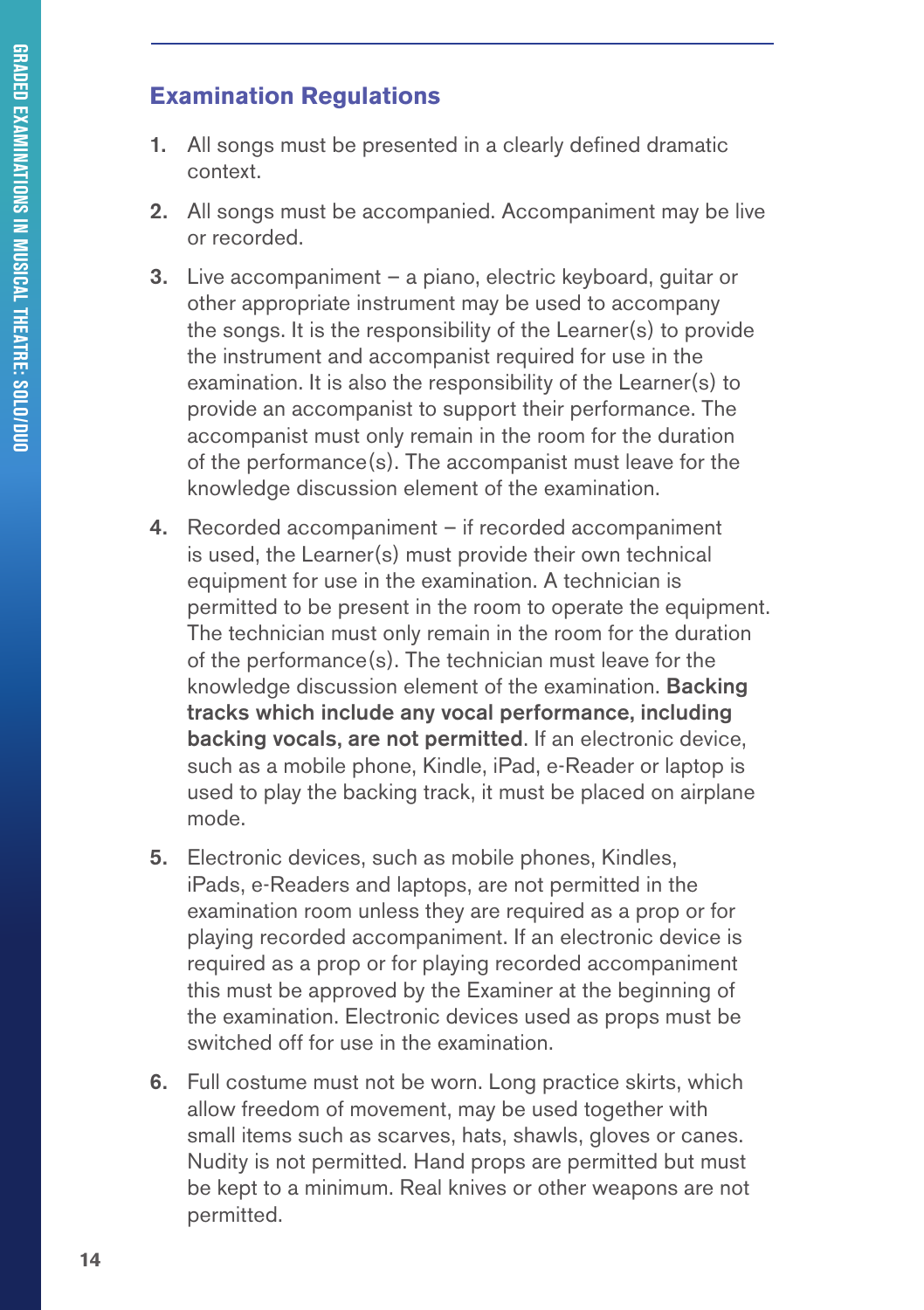- 7. The Learner(s) must play only one character in each of their selected songs.
- 8. No unauthorised person will be allowed to be present during the examination.
- 9. Electronic sound enhancement is not permitted, including the use of microphones.
- 10. Live animals are not permitted in the examination room.
- 11. Copies of the lyrics provided for the Examiner must adhere to copyright laws.
- 12. Learners must take responsibility for their own health and safety when working towards a LAMDA Solo/Duo Musical Theatre examination.
- 13. The selected repertoire must be performed in English.

For further information and guidance please refer to the 'LAMDA Examinations Guide for Private Centres in the United Kingdom', the 'LAMDA Examinations Guide for Public Centres in the United Kingdom' or the 'LAMDA Examinations Guide for International Centres and Teachers'. These are available for free on the LAMDA website at www.lamda.ac.uk or upon request from LAMDA.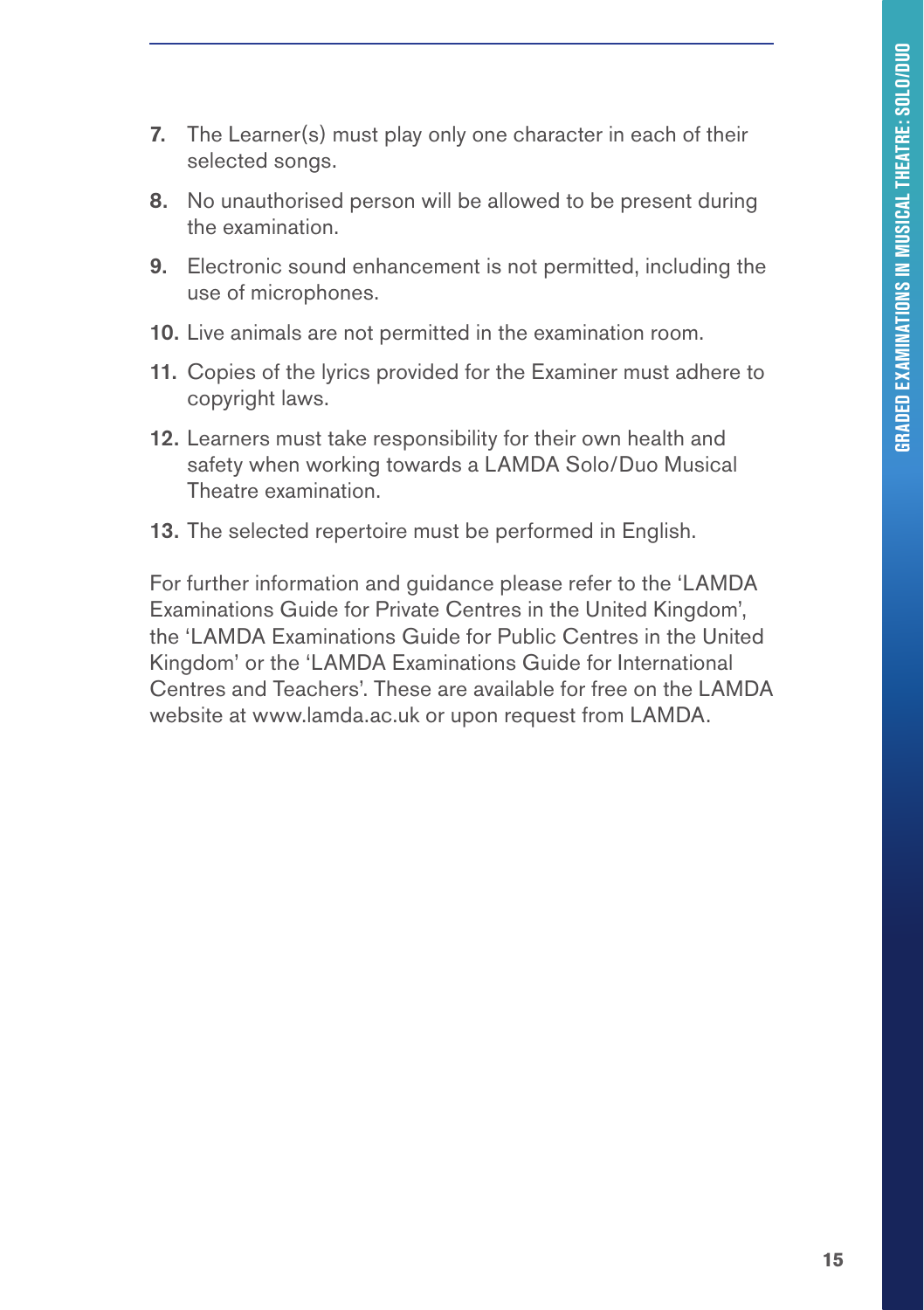## **Entry Level**

| <b>RQF Level:</b>                           | <b>Entry Level (Entry 3)</b> |
|---------------------------------------------|------------------------------|
| <b>Credit Value:</b>                        |                              |
| <b>Guided Learning Hours: 20 (hours)</b>    |                              |
| <b>Total Qualification Time: 40 (hours)</b> |                              |

## **Level Description**

The LAMDA *Entry Level Award in Musical Theatre: Solo/Duo* is designed to introduce Learners to skills in acting through song. Learners will perform one song from memory, audibly and clearly. The song must be taken from a published work of musical theatre or from a film musical. They will be able to show that they understand the meaning of what they are singing. Their use of space will complement their vocal performance.

#### **LEARNING OUTCOMES**

On completion of this Unit the Learner(s) will be able to:

Interpretation

LO1: perform one song from memory, demonstrating an understanding of the material

**Technique** LO2: use vocal skills in response to the song LO3: create a physical response to the song

**Knowledge** LO4: know and understand the character in the chosen song

## Total Time Allowance

Solo – 10 minutes Duo – 15 minutes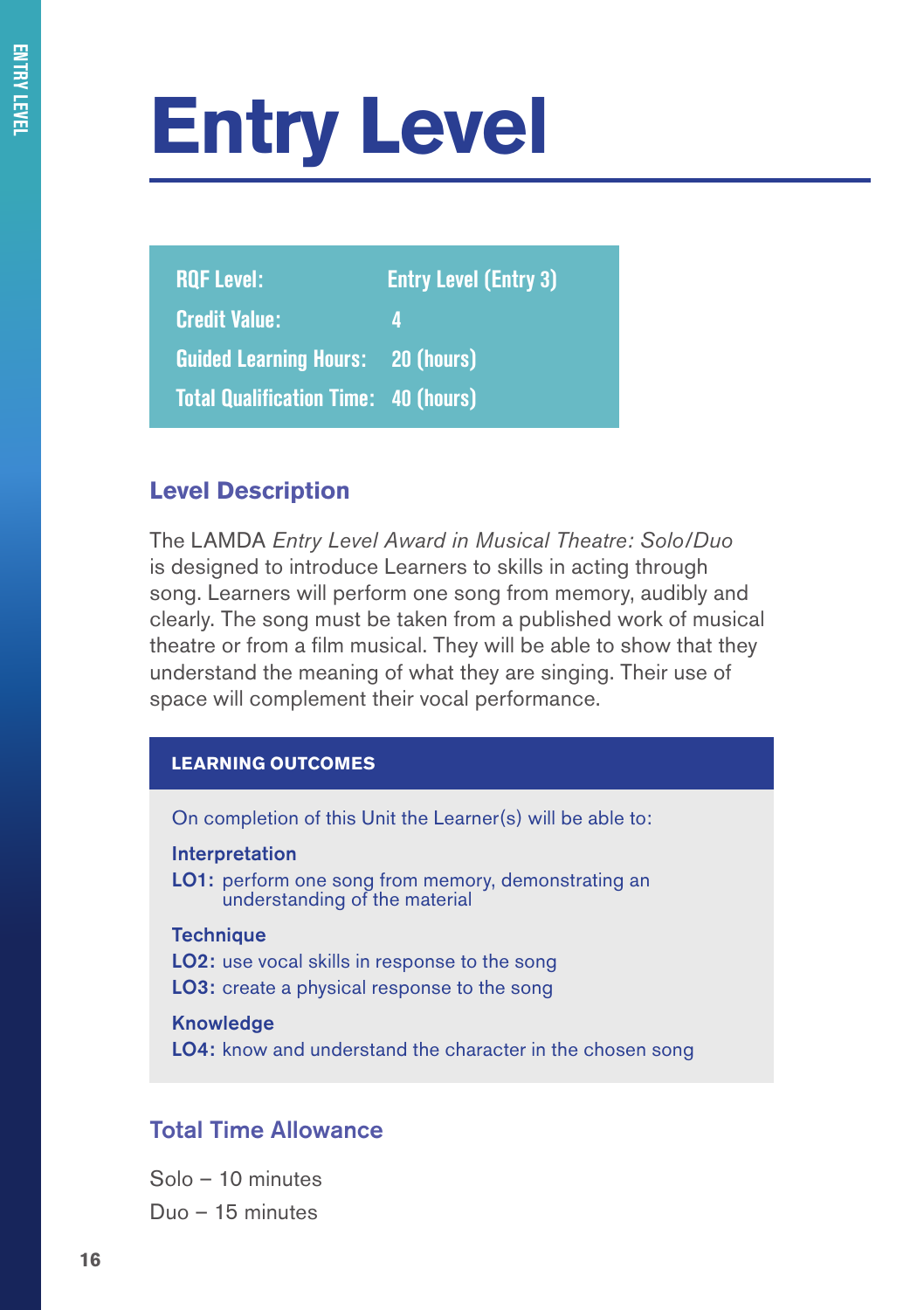## **Examination Content**

The song can be performed either in the original context of the musical or in a context devised by the Learner(s). The Knowledge questions must be answered in relation to the original context of the musical.

## *Song (Own Choice): Interpretation and Technique*

Solo Learners will perform from memory one solo song of their own choice taken from a published work of musical theatre or from a film musical.

Duo Learners will perform from memory one duo song (duet) of their own choice taken from a published work of musical theatre or from a film musical.

The song must be a minimum of two minutes and no more than three minutes in performance time. The song must be accompanied. The Learner(s) must announce the title, lyricist/ composer and character prior to the performance. A copy of the lyrics should be provided for the Examiner.

## *Knowledge*

The Learner(s) will answer questions on the following:

- The appearance of the character in the chosen song
- How the character is feeling in the chosen song.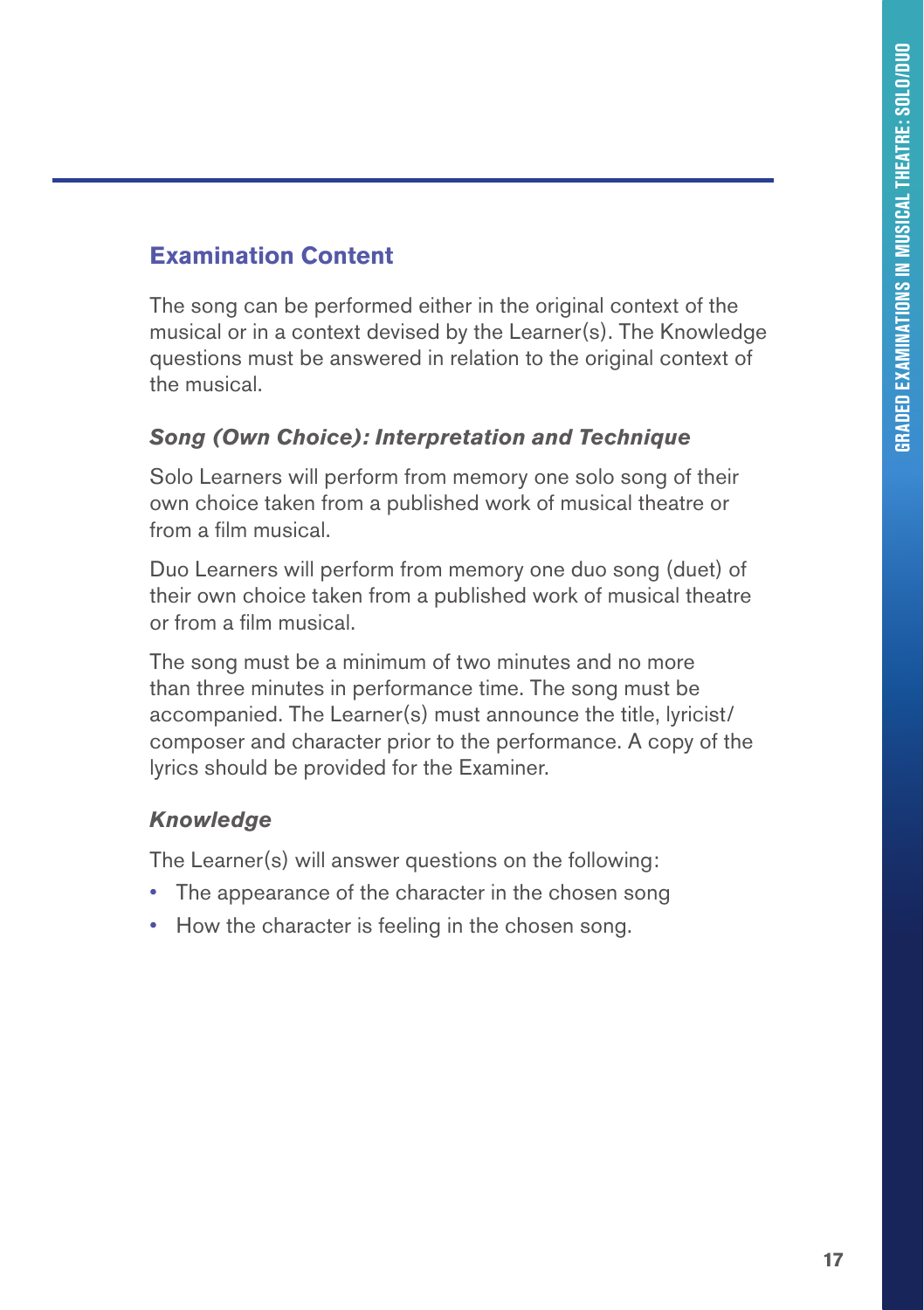## **Entry Level Marking Scheme**

| <b>ASSESSMENT TASK</b> |                | <b>MARKS</b> | <b>TOTAL MARKS</b> |
|------------------------|----------------|--------------|--------------------|
| <b>Scene</b>           | Interpretation | 40           | 80                 |
| (Own Choice)           | Technique      | 40           |                    |
| Knowledge              |                |              | 20                 |
| <b>Total Marks</b>     |                |              | 100                |

## **Attainment Bands**

| <b>AWARD</b>       | <b>TOTAL MARKS</b> |
|--------------------|--------------------|
| Pass               | $50 - 64$          |
| <b>Merit</b>       | $65 - 79$          |
| <b>Distinction</b> | $80+$              |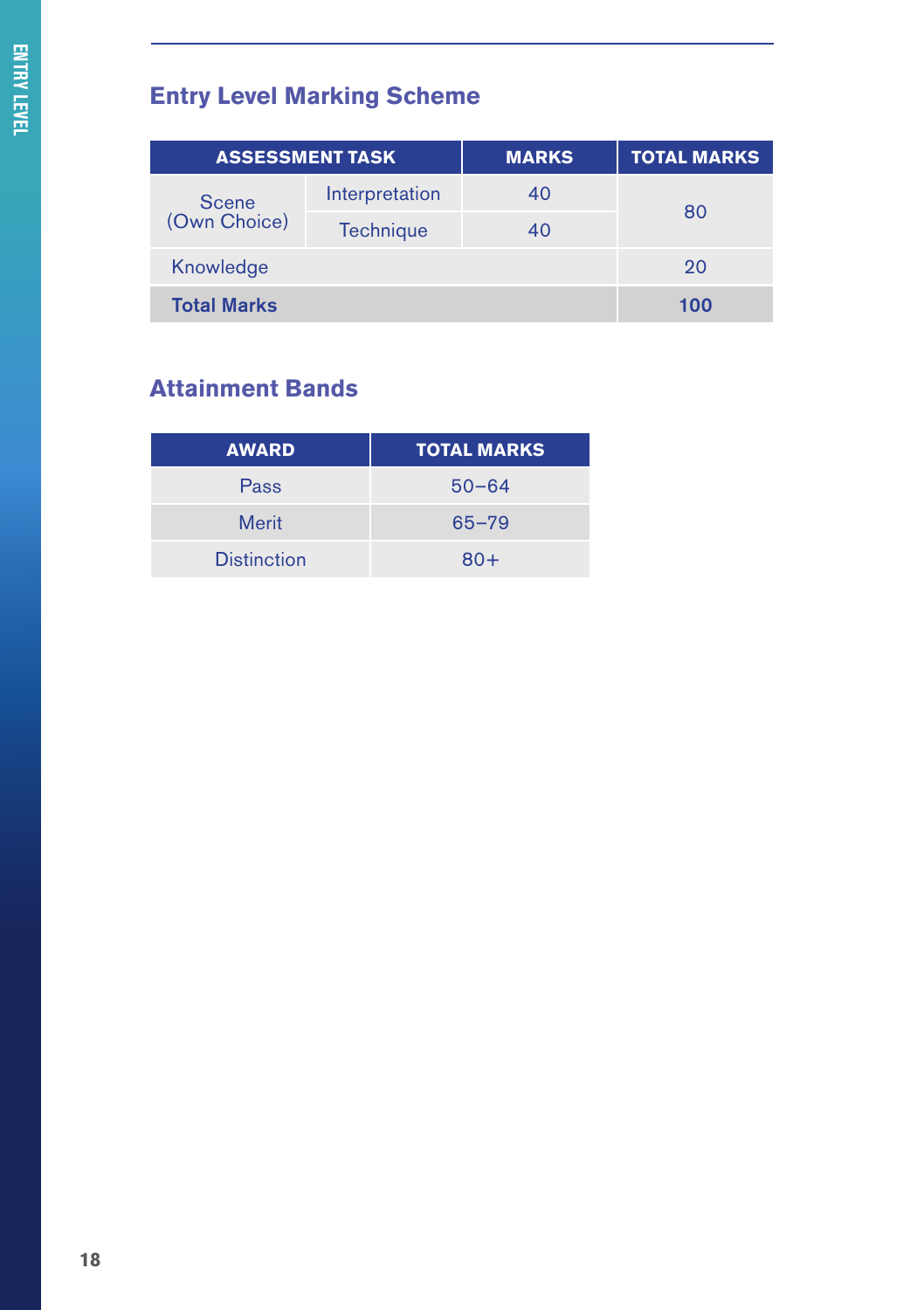## **ENTRY LEVEL (ENTRY 3)**

| <b>LEARNING OUTCOMES</b>                                                                      | <b>ASSESSMENT CRITERIA</b>                                                               |
|-----------------------------------------------------------------------------------------------|------------------------------------------------------------------------------------------|
| <b>LO1 Perform one song from</b><br>memory, demonstrating an<br>understanding of the material | Sing the words of the song<br>$1.1 -$<br>with understanding                              |
|                                                                                               | 1.2 Perform from memory with<br>fluency and focus                                        |
| <b>LO2 Use vocal skills in</b><br>response to the song                                        | 2.1 Sing with audibility<br>appropriate to the<br>performance space                      |
|                                                                                               | 2.2 Sing with clarity of diction                                                         |
|                                                                                               | 2.3 Sing the melody with<br>accuracy in the chosen song                                  |
|                                                                                               | 2.4 Sing the rhythm with<br>accuracy in the chosen song                                  |
| <b>LO3 Create a physical response</b><br>to the song                                          | 3.1 Perform with facial<br>expression appropriate to the<br>chosen song                  |
|                                                                                               | 3.2 Perform the song with<br>appropriate movement and<br>use of the performance<br>space |
| <b>LO4 Know and understand the</b><br>character in the chosen song                            | Give a description of the<br>4.1<br>appearance of the character<br>in the chosen song    |
|                                                                                               | 4.2 Give a description of the<br>feelings of the character in<br>the chosen song         |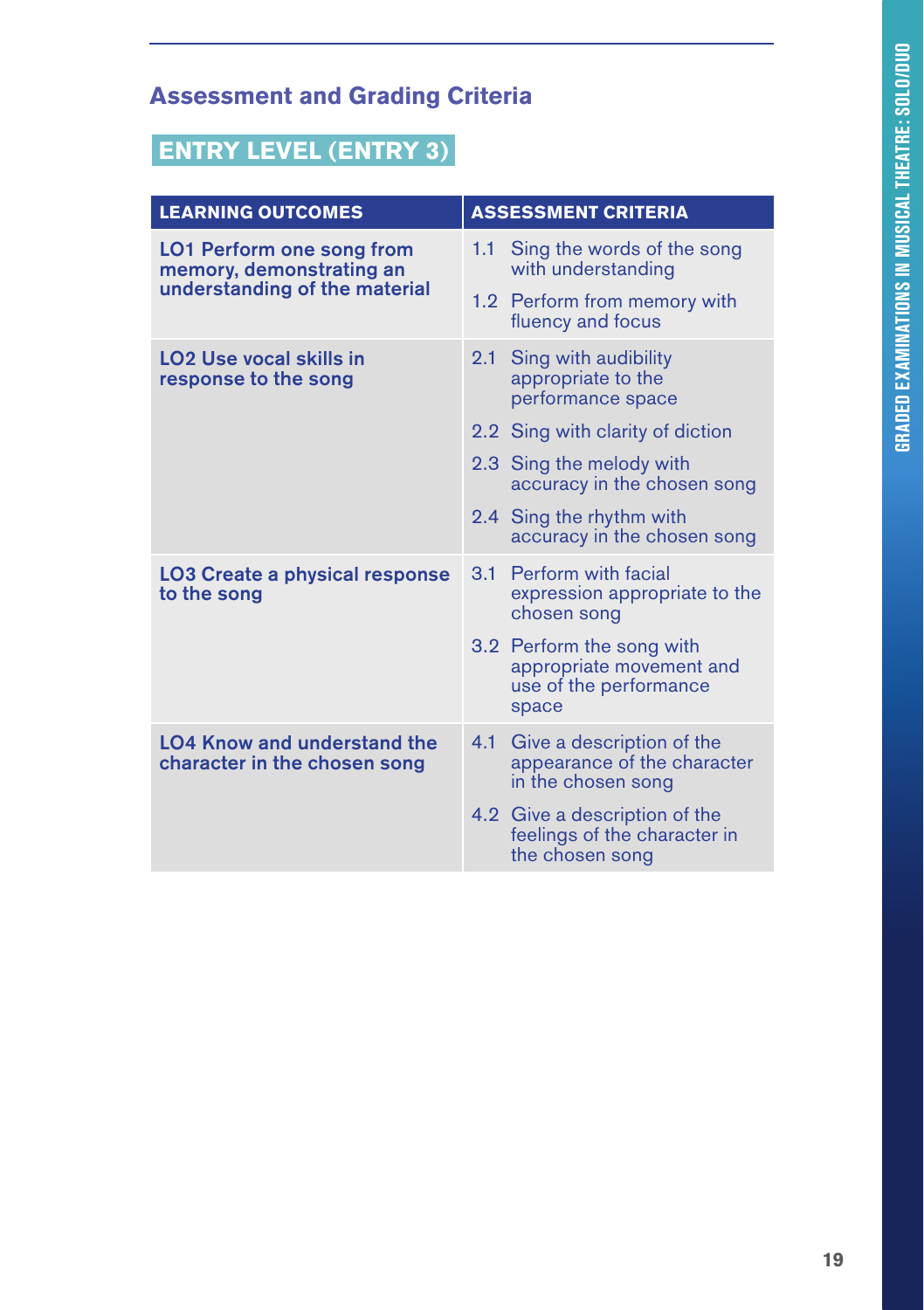The following information describes what skills and knowledge the Learner needs to present in order to attain marks for Pass, Merit or Distinction for Entry Level Solo/Duo Musical Theatre Examinations. Learners who complete the external assessment but who either do not meet the minimum pass criteria mark for a Pass or fail to satisfy one or more of the stated Assessment Criteria will be graded as a Fail. This is irrespective of the total marks accumulated. Duologue Learners are assessed individually against the Assessment Criteria.

## *Distinction (80–100 Marks)*

A Learner who achieves a Distinction grade will have demonstrated a detailed understanding of the chosen material, performed from memory. The Learner will have used the performance space with appropriate use of movement and facial expression throughout. They will have also sung with appropriate audibility, fluency, focus, clear diction, and accurate melody and rhythm throughout. The Learner will have given detailed answers in response to the questions about their chosen song.

## *Merit (65–79 Marks)*

A Learner who achieves a Merit grade will have demonstrated a secure understanding of the chosen material, performed from memory. The Learner will have used the performance space with appropriate use of movement and facial expression most of the time. They will have also sung with appropriate audibility, fluency, focus, clear diction, and accurate melody and rhythm most of the time. The Learner will have given secure answers in response to the questions about their chosen song.

### *Pass (50–64 Marks)*

A Learner who achieves a Pass grade will have demonstrated a basic understanding of the chosen material, performed from memory. The Learner will have used the performance space with appropriate use of movement and facial expression some of the time. They will have also sung with appropriate audibility, fluency, focus, clear diction, and accurate melody and rhythm some of the time. The Learner will have given basic answers in response to the questions about their chosen song.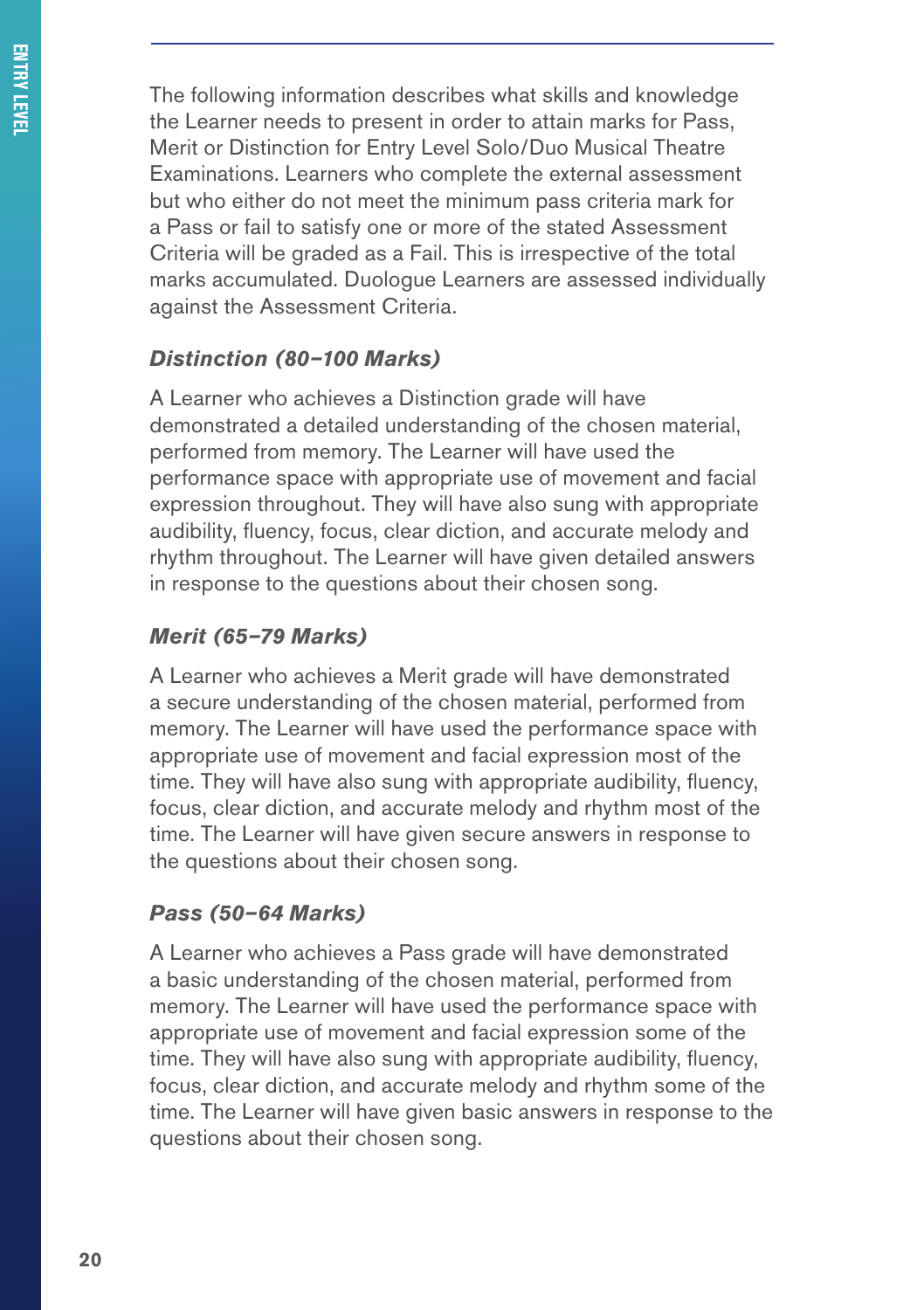## *Fail (0–49 Marks)*

A Learner whose examination is graded as a Fail will have been unable to demonstrate an understanding of the material and memory will have been insufficient. They will not have responded with appropriate vocal skills or they will not have created an effective physical response to the chosen material. There will have been an insufficient understanding of repertoire, content, context or techniques required for the subject area and Grade.

It should also be noted that a Learner who completes the external assessment but who either does not meet the minimum pass criteria mark for a Pass or fails to satisfy one or more of the stated Assessment Criteria (irrespective of the total marks they accumulate) will be graded as a Fail.

In these circumstances, the Examiner will identify the Assessment Criteria/Criterion not met in the Learner Examination Report (LER).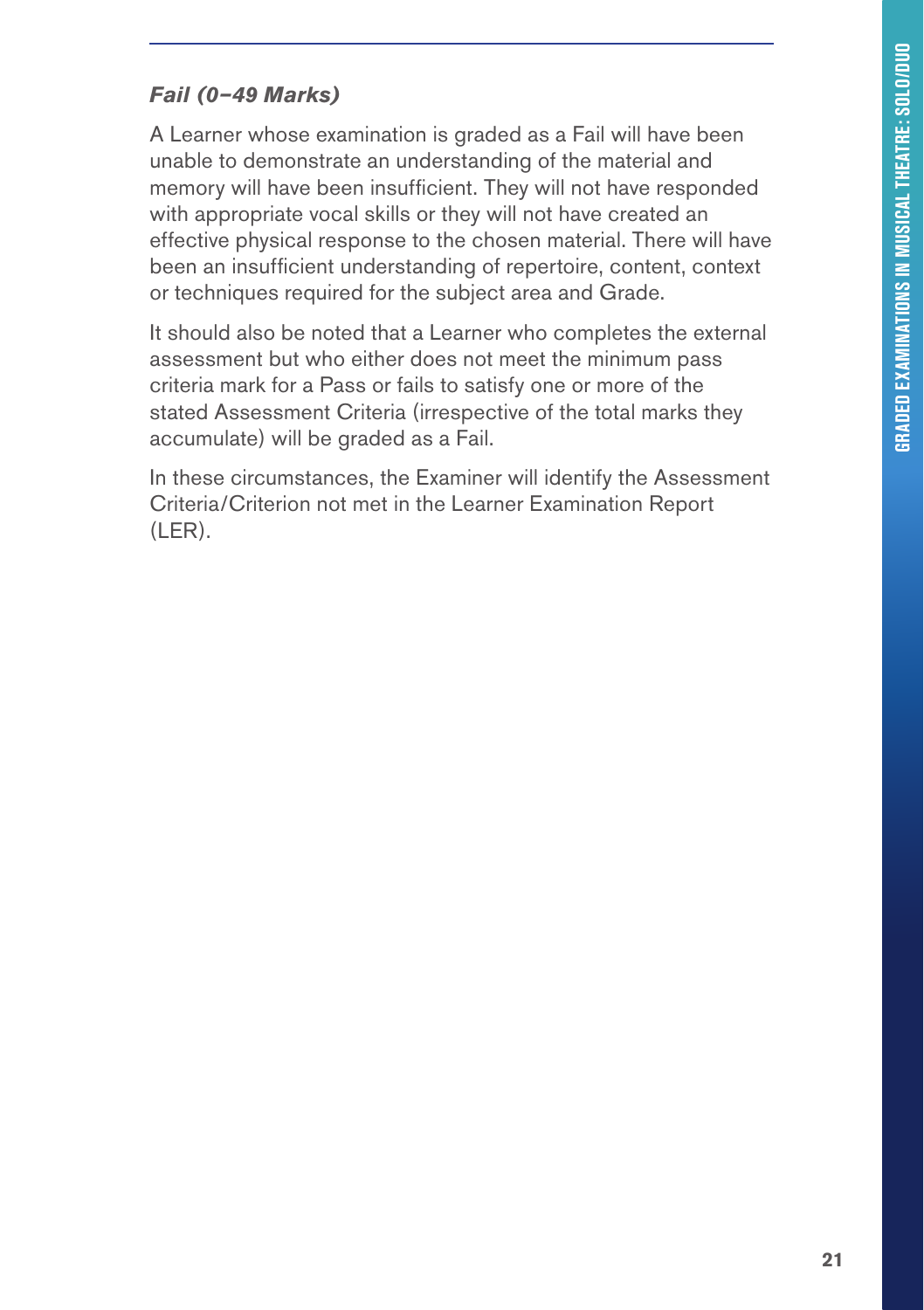## **Level 1**

| <b>RQF Level: 1</b> |                        |                                                                                         |
|---------------------|------------------------|-----------------------------------------------------------------------------------------|
| Grade 1             | <b>Credit Value: 6</b> | <b>Guided Learning Hours: 20 (hours)</b><br><b>Total Qualification Time: 60 (hours)</b> |
| Grade 2             | <b>Credit Value: 7</b> | <b>Guided Learning Hours: 25 (hours)</b><br><b>Total Qualification Time: 70 (hours)</b> |
| Grade 3             | <b>Credit Value: 8</b> | <b>Guided Learning Hours: 30 (hours)</b><br><b>Total Qualification Time: 80 (hours)</b> |

## **Level Description**

The LAMDA *Level 1 Award in Musical Theatre: Solo/Duo* is designed to enable Learners to develop skills in acting through song. Learners will perform two songs from memory, audibly and clearly. The songs chosen must be taken from different works of published musical theatre or film musicals. Learners will be able to apply their knowledge, understanding and skills to produce a thoughtful interpretation, based on creative engagement with the material and careful preparation. Through variations in volume and pitch they will be able to create and convey mood. Their use of body and space will complement their vocal performance.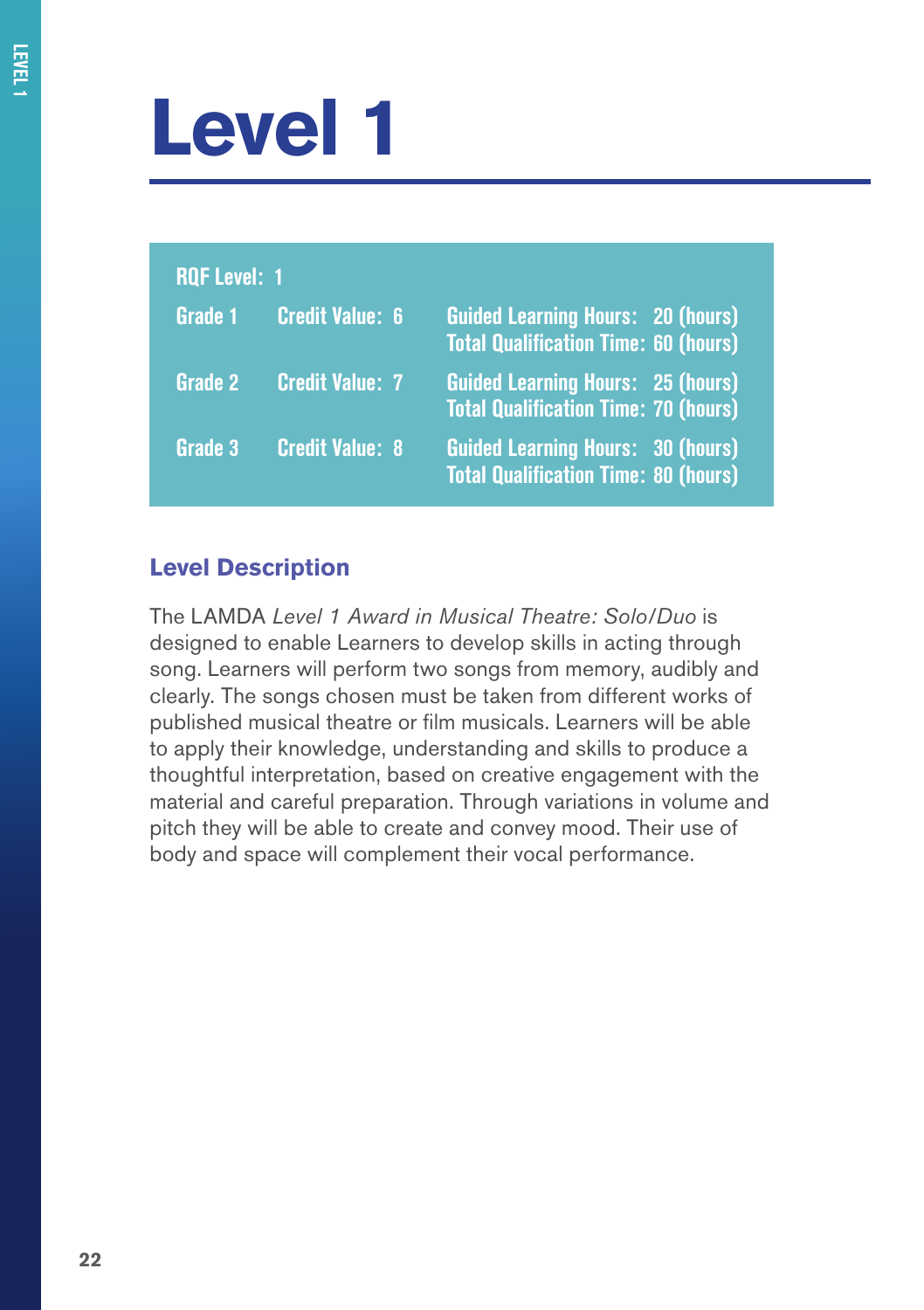#### **LEARNING OUTCOMES**

On completion of this Unit the Learner(s) will be able to:

#### **Interpretation**

LO1: perform two songs from memory, demonstrating an understanding of the material

#### **Technique**

- LO2: use vocal skills in response to the songs
- LO3: create a physical response to the songs

#### Knowledge

- LO4: know and understand the content of the chosen songs
- LO5: know and understand the context of the chosen songs (Grades 2 and 3 only)
- LO6: know and understand technical terminology for the actor/singer (Grade 3 only)

## **Total Time Allowance for Each Grade**

Solo – 15 minutes

Duo – 20 minutes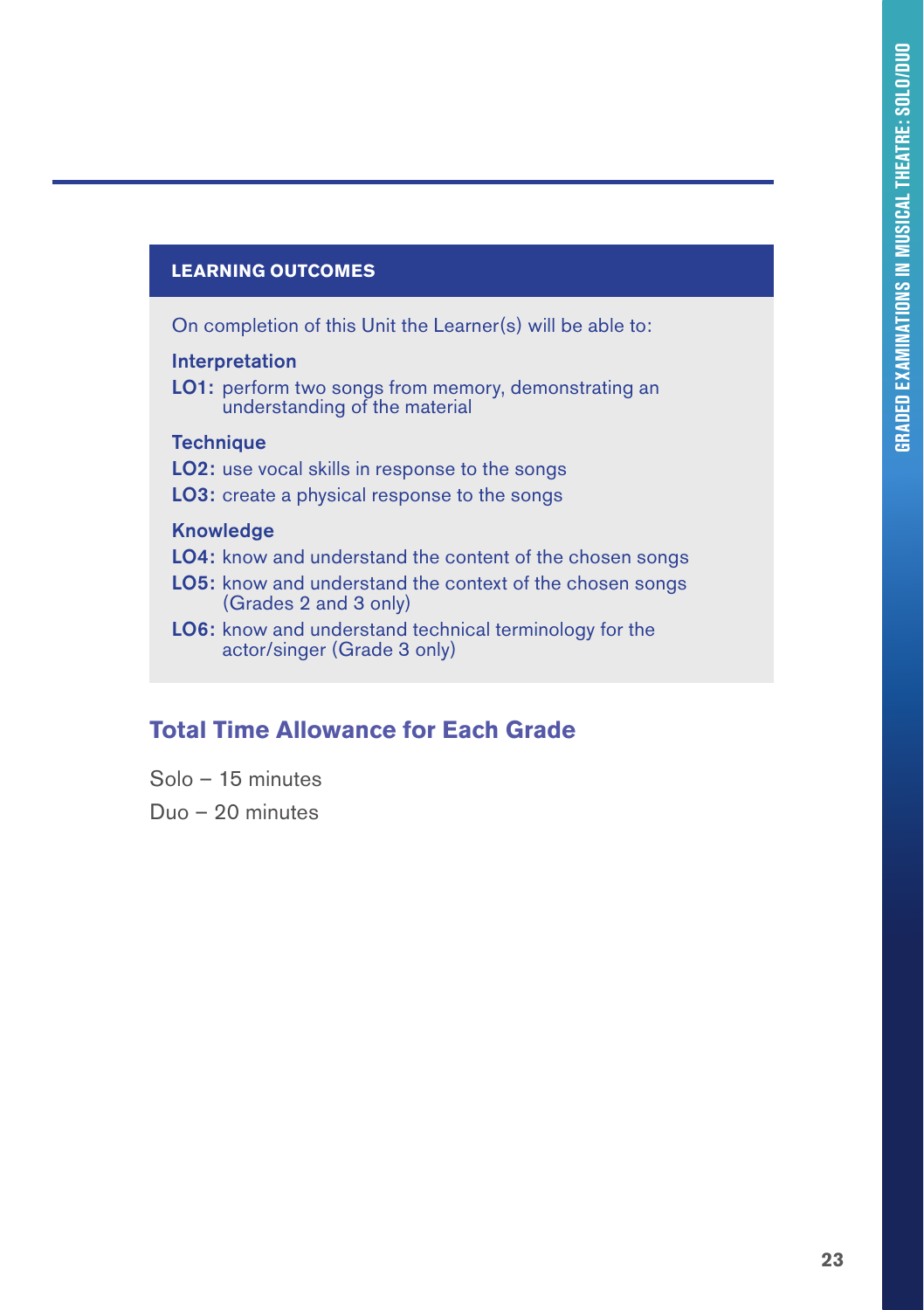## **Examination Content**

## **GRADE 1**

Songs can be performed either in the original context of the musical or in a context devised by the Learner(s). The Knowledge questions must be answered in relation to the original context of the musical.

## *Song 1 (Own Choice): Interpretation and Technique*

Solo Learners will perform from memory one solo song of their own choice taken from a published work of musical theatre or from a film musical. The song chosen must be taken from a different musical from that presented for Song 2.

Duo Learners will perform from memory one duo song (duet) of their own choice taken from a published work of musical theatre or from a film musical. The song chosen must be taken from a different musical from that presented for Song 2.

The song must be a minimum of two minutes and no more than three minutes in performance time and must be accompanied.

The Learner(s) must announce the title, lyricist/composer and character prior to the performance. A copy of the lyrics must be provided for the Examiner.

## *Song 2 (Own Choice): Interpretation and Technique*

Solo Learners will perform from memory one solo song of their own choice taken from a published work of musical theatre or from a film musical. The song chosen must be taken from a different musical from that presented for Song 1.

Duo Learners will perform from memory one duo song (duet) of their own choice taken from a published work of musical theatre or from a film musical. The song chosen must be taken from a different musical from that presented for Song 1.

The song must be a minimum of two minutes and no more than three minutes in performance time and must be accompanied.

The Learner(s) must announce the title, lyricist/composer and character prior to the performance. A copy of the lyrics must be provided for the Examiner.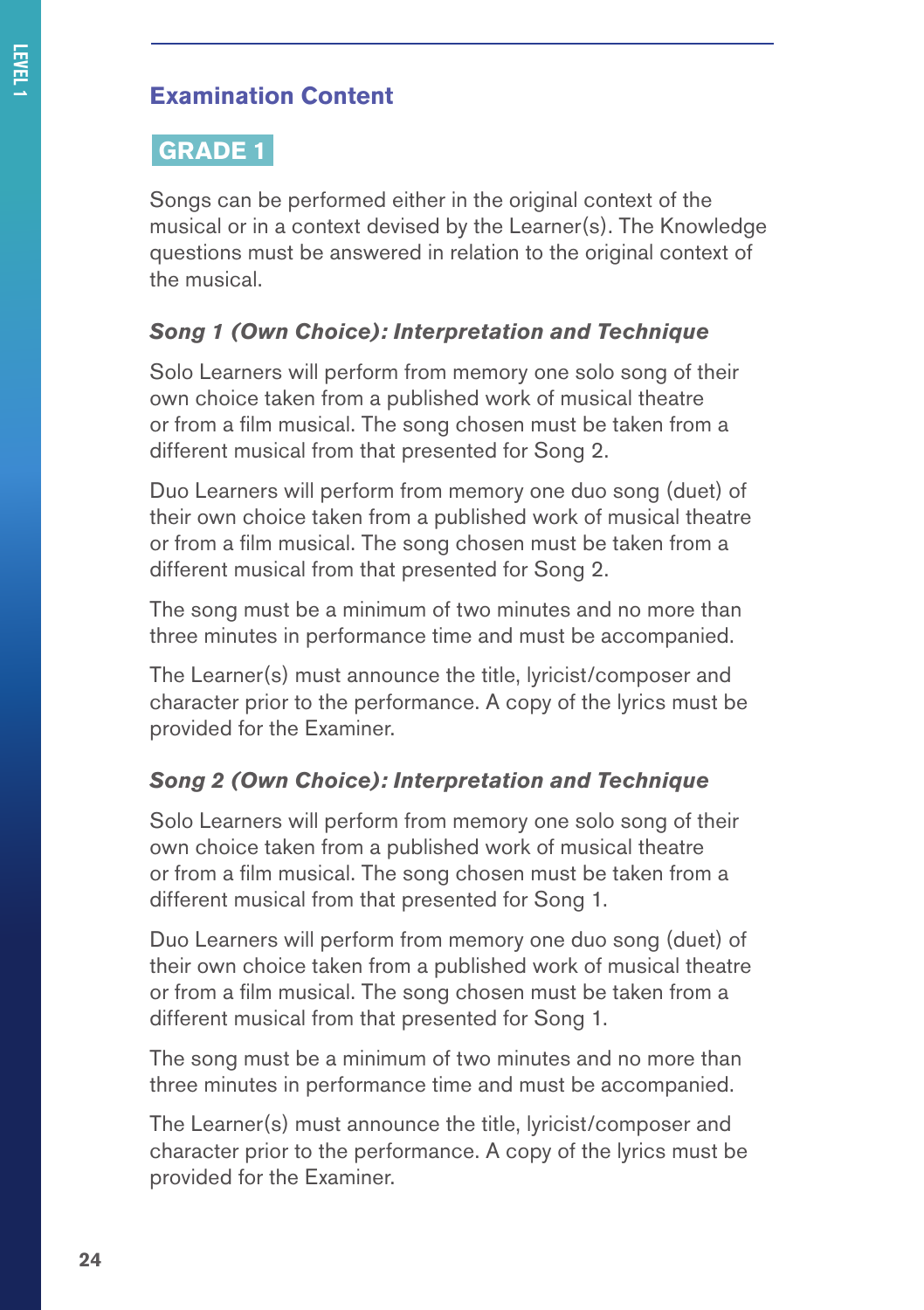## *Knowledge*

The Learner(s) will answer questions on the following:

- The appearance of the characters
- How the characters are feeling in each song
- What is happening in each of the chosen songs.

## **GRADE 2**

Songs can be performed either in the original context of the musical or in a context devised by the Learner(s). The Knowledge questions must be answered in relation to the original context of the musical.

## *Song 1 (Own Choice): Interpretation and Technique*

Solo Learners will perform from memory one solo song of their own choice taken from a published work of musical theatre or from a film musical. The song chosen must be taken from a different musical from that presented for Song 2.

Duo Learners will perform from memory one duo song (duet) of their own choice taken from a published work of musical theatre or from a film musical. The song chosen must be taken from a different musical from that presented for Song 2.

The song must be a minimum of two minutes and no more than three minutes in performance time and must be accompanied.

The Learner(s) must announce the title, lyricist/composer and character prior to the performance. A copy of the lyrics must be provided for the Examiner.

## *Song 2 (Own Choice): Interpretation and Technique*

Solo Learners will perform from memory one solo song of their own choice taken from a published work of musical theatre or from a film musical. The song chosen must be taken from a different musical from that presented for Song 1.

Duo Learners will perform from memory one duo song (duet) of their own choice taken from a published work of musical theatre or from a film musical. The song chosen must be taken from a different musical from that presented for Song 1.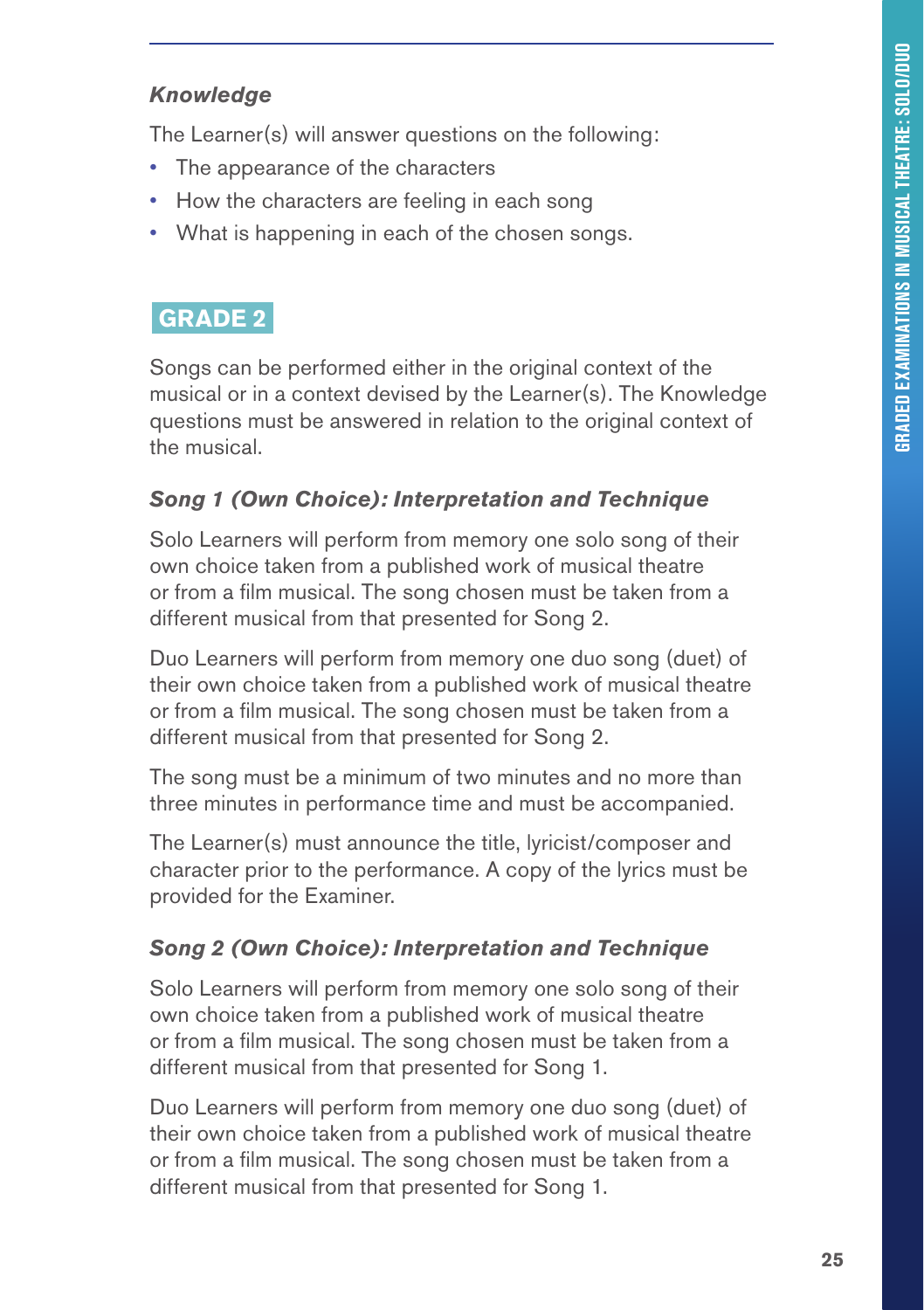The song must be a minimum of two minutes and no more than three minutes in performance time and must be accompanied.

The Learner(s) must announce the title, lyricist/composer and character prior to the performance. A copy of the lyrics must be provided for the Examiner.

## *Knowledge*

The Learner(s) will answer questions on the following:

- What is happening in each song
- How the characters are feeling in each song
- The plot of the musical or film musical from which one of the songs has been taken (*selected by the Examiner at the time of the examination*).

## **GRADE 3**

Songs can be performed either in the original context of the musical or in a context devised by the Learner(s). The Knowledge questions must be answered in relation to the original context of the musical.

## *Song 1 (Own Choice): Interpretation and Technique*

Solo Learners will perform from memory one solo song of their own choice taken from a published work of musical theatre or from a film musical. The song chosen must be taken from a different musical from that presented for Song 2.

Duo Learners will perform from memory one duo song (duet) of their own choice taken from a published work of musical theatre or from a film musical. The song chosen must be taken from a different musical from that presented for Song 2.

The song must be a minimum of two minutes and no more than three minutes in performance time and must be accompanied.

The Learner(s) must announce the title, lyricist/composer and character prior to the performance. A copy of the lyrics must be provided for the Examiner.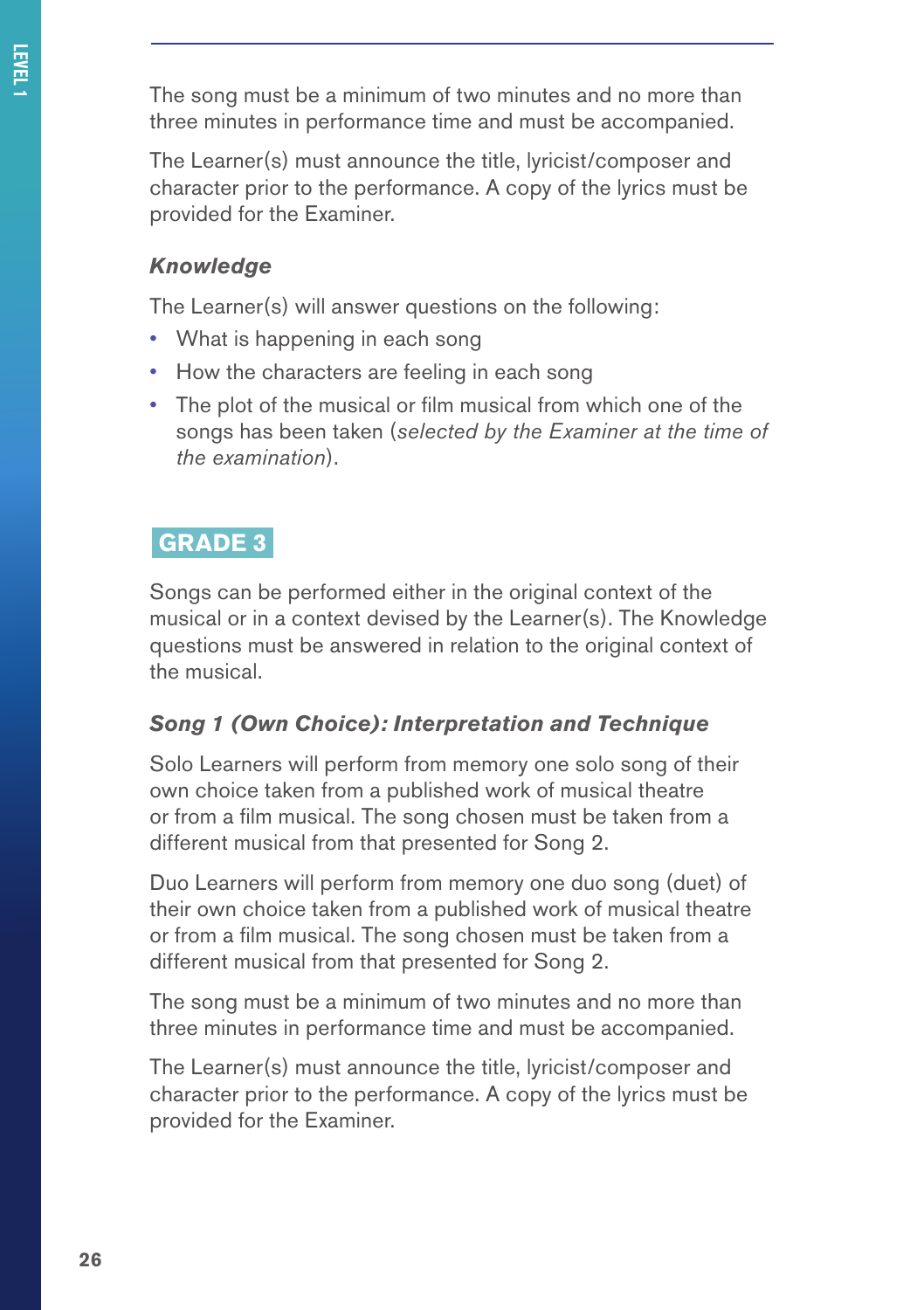## *Song 2 (Own Choice): Interpretation and Technique*

Solo Learners will perform from memory one solo song of their own choice taken from a published work of musical theatre or from a film musical. The song chosen must be taken from a different musical from that presented for Song 1.

Duo Learners will perform from memory one duo song (duet) of their own choice taken from a published work of musical theatre or from a film musical. The song chosen must be taken from a different musical from that presented for Song 1.

The song must be a minimum of two minutes and no more than three minutes in performance time and must be accompanied.

The Learner(s) must announce the title, lyricist/composer and character prior to the performance. A copy of the lyrics must be provided for the Examiner.

## *Knowledge*

The Learner(s) will answer questions on the following:

- How the characters are feeling in each song
- The mood of each song
- The plot of the musical or film musical from which one of the songs has been taken (*selected by the Examiner at the time of the examination*)
- What the term *libretto* means.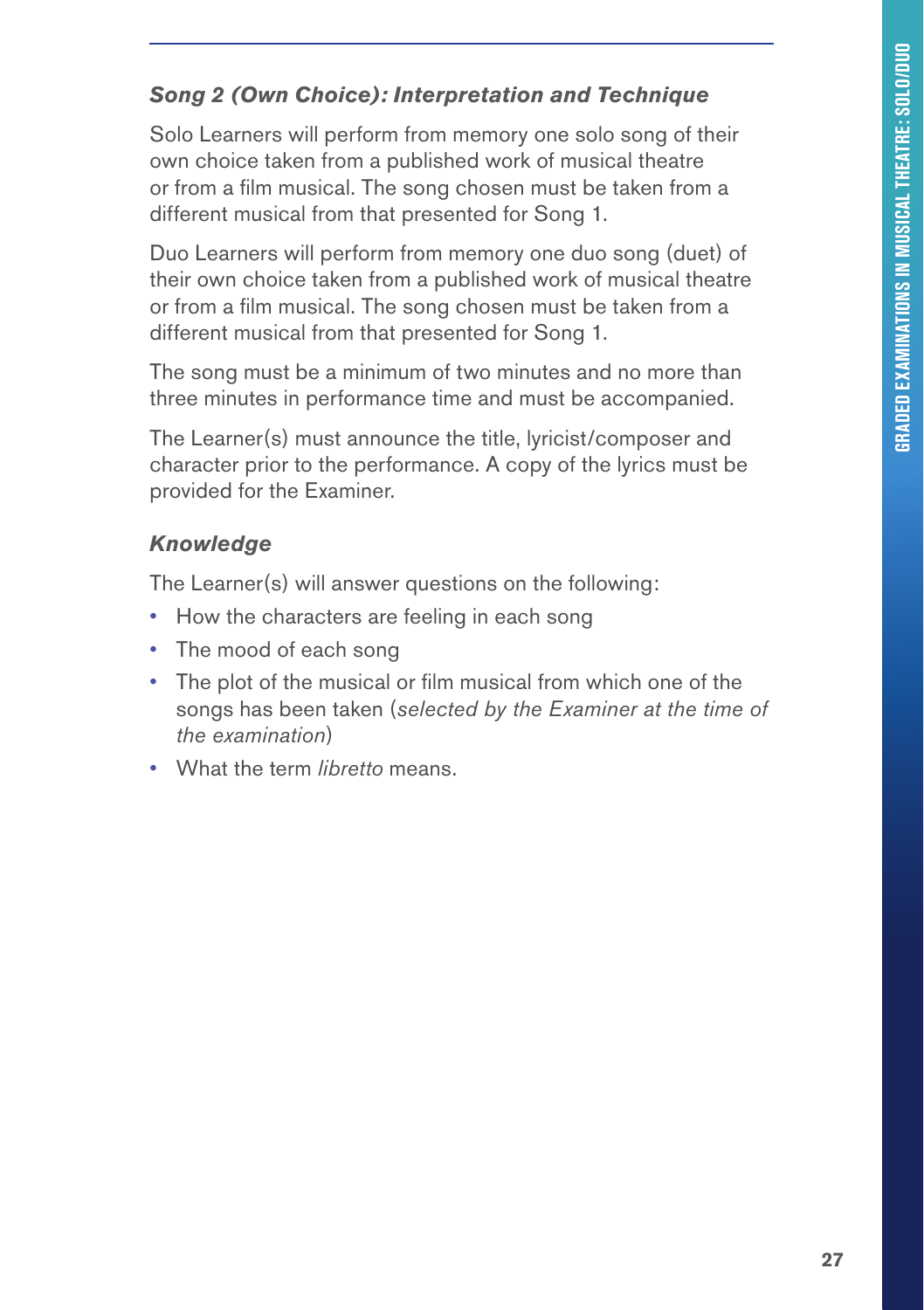## **Level 1 Marking Scheme**

| <b>ASSESSMENT TASK</b> |                | <b>MARKS</b> | <b>TOTAL MARKS</b> |
|------------------------|----------------|--------------|--------------------|
| Song 1<br>(Own Choice) | Interpretation | 20           | 40                 |
|                        | Technique      | 20           |                    |
| Song 2<br>(Own Choice) | Interpretation | 20           | 40                 |
|                        | Technique      | 20           |                    |
| Knowledge              |                |              | 20                 |
| <b>Total Marks</b>     |                |              | 100                |

## **Attainment Bands**

| <b>AWARD</b>       | <b>TOTAL MARKS</b> |
|--------------------|--------------------|
| Pass               | $50 - 64$          |
| <b>Merit</b>       | $65 - 79$          |
| <b>Distinction</b> | $80+$              |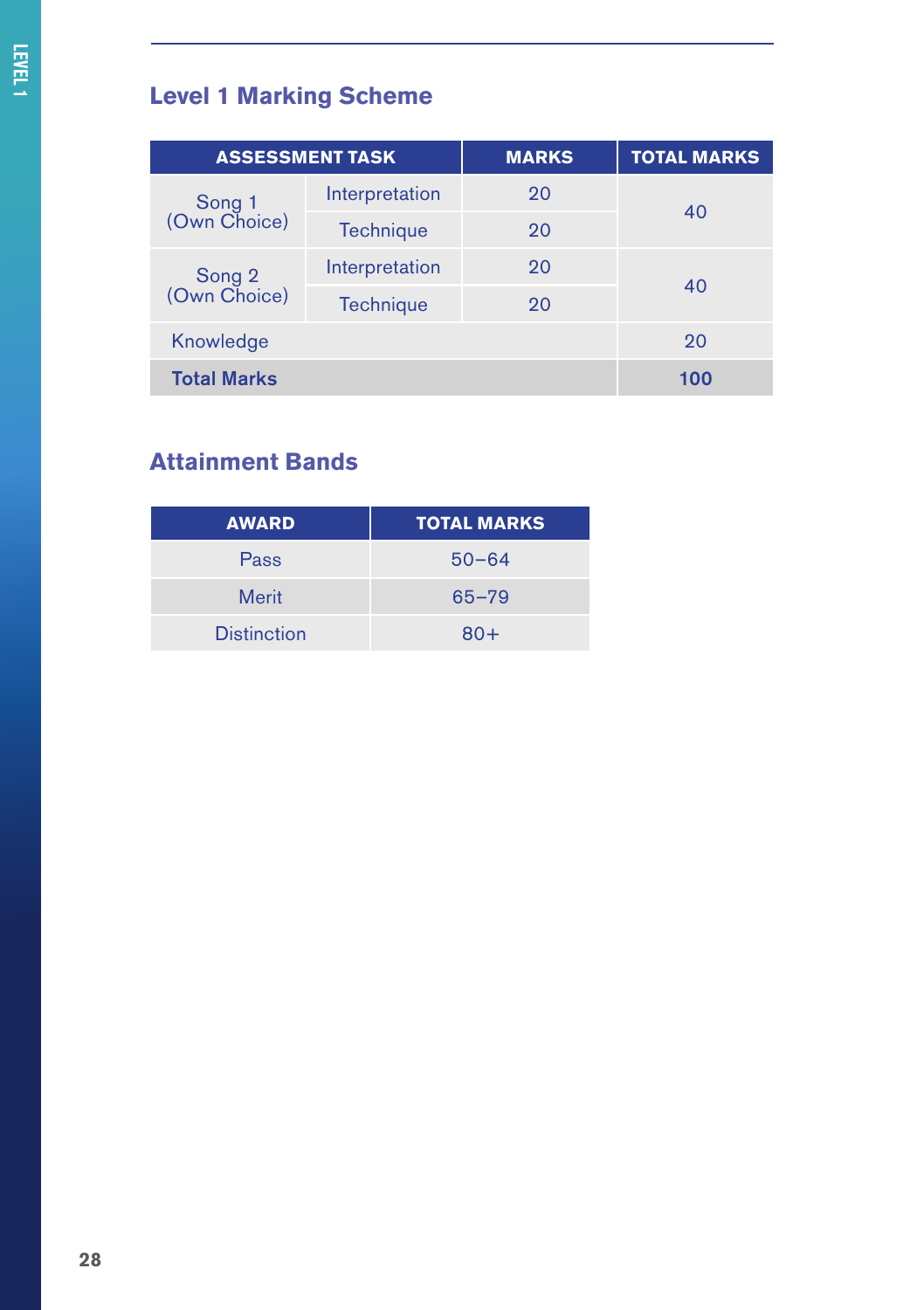## **LEVEL 1: GRADE 1**

| <b>LEARNING OUTCOMES</b>                                          | <b>ASSESSMENT CRITERIA</b>                                                              |  |
|-------------------------------------------------------------------|-----------------------------------------------------------------------------------------|--|
| <b>LO1 Perform two songs from</b><br>memory, demonstrating an     | 1.1 Perform with an awareness of<br>character and situation                             |  |
| understanding of the material                                     | 1.2 Perform with an awareness of<br>the $mod(s)$                                        |  |
|                                                                   | 1.3 Perform from memory with<br>fluency and focus                                       |  |
| <b>LO2 Use vocal skills in</b><br>response to the songs           | Sing with audibility<br>2.1<br>appropriate to the<br>performance space                  |  |
|                                                                   | 2.2 Sing with clarity of diction                                                        |  |
|                                                                   | 2.3 Sing the melody with<br>accuracy in the chosen<br>songs                             |  |
|                                                                   | 2.4 Sing the rhythm with<br>accuracy in the chosen<br>songs                             |  |
| <b>LO3 Create a physical response</b><br>to the songs             | 3.1 Perform with facial<br>expression appropriate to the<br>chosen songs                |  |
|                                                                   | 3.2 Perform with appropriate<br>movement and use of the<br>performance space            |  |
| <b>LO4 Know and understand the</b><br>content of the chosen songs | 4.1<br>Give a description of the<br>appearance of the characters<br>in the chosen songs |  |
|                                                                   | 4.2 Give a description of the<br>feelings of the characters in<br>the chosen songs      |  |
|                                                                   | 4.3 Give a description of what<br>is happening in each of the<br>chosen songs           |  |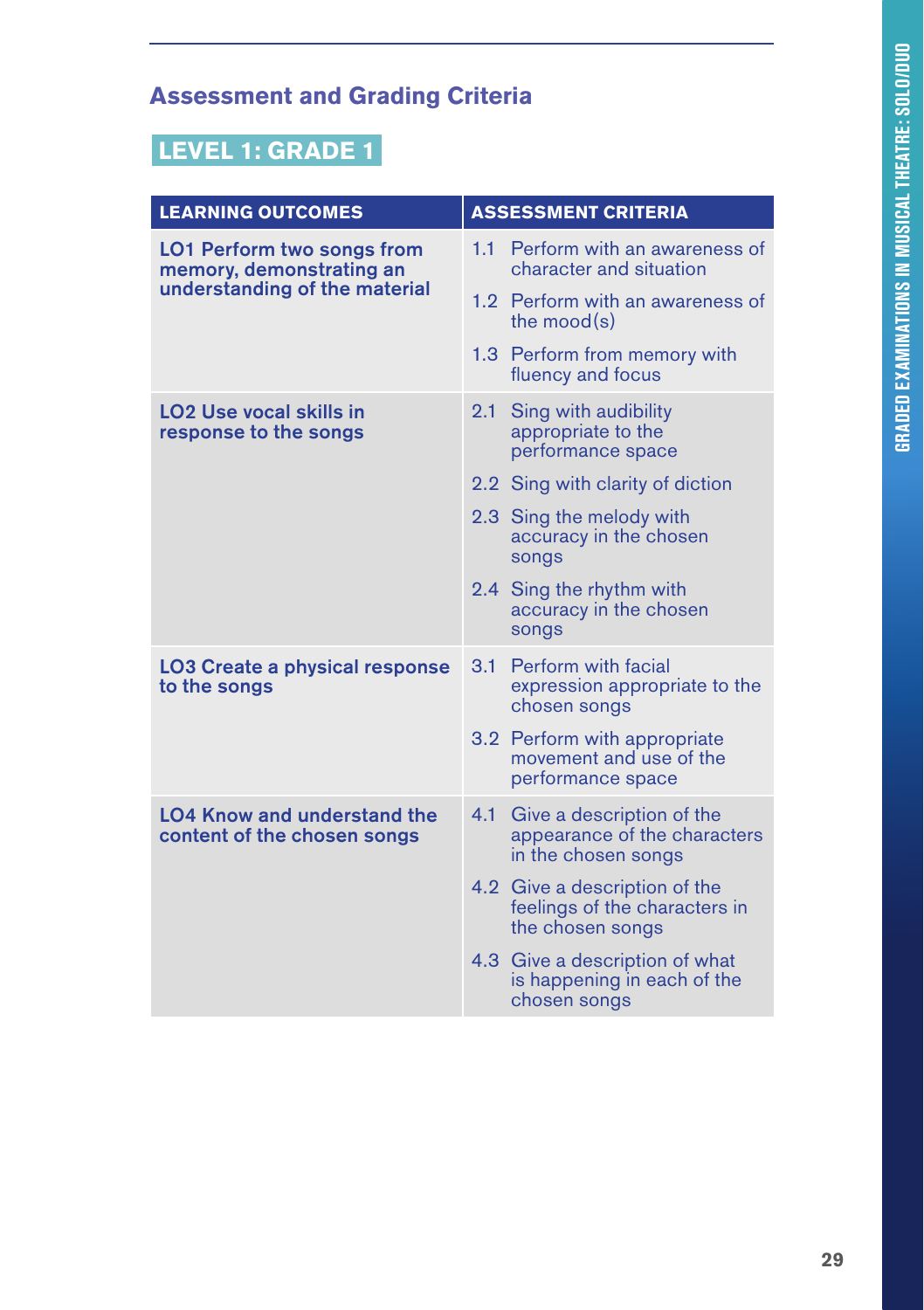## **LEVEL 1: GRADE 2**

| <b>LEARNING OUTCOMES</b>                                          | <b>ASSESSMENT CRITERIA</b>                                                                                                  |  |
|-------------------------------------------------------------------|-----------------------------------------------------------------------------------------------------------------------------|--|
| <b>LO1 Perform two songs from</b><br>memory, demonstrating an     | 1.1 Perform with an awareness of<br>character and situation                                                                 |  |
| understanding of the material                                     | 1.2 Perform with an awareness of<br>the mood $(s)$                                                                          |  |
|                                                                   | 1.3 Perform from memory with<br>fluency and focus                                                                           |  |
| <b>LO2 Use vocal skills in</b><br>response to the songs           | 2.1<br>Sing with audibility<br>appropriate to the<br>performance space                                                      |  |
|                                                                   | 2.2 Sing with clarity of diction                                                                                            |  |
|                                                                   | 2.3 Sing the melody with<br>accuracy in the chosen<br>songs                                                                 |  |
|                                                                   | 2.4 Sing the rhythm with<br>accuracy in the chosen<br>songs                                                                 |  |
| <b>LO3 Create a physical response</b><br>to the songs             | 3.1 Perform with facial<br>expression appropriate to the<br>chosen songs                                                    |  |
|                                                                   | 3.2 Perform with appropriate<br>movement and use of the<br>performance space                                                |  |
| <b>LO4 Know and understand the</b><br>content of the chosen songs | Give a description of what<br>4.1<br>is happening in each of the<br>chosen songs                                            |  |
|                                                                   | 4.2 Give a description of the<br>feelings of the characters in<br>the chosen songs                                          |  |
| <b>LO5 Know and understand the</b><br>context of the chosen songs | 5.1<br>Give a summary of the plot<br>of the musical or film musical<br>from which one of the chosen<br>songs has been taken |  |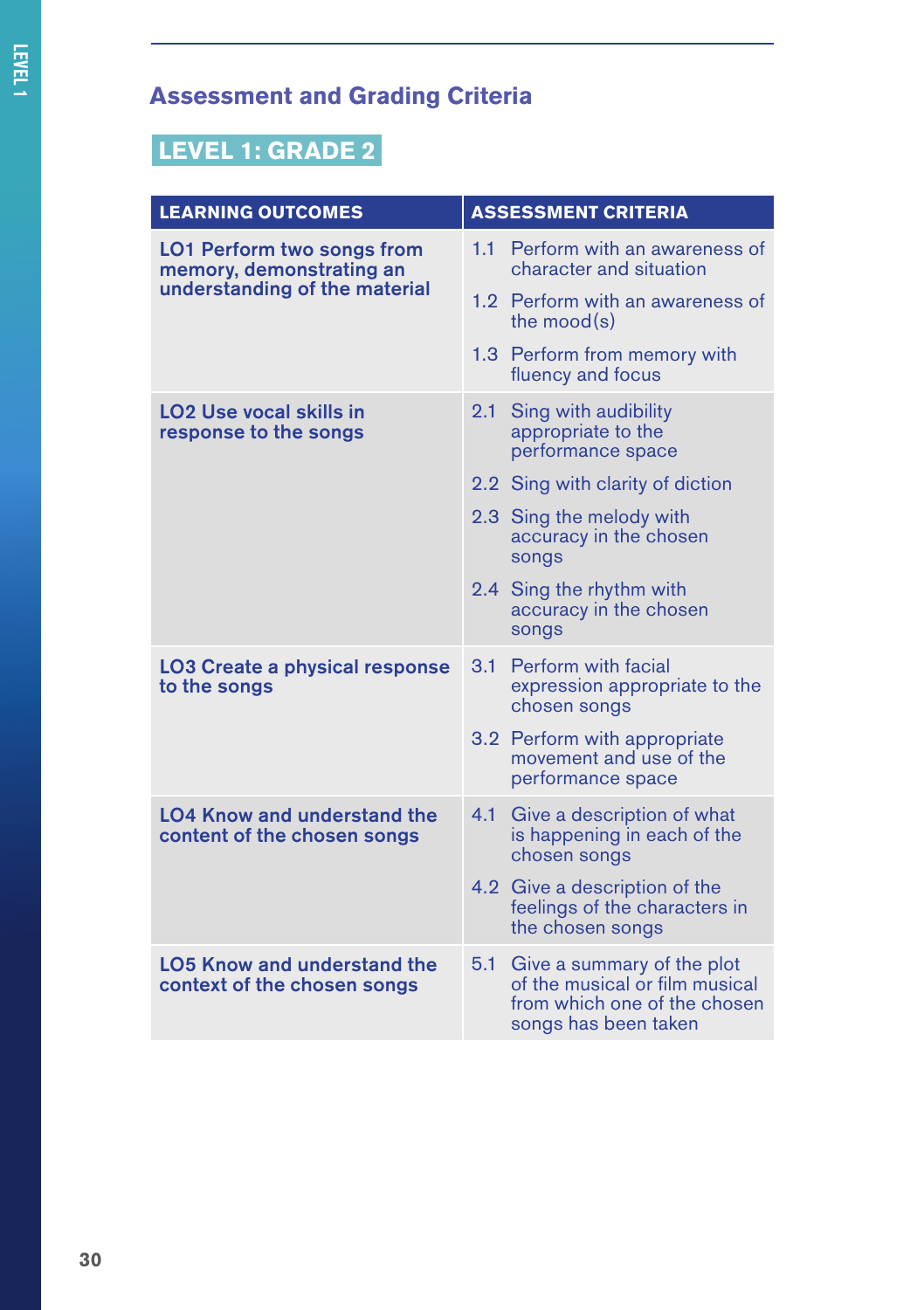## **LEVEL 1: GRADE 3**

| <b>LEARNING OUTCOMES</b>                                                        | <b>ASSESSMENT CRITERIA</b>                                                                                              |  |
|---------------------------------------------------------------------------------|-------------------------------------------------------------------------------------------------------------------------|--|
| <b>LO1 Perform two songs from</b><br>memory, demonstrating an                   | 1.1 Perform with an awareness of<br>character and situation                                                             |  |
| understanding of the material                                                   | 1.2 Perform with an awareness of<br>the mood $(s)$                                                                      |  |
|                                                                                 | 1.3 Perform from memory with<br>fluency and focus                                                                       |  |
| <b>LO2 Use vocal skills in</b><br>response to the songs                         | 2.1<br>Sing with audibility<br>appropriate to the<br>performance space                                                  |  |
|                                                                                 | 2.2 Sing with clarity of diction                                                                                        |  |
|                                                                                 | 2.3 Sing the melody with<br>accuracy in the chosen<br>songs                                                             |  |
|                                                                                 | 2.4 Sing the rhythm with<br>accuracy in the chosen<br>songs                                                             |  |
| <b>LO3 Create a physical response</b><br>to the songs                           | Perform with facial<br>3.1<br>expression appropriate to the<br>chosen songs                                             |  |
|                                                                                 | 3.2 Perform with appropriate<br>movement and use of the<br>performance space                                            |  |
| <b>LO4 Know and understand the</b><br>content of the chosen songs               | 4.1 Give a description of the<br>feelings of the characters in<br>the chosen songs                                      |  |
|                                                                                 | 4.2 Give a description of the<br>mood of each of the chosen<br>songs                                                    |  |
| <b>LO5 Know and understand the</b><br>context of the chosen songs               | 5.1<br>Give a summary of the plot<br>of the musical or film musical<br>from which one of the chosen<br>songs been taken |  |
| <b>LO6 Know and understand</b><br>technical terminology for the<br>actor/singer | Define the term libretto<br>6.1                                                                                         |  |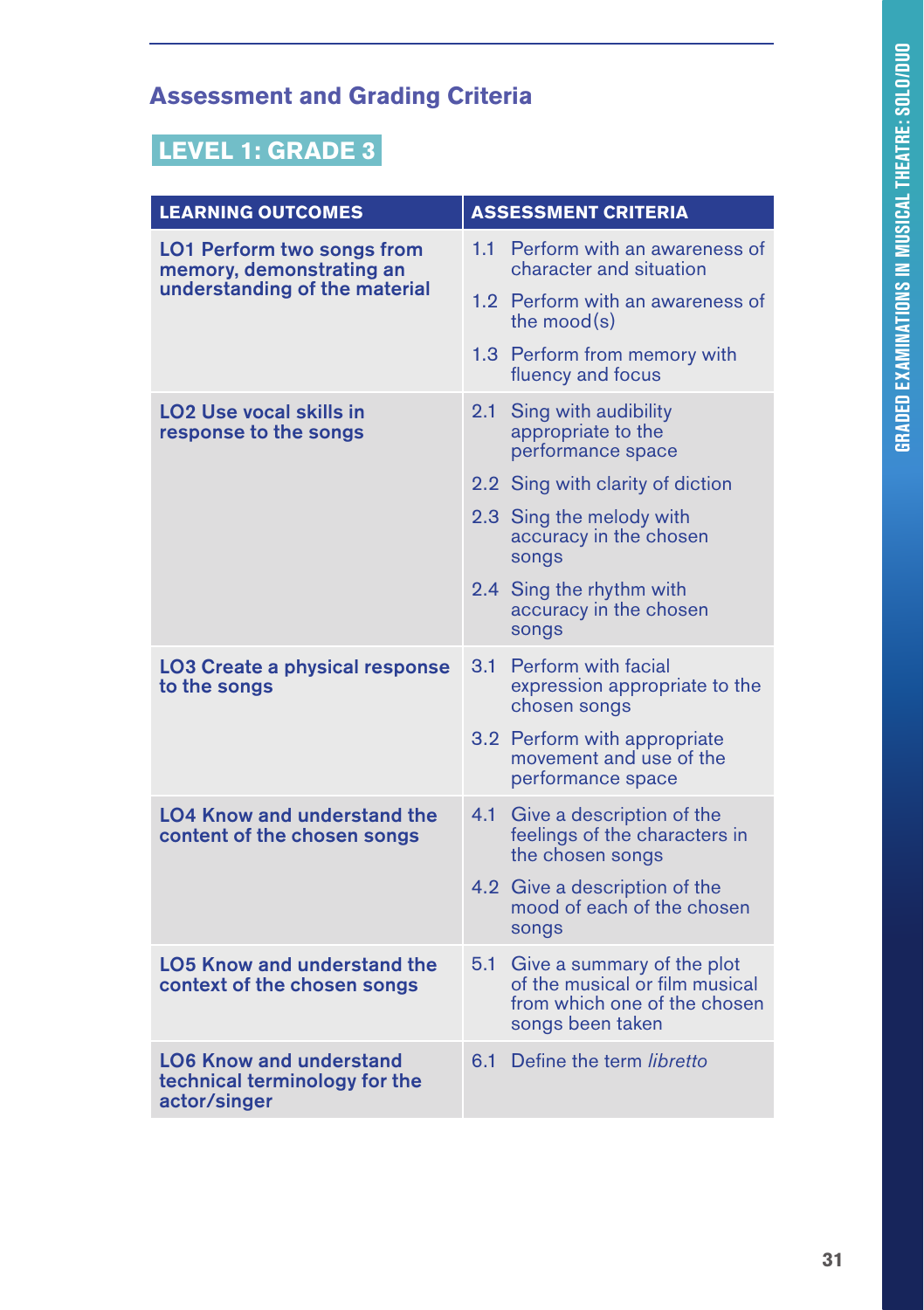The following information describes what skills and knowledge the Learner needs to present in order to attain marks for Pass, Merit or Distinction for Level 1 Solo/Duo Musical Theatre Examinations. Learners who complete the external assessment but who either do not meet the minimum pass criteria mark for a Pass or fail to satisfy one or more of the stated Assessment Criteria will be graded as a Fail. This is irrespective of the total marks accumulated. Duologue Learners are assessed individually against the Assessment Criteria.

#### *Distinction (80–100 Marks)*

A Learner who achieves a Distinction grade will have demonstrated a detailed understanding of the character, situation and mood within the chosen material, performed from memory. The Learner will have used the performance space with appropriate use of movement and facial expression throughout. They will have also sung with appropriate audibility, fluency, focus, clear diction, and accurate melody and rhythm throughout. The Learner will have given detailed answers in response to the questions about their chosen song. They will have also given a detailed definition of the musical theatre term *libretto* (Grade 3 only).

#### *Merit (65–79 Marks)*

A Learner who achieves a Merit grade will have demonstrated a secure understanding of the character, situation and mood within the chosen material, performed from memory. The Learner will have used the performance space with appropriate use of movement and facial expression most of the time. They will have also sung with appropriate audibility, fluency, focus, clear diction, and accurate melody and rhythm most of the time. The Learner will have given secure answers in response to the questions about their chosen song. They will have also given a secure definition of the musical theatre term *libretto* (Grade 3 only).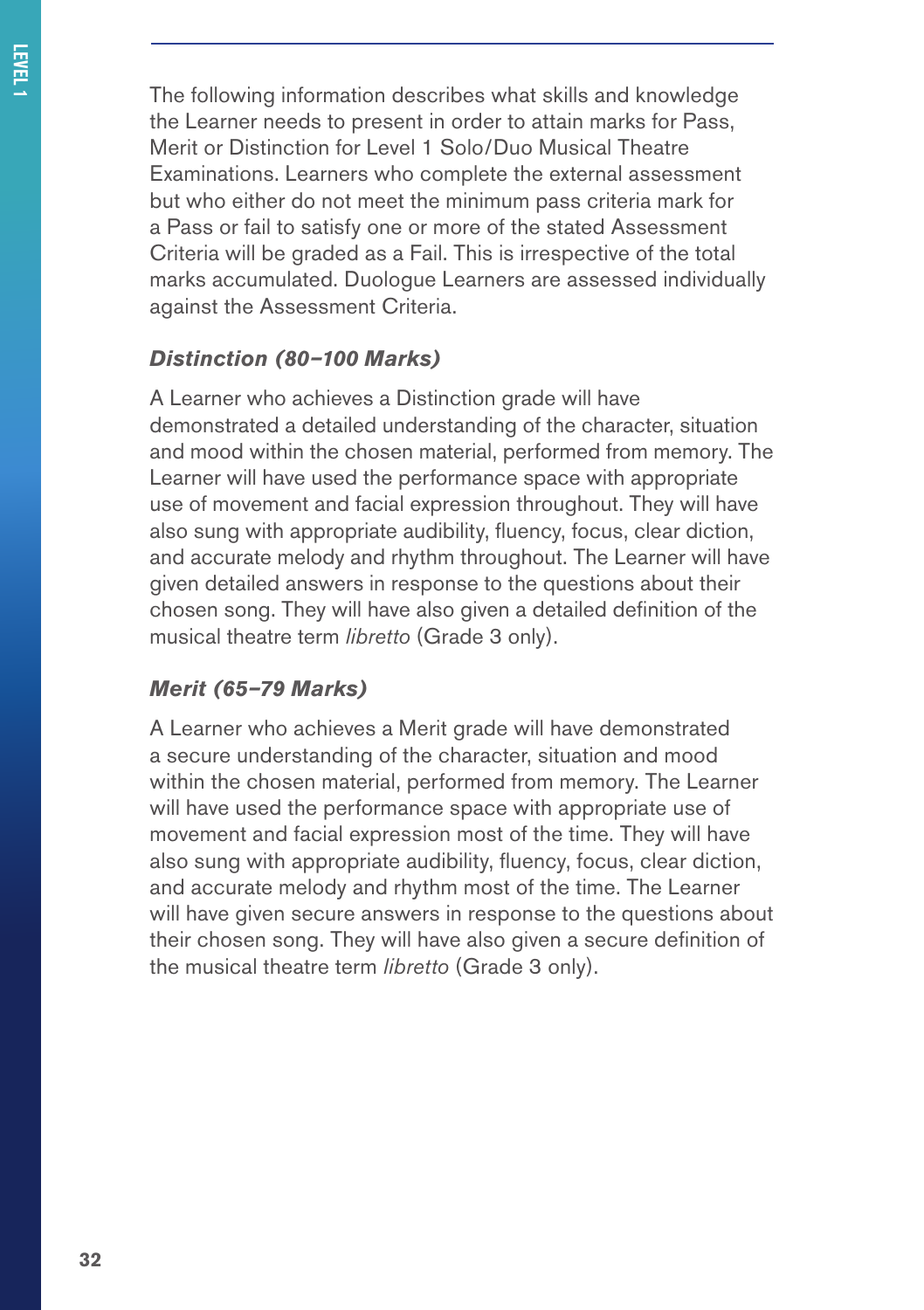## *Pass (50–64 Marks)*

A Learner who achieves a Merit grade will have demonstrated a basic understanding of the character, situation and mood within the chosen material, performed from memory. The Learner will have used the performance space with appropriate use of movement and facial expression some of the time. They will have also sung with appropriate audibility, fluency, focus, clear diction, and accurate melody and rhythm some of the time. The Learner will have given basic answers in response to the questions about their chosen song. They will have also given a basic definition of the musical theatre term *libretto* (Grade 3 only).

## *Fail (0–49 Marks)*

A Learner whose examination is graded as a Fail will have been unable to demonstrate an understanding of the material and memory will have been insufficient. They will not have responded with appropriate vocal skills or they will not have created an effective physical response to the chosen material. There will have been an insufficient understanding of repertoire, content, context or techniques required for the subject area and Grade.

It should also be noted that a Learner who completes the external assessment but who either does not meet the minimum pass criteria mark for a Pass or fails to satisfy one or more of the stated Assessment Criteria (irrespective of the total marks they accumulate) will be graded as a Fail.

In these circumstances, the Examiner will identify the Assessment Criteria/Criterion not met in the Learner Examination Report (LER).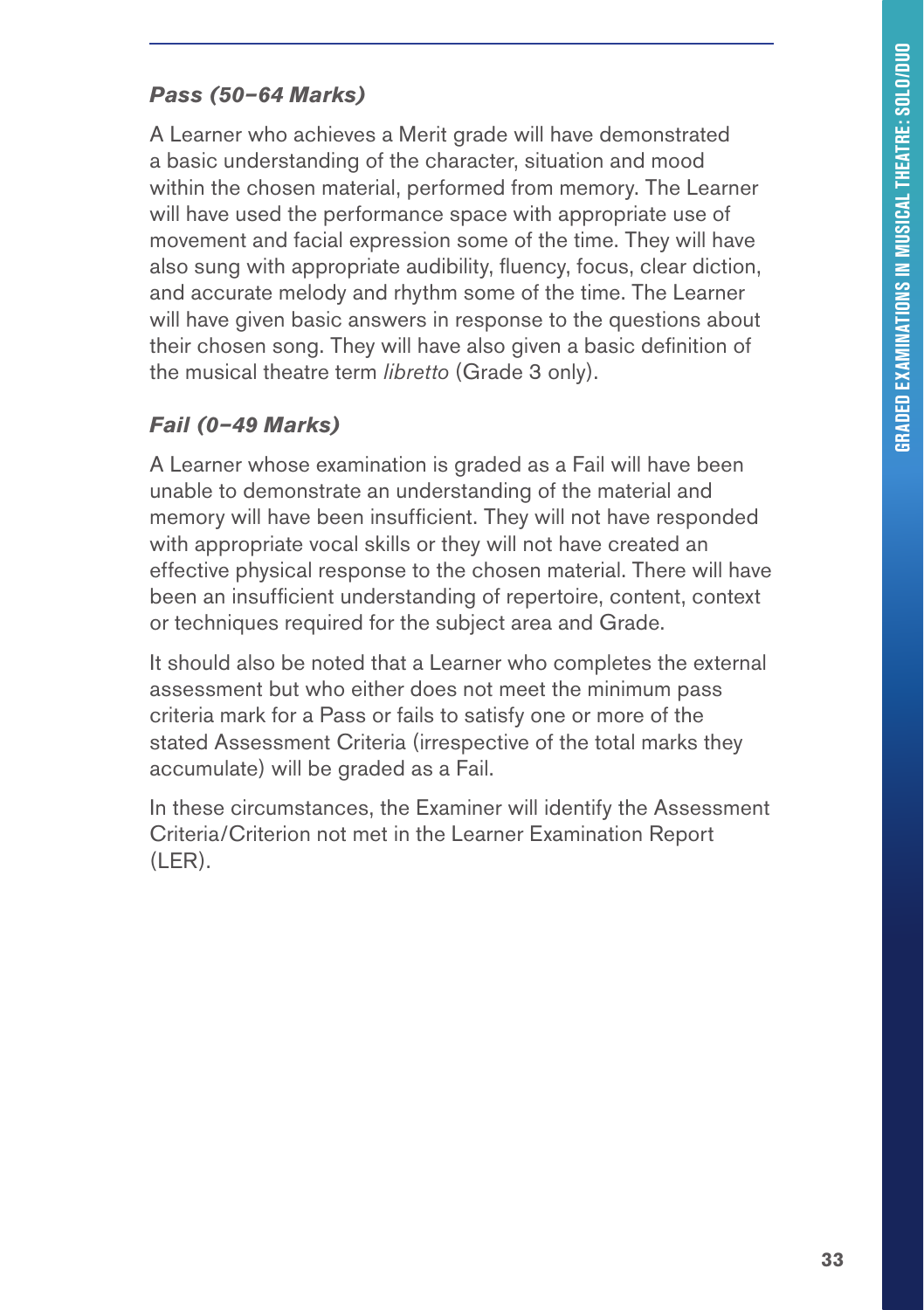## **Level 2**

## **RQF Level: 2**

| Grade 4 | <b>Credit Value: 10</b>  | <b>Guided Learning Hours: 40 (hours)</b><br><b>Total Qualification Time: 100 (hours)</b> |
|---------|--------------------------|------------------------------------------------------------------------------------------|
| Grade 5 | <b>Credit Value: 12.</b> | <b>Guided Learning Hours: 50 (hours)</b><br><b>Total Qualification Time: 120 (hours)</b> |

## **Level Description**

The LAMDA *Level 2 Award in Musical Theatre: Solo/Duo* is designed to enable Learners to develop a range of skills in acting through song. Learners will perform two songs and one spoken song from memory. The three songs presented must all be from different published works of musical theatre or film musicals. The performance will be audible and intelligible with vocal contrast through which mood and meaning are communicated. Learners will be able to demonstrate understanding of the material, leading to an imaginative interpretation in which there is application of appropriate technical skills. Effective preparation and study will be evident, leading to a performance. Use of voice, body and space will be effectively combined to communicate the text and music and engage the audience.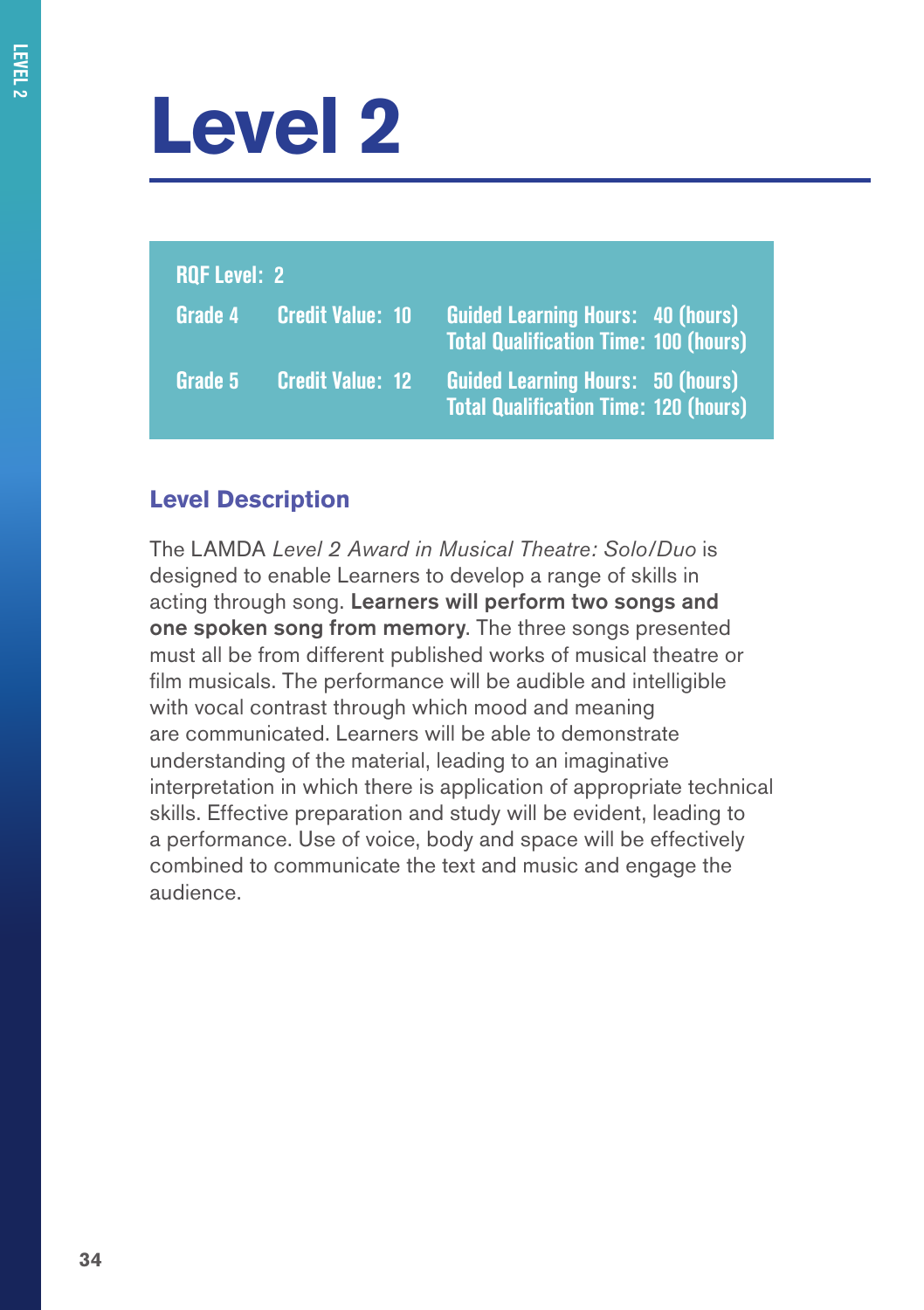#### **LEARNING OUTCOMES**

On completion of this Grade the Learners will be able to:

#### Interpretation

LO1: perform two songs and one spoken song from memory, demonstrating an understanding of the material

#### **Technique**

LO2: use vocal skills in response to the chosen songs

LO3: create a physical response to the chosen songs

#### **Knowledge**

- LO4: know and understand the characters, situations and staging of the chosen songs
- LO5: know and understand the context of the chosen songs
- LO6: know and understand technical terminology for the actor/ singer (Grade 5 only)

## **Total Time Allowance for Each Grade**

Solo – 25 minutes

Duo – 30 minutes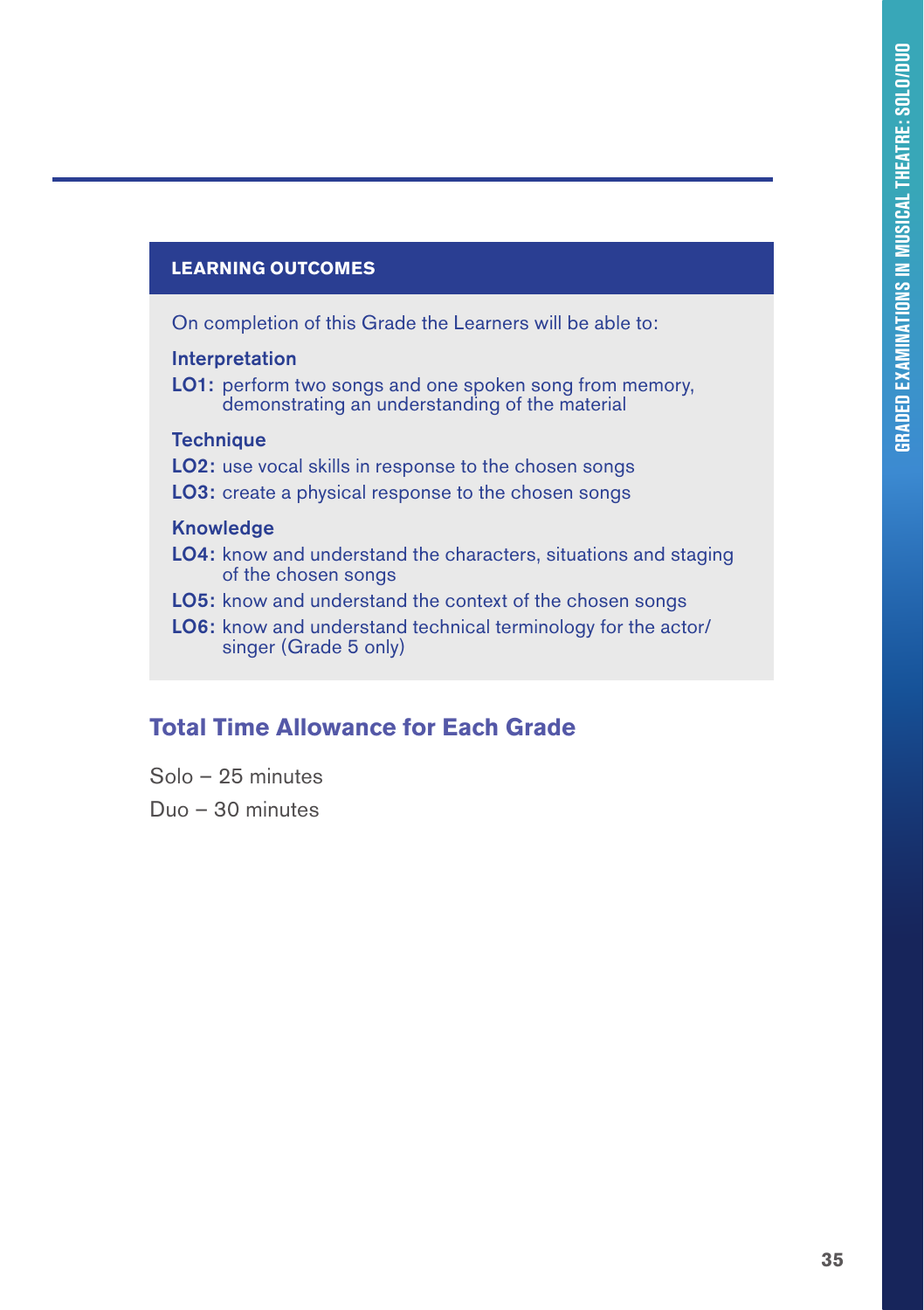## **Examination Content**

## **GRADE 4**

Songs can be performed either in the original context of the musical or in a context devised by the Learner(s). The Knowledge questions must be answered in relation to the original context of the musical.

## *Song 1 (Own Choice): Interpretation and Technique*

Solo Learners will perform from memory one solo song of their own choice taken from a published work of musical theatre or from a film musical. The performance must consist of one song and include a minimum of 30 seconds and no more than one minute of published or devised spoken dialogue in character, either leading naturally into the song and/or linking two sections of the song together and/or concluding the song.

Duo Learners will perform from memory one duo song (duet) of their own choice taken from a published work of musical theatre or from a film musical. The performance must consist of one song and include a minimum of 30 seconds and no more than one minute of published or devised spoken dialogue in character, either leading naturally into the song and/or linking two sections of the song together and/or concluding the song.

The song chosen must be taken from a different musical from that presented for Song 2 and the Spoken Song. The performance must be a minimum of three minutes and no more than four minutes in performance time. The spoken dialogue must be included in the overall performance time of each song. The performance must be accompanied.

The Learner(s) must announce the title, lyricist/composer and character prior to the performance. A copy of the lyrics must be provided for the Examiner.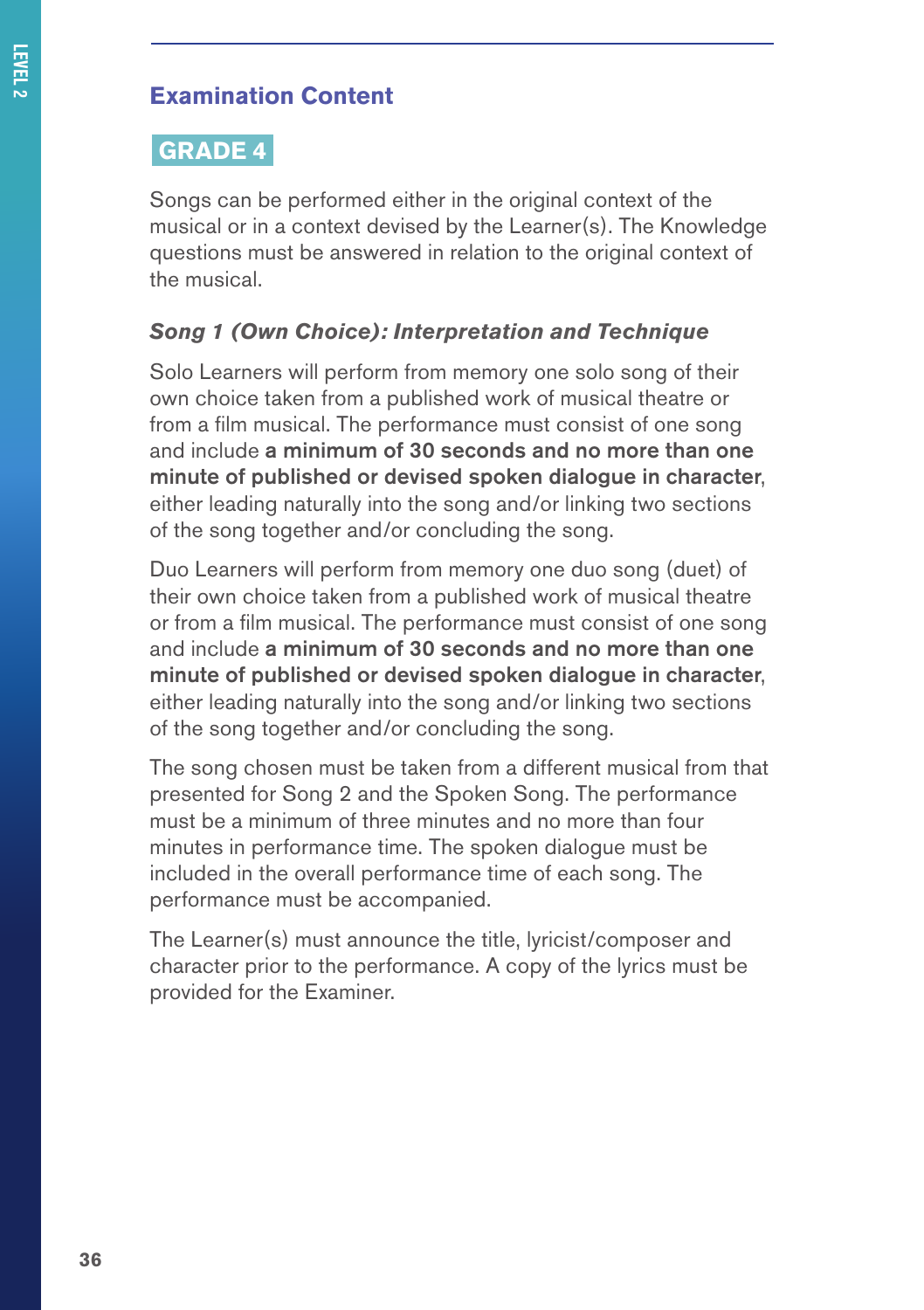#### *Song 2 (Own Choice): Interpretation and Technique*

Solo Learners will perform from memory one solo song of their own choice taken from a published work of musical theatre or from a film musical. The performance must consist of one song and include a minimum of 30 seconds and no more than one minute of published or devised spoken dialogue in character, either leading naturally into the song and/or linking two sections of the song together and/or concluding the song.

Duo Learners will perform from memory one duo song (duet) of their own choice taken from a published work of musical theatre or from a film musical. The performance must consist of one song and include a minimum of 30 seconds and no more than one minute of published or devised spoken dialogue in character, either leading naturally into the song and/or linking two sections of the song together and/or concluding the song.

The song chosen must be taken from a different musical from that presented for Song 1 and the Spoken Song. The performance must be a minimum of three minutes and no more than four minutes in performance time. The spoken dialogue must be included in the overall performance time of each song. The performance must be accompanied.

The Learner(s) must announce the title, lyricist/composer and character prior to the performance. A copy of the lyrics must be provided for the Examiner.

#### *Spoken Song (Own Choice): Interpretation and Technique*

Solo Learners will perform from memory one solo spoken song of their own choice, performed as a spoken dramatic monologue, without melody and rhythm. The song lyrics must be taken from a published work of musical theatre or from a film musical.

Duo Learners will perform from memory one duo spoken song (duet) of their own choice, performed as a spoken dramatic duologue, without melody and rhythm. The song lyrics must be taken from a published work of musical theatre or from a film musical.

The song lyrics chosen must be taken from a different musical from that presented for Song 1 and Song 2. It must be a minimum of two minutes and no more than three minutes in performance time.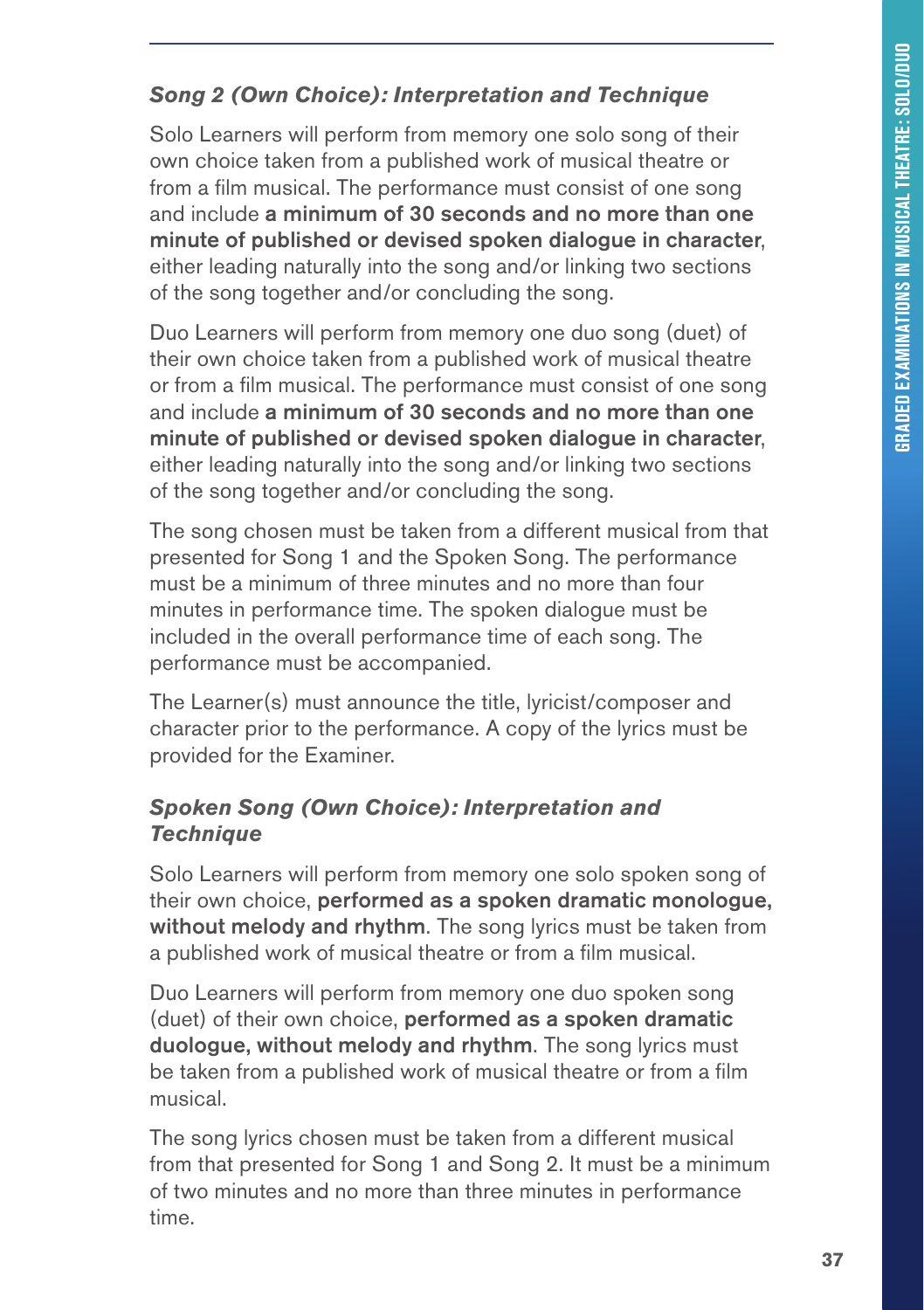**LEVEL 2**

The Learner(s) must announce the title, lyricist/composer and character prior to the performance. A copy of the lyrics must be provided for the Examiner.

For Song 1 and Song 2, the Learner(s) must present published or devised spoken dialogue *in character* within the song. This must be a cohesive part of the performance, either leading naturally into the song and/or linking two sections of the song together and/or concluding the song. The spoken dialogue must be included in the overall performance time of each song and must be a minimum of 30 seconds and no more than one minute in length.

#### *Knowledge*

The Learner(s) will answer questions on the following:

- How the character is feeling and how they react to their situation in one of the three chosen songs (*selected by the Examiner at the time of the examination*)
- How the published or devised spoken dialogue was selected and developed
- The working stage areas:

The Learner(s) must demonstrate four working stage areas (*selected by the Examiner at the time of the examination*) from the following list:

Centre stage, stage left, stage right, upstage, downstage, upstage left/right, downstage left/right, and the wings.

• An outline of the plot of the musical or film musical from which one of the sung songs has been taken, and what happens to the character portrayed (*selected by the Examiner at the time of the examination*).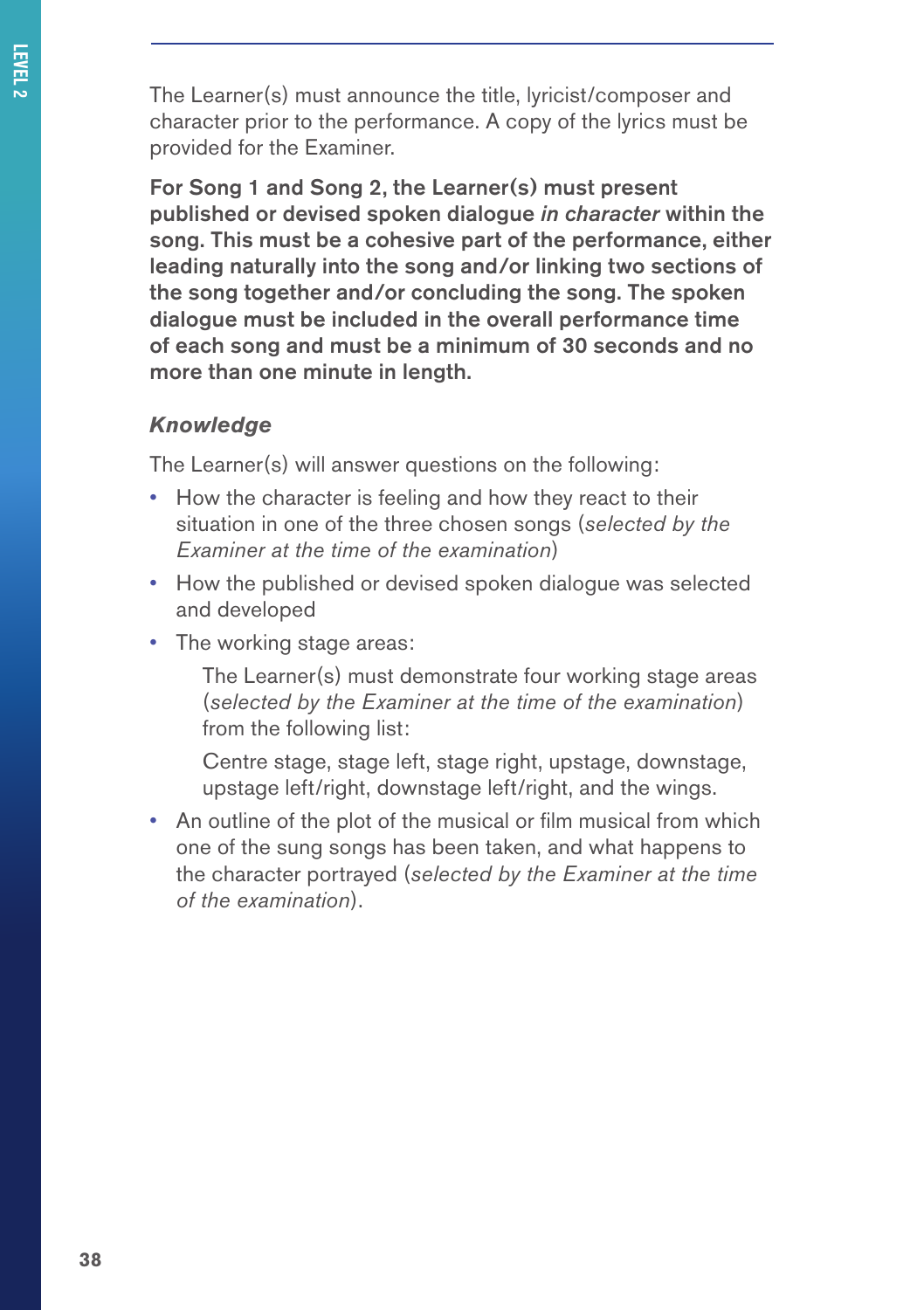## **GRADE 5**

Songs can be performed either in the original context of the musical or in a context devised by the Learner(s). The Knowledge questions must be answered in relation to the original context of the musical.

#### *Song 1 (Own Choice): Interpretation and Technique*

Solo Learners will perform from memory one solo song of their own choice taken from a published work of musical theatre or from a film musical. The performance must consist of one song and include a minimum of 30 seconds and no more than one minute of published or devised spoken dialogue in character, either leading naturally into the song and/or linking two sections of the song together and/or concluding the song.

Duo Learners will perform from memory one duo song (duet) of their own choice taken from a published work of musical theatre or from a film musical. The performance must consist of one song and include a minimum of 30 seconds and no more than one minute of published or devised spoken dialogue in character, either leading naturally into the song and/or linking two sections of the song together and/or concluding the song.

The song chosen must be taken from a different musical from that presented for Song 2 and the Spoken Song. The performance must be a minimum of three minutes and no more than four minutes in performance time. The spoken dialogue must be included in the overall performance time of each song. The performance must be accompanied.

The Learner(s) must announce the title, lyricist/composer and character prior to the performance. A copy of the lyrics must be provided for the Examiner.

#### *Song 2 (Own Choice): Interpretation and Technique*

Solo Learners will perform from memory one solo song of their own choice taken from a published work of musical theatre or from a film musical. The performance must consist of one song and include a minimum of 30 seconds and no more than one minute of published or devised spoken dialogue in character, either leading naturally into the song and/or linking two sections of the song together and/or concluding the song.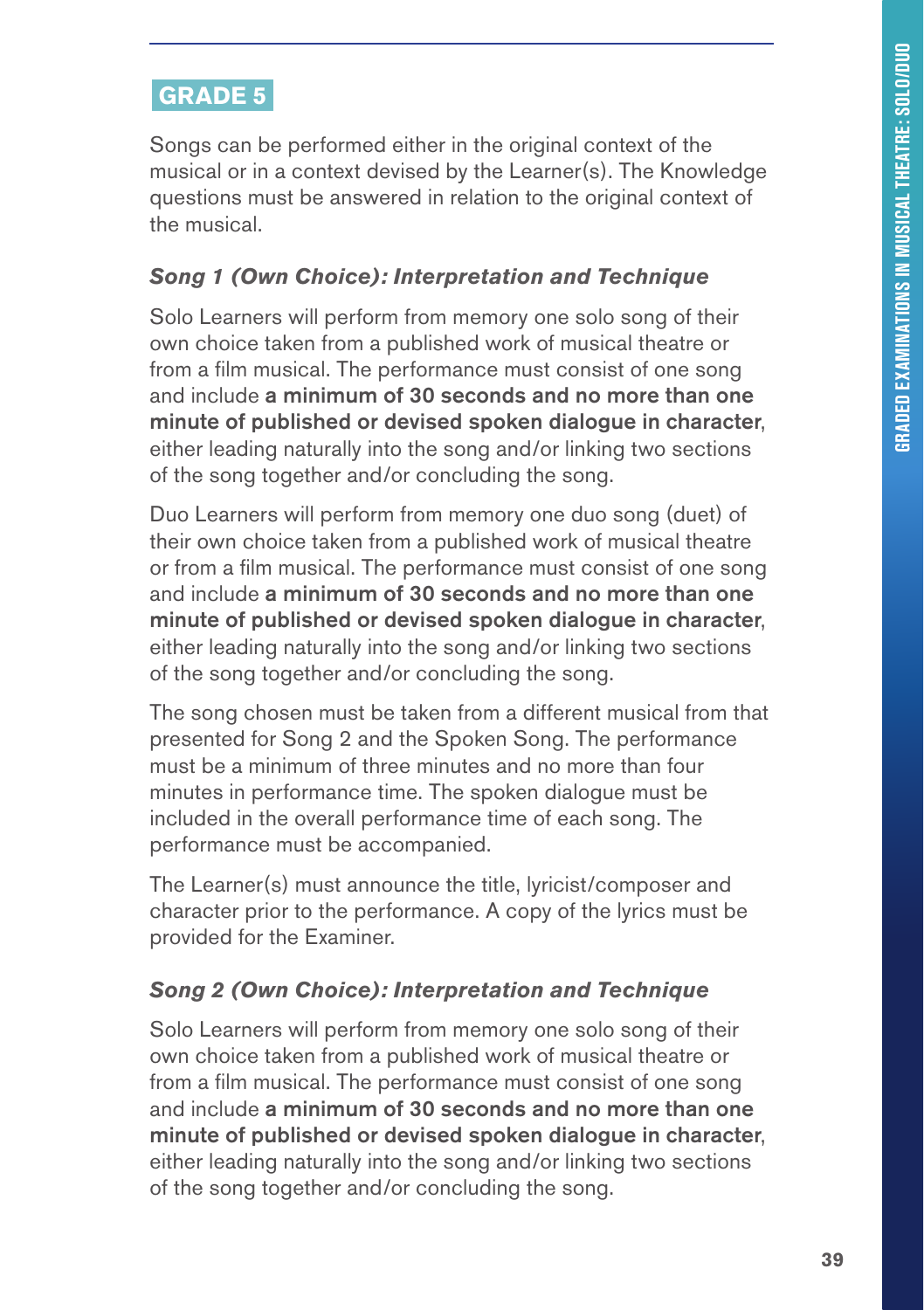Duo Learners will perform from memory one duo song (duet) of their own choice taken from a published work of musical theatre or from a film musical. The performance must consist of one song and include a minimum of 30 seconds and no more than one minute of published or devised spoken dialogue in character, either leading naturally into the song and/or linking two sections of the song together and/or concluding the song.

The song chosen must be taken from a different musical from that presented for Song 1 and the Spoken Song. The performance must be a minimum of three minutes and no more than four minutes in performance time. The spoken dialogue must be included in the overall performance time of each song. The performance must be accompanied.

The Learner(s) must announce the title, lyricist/composer and character prior to the performance. A copy of the lyrics must be provided for the Examiner.

#### *Spoken Song (Own Choice): Interpretation and Technique*

Solo Learners will perform from memory one solo spoken song of their own choice, performed as a spoken dramatic monologue, without melody and rhythm. The song lyrics must be taken from a published work of musical theatre or from a film musical.

Duo Learners will perform from memory one duo spoken song (duet) of their own choice, performed as a spoken dramatic duologue, without melody and rhythm. The song lyrics must be taken from a published work of musical theatre or from a film musical.

The song lyrics chosen must be taken from a different musical from that presented for Song 1 and Song 2. It must be a minimum of two minutes and no more than three minutes in performance time.

The Learner(s) must announce the title, lyricist/ composer and character prior to the performance. A copy of the lyrics must be provided for the Examiner.

For Song 1 and Song 2, the Learner(s) must present published or devised spoken dialogue *in character* within the song. This must be a cohesive part of the performance, either leading naturally into the song and/or linking two sections of the song together and/or concluding the song. The spoken dialogue must be included in the overall performance time of each song and must be a minimum of 30 seconds and no more than one minute in length.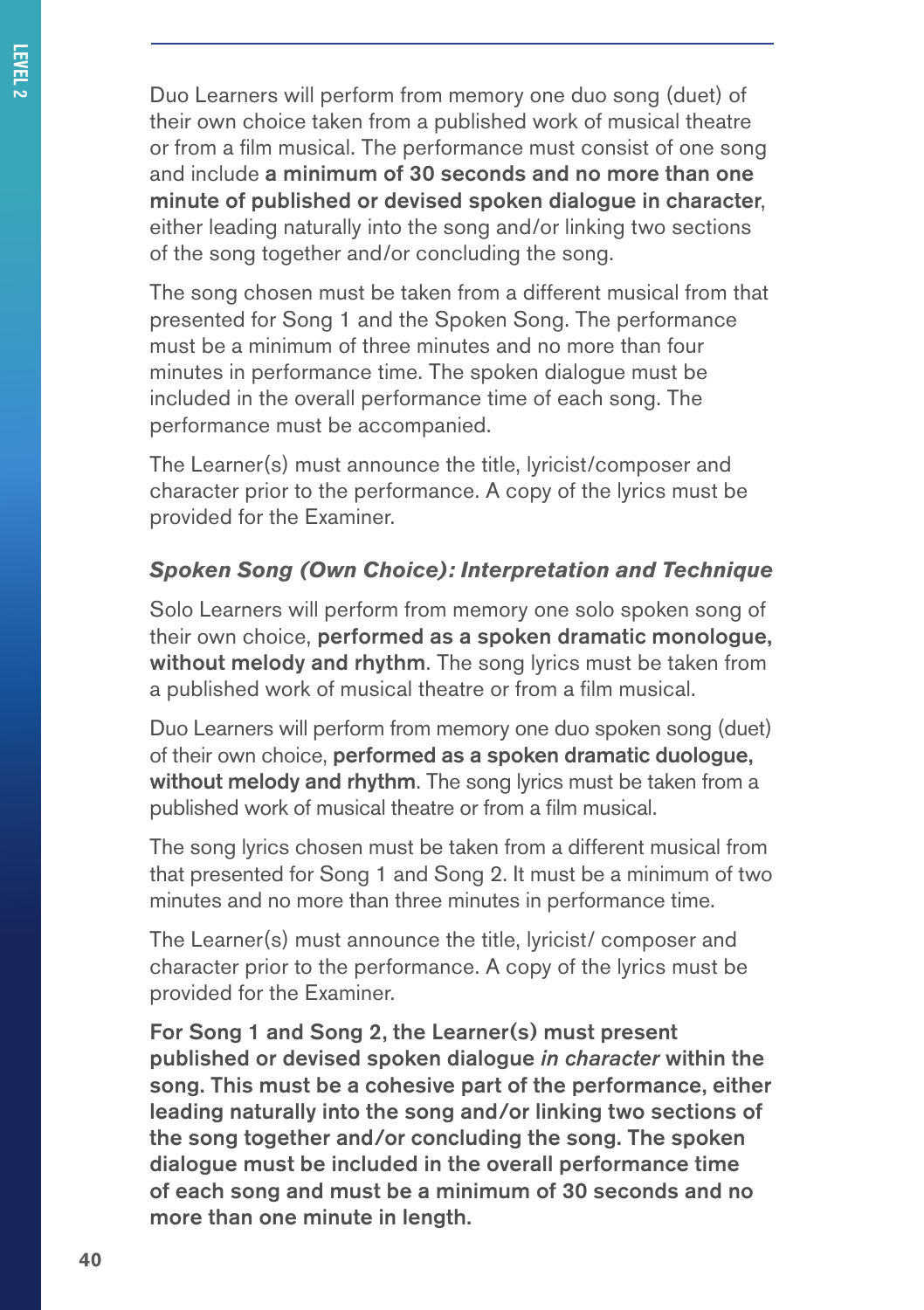#### *Knowledge*

The Learner(s) will answer questions on the following:

- How the character is feeling and how they react to their situation in one of the three chosen songs (*selected by the Examiner at the time of the examination*)
- The reasons for the chosen staging in one of the three chosen songs using technical terminology of the working stage areas (*selected by the Examiner at the time of the examination*)
- How the published or devised spoken dialogue was selected and developed for one of the sung songs (*selected by the Examiner at the time of the examination*)
- The key themes in the musical or film musical from which one of the sung songs has been taken (*selected by the Examiner at the time of the examination*)
- Technical terminology for the actor/singer: The Learner(s) will be asked to define three technical terms for the actor/singer (*selected by the Examiner at the time of the examination*) from the following list: Crescendo, diminuendo, tempo, harmony, unison, acapella, and overture.

The Learner(s) will be required to know all the technical terms listed above in preparation for the examination.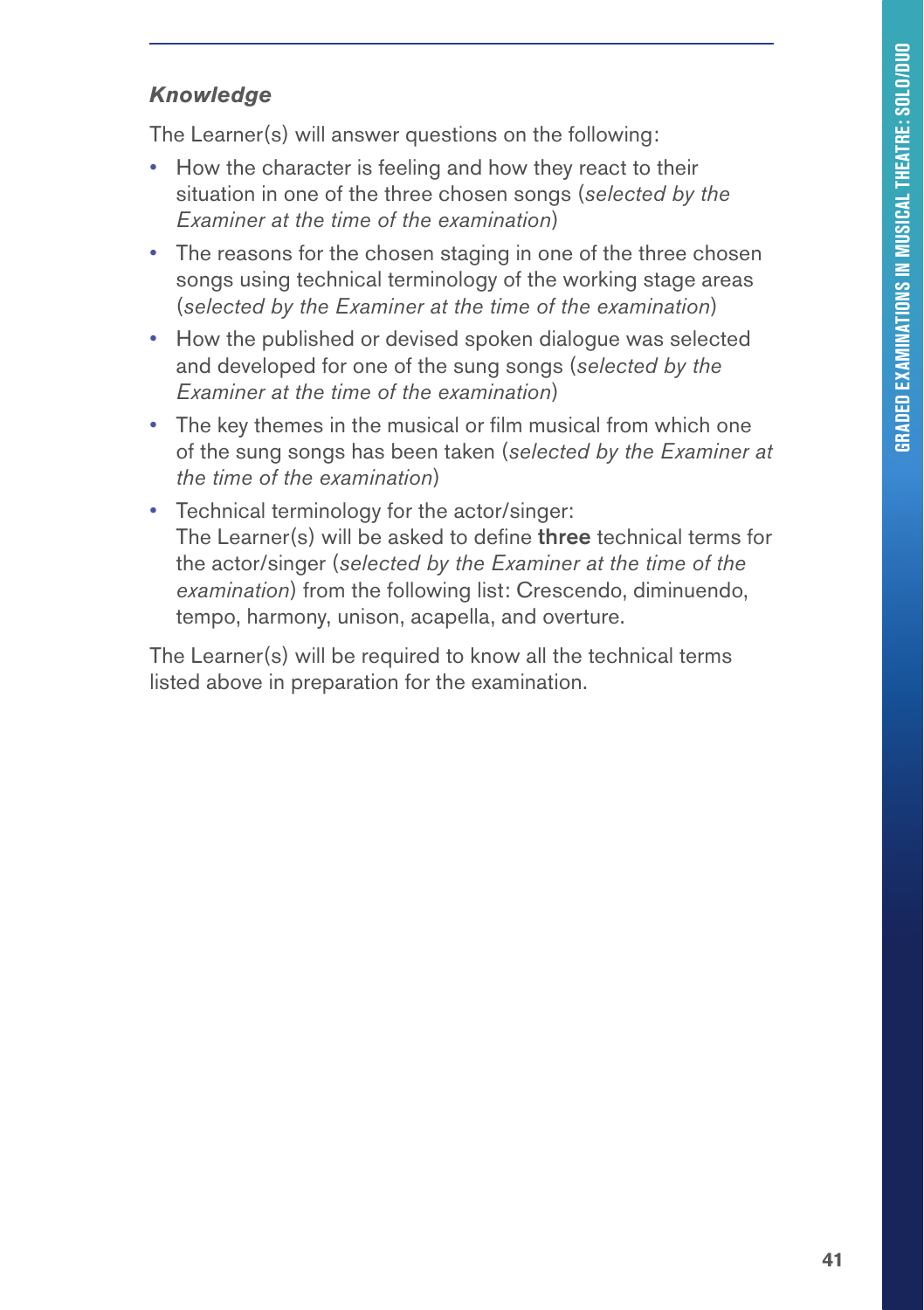## **Level 2 Marking Scheme**

| <b>ASSESSMENT TASK</b>      |                | <b>MARKS</b> | <b>TOTAL MARKS</b> |
|-----------------------------|----------------|--------------|--------------------|
| Song 1                      | Interpretation | 15           |                    |
| (Own Choice)                | Technique      | 15           | 30                 |
|                             | Interpretation | 15           |                    |
| Song 2<br>(Own Choice)      | Technique      | 15           | 30                 |
|                             | Interpretation | 10           | 20                 |
| Spoken Song<br>(Own Choice) | Technique      | 10           |                    |
| Knowledge                   |                |              | 20                 |
| <b>Total Marks</b>          |                |              | 100                |

## **Attainment Bands**

| <b>AWARD</b>       | <b>TOTAL MARKS</b> |
|--------------------|--------------------|
| Pass               | $50 - 64$          |
| <b>Merit</b>       | $65 - 79$          |
| <b>Distinction</b> | $80+$              |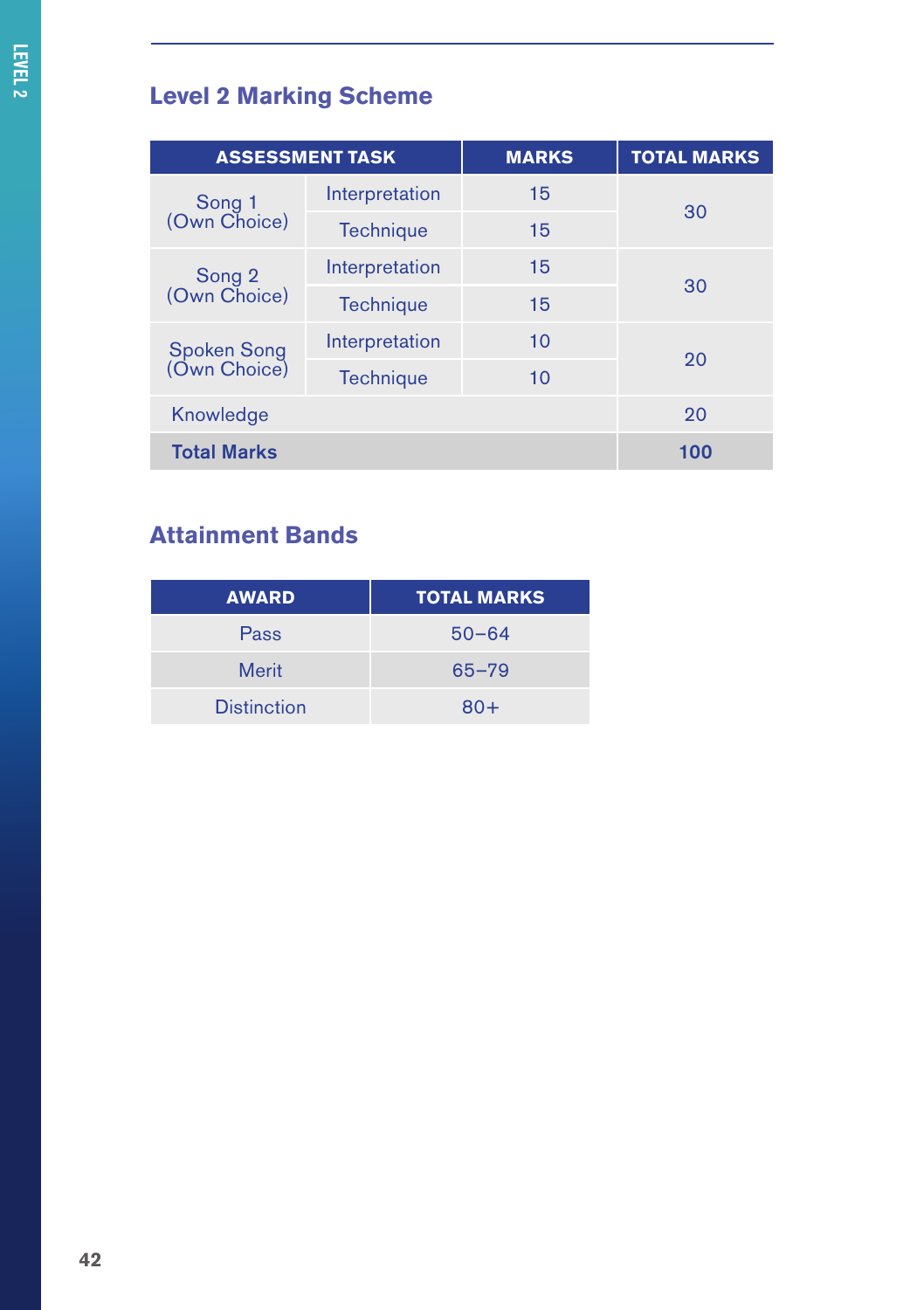## **LEVEL 2: GRADE 4**

| <b>LEARNING OUTCOMES</b>                                                                     | <b>ASSESSMENT CRITERIA</b> |                                                                                                                                                                     |
|----------------------------------------------------------------------------------------------|----------------------------|---------------------------------------------------------------------------------------------------------------------------------------------------------------------|
| <b>LO1 Perform two</b><br>songs and one spoken<br>song from memory,                          | 1.1                        | Demonstrate an understanding of<br>the place and period in which the<br>characters live                                                                             |
| demonstrating an<br>understanding of the<br>material                                         |                            | 1.2 Demonstrate an understanding<br>of the characters' moods and<br>thoughts                                                                                        |
|                                                                                              |                            | 1.3 Perform from memory with fluency,<br>focus and naturalness                                                                                                      |
| <b>LO2 Use vocal skills in</b><br>response to the chosen                                     |                            | 2.1 Perform with audibility appropriate<br>to the performance space                                                                                                 |
| songs                                                                                        |                            | 2.2 Perform with clarity of diction                                                                                                                                 |
|                                                                                              |                            | 2.3 Sustain vocal control through to<br>the end of phrases                                                                                                          |
|                                                                                              |                            | 2.4 Sing the melody with accuracy in<br>the sung songs                                                                                                              |
|                                                                                              |                            | 2.5 Sing the rhythm with accuracy in<br>the sung songs                                                                                                              |
| <b>LO3 Create a physical</b><br>response to the chosen<br>songs                              | 3.1                        | Communicate the physicality<br>of each character through<br>appropriate stance, movement,<br>gesture(s) and facial expression                                       |
|                                                                                              |                            | 3.2 Make effective use of the<br>performance space through<br>appropriate staging                                                                                   |
| <b>LO4 Know and</b><br>understand the<br>characters, situations and<br>staging of the chosen | 4.1                        | Give a description of how the<br>character is feeling and how they<br>react to their situation in one of the<br>three chosen songs                                  |
| songs                                                                                        |                            | 4.2 Give a description of how the<br>published or devised spoken<br>dialogue was selected and<br>developed for one of the chosen<br>songs                           |
|                                                                                              |                            | 4.3 Demonstrate the positions of up to<br>four of the working stage areas                                                                                           |
| <b>LO5 Know and</b><br>understand the context of<br>the chosen songs                         | 5.1                        | Give an outline of the plot of the<br>musical or film musical from which<br>one of the sung songs has been<br>taken, and what happens to the<br>character portrayed |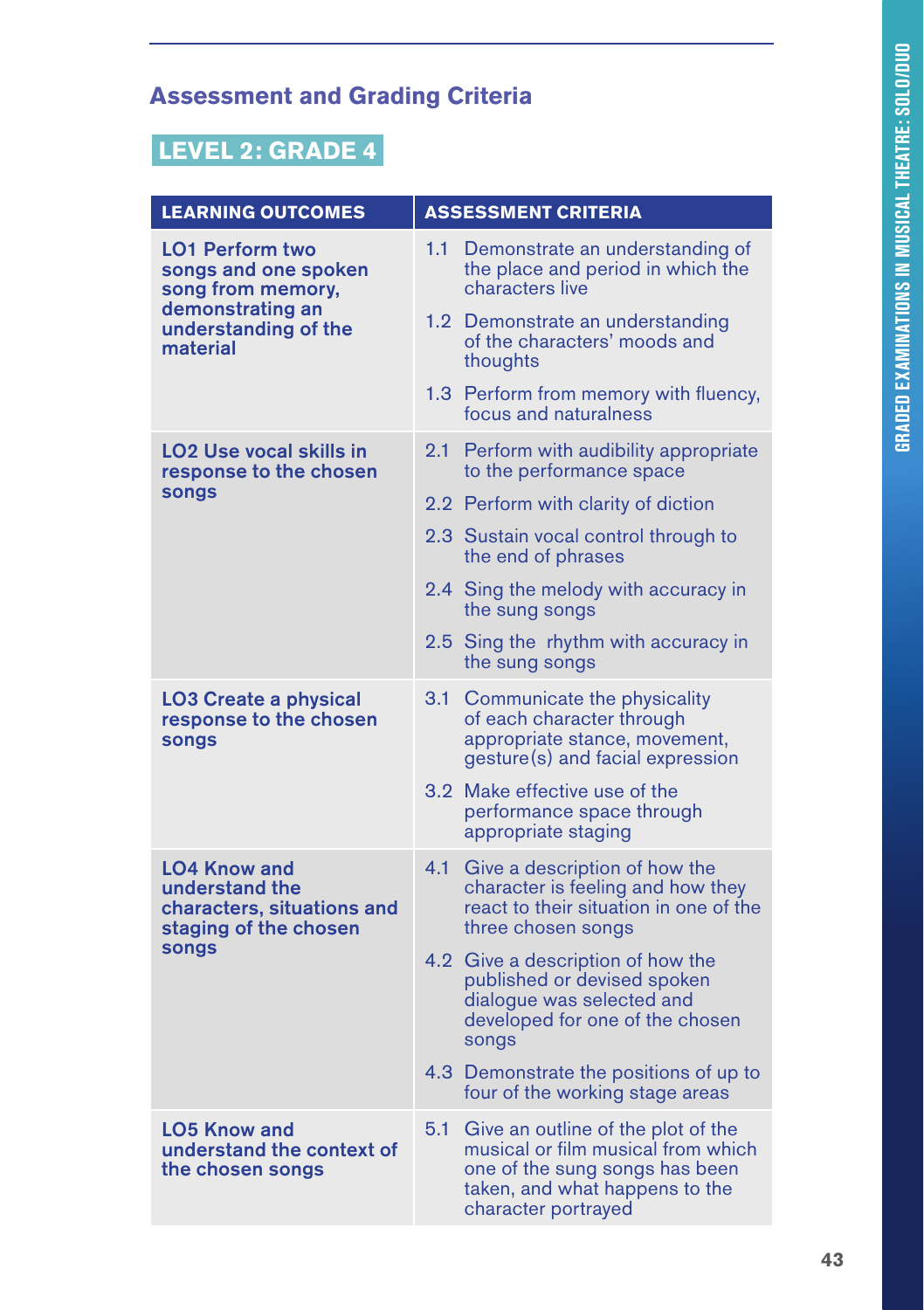## **LEVEL 2: GRADE 5**

| <b>LEARNING OUTCOMES</b>                                                                     | <b>ASSESSMENT CRITERIA</b> |                                                                                                                                                           |
|----------------------------------------------------------------------------------------------|----------------------------|-----------------------------------------------------------------------------------------------------------------------------------------------------------|
| <b>LO1 Perform two</b><br>songs and one spoken<br>song from memory,                          | $1.1 -$                    | Demonstrate an understanding of<br>the place and period in which the<br>characters live                                                                   |
| demonstrating an<br>understanding of the<br>material                                         |                            | 1.2 Demonstrate an understanding<br>of the characters' moods and<br>thoughts                                                                              |
|                                                                                              |                            | 1.3 Perform from memory with fluency<br>and focus and naturalness                                                                                         |
| <b>LO2 Use vocal skills in</b><br>response to the chosen                                     |                            | 2.1 Perform with audibility appropriate<br>to the performance space                                                                                       |
| songs                                                                                        |                            | 2.2 Perform with clarity of diction                                                                                                                       |
|                                                                                              |                            | 2.3 Sustain vocal control through to<br>the end of phrases                                                                                                |
|                                                                                              |                            | 2.4 Sing the melody with accuracy in<br>the sung songs                                                                                                    |
|                                                                                              |                            | 2.5 Sing the rhythm with accuracy in<br>the sung songs                                                                                                    |
| <b>LO3 Create a physical</b><br>response to the chosen<br>songs                              |                            | 3.1 Communicate the personal<br>characteristics of each character<br>through appropriate stance,<br>movement, gesture(s) and facial<br>expression         |
|                                                                                              |                            | 3.2 Make effective use of the<br>performance space through<br>appropriate staging                                                                         |
| <b>LO4 Know and</b><br>understand the<br>characters, situations and<br>staging of the chosen | 4.1                        | Give a description of how the<br>character is feeling and how they<br>react to their situation in one of the<br>three songs                               |
| songs                                                                                        |                            | 4.2 Give a description of the reasons<br>for the chosen staging in one of<br>the three songs using technical<br>terminology of the working stage<br>areas |
|                                                                                              |                            | 4.3 Give a description of how the<br>published or devised spoken<br>dialogue was selected and<br>developed for one of the chosen<br>songs                 |
|                                                                                              |                            | Continued $\blacktriangleright$                                                                                                                           |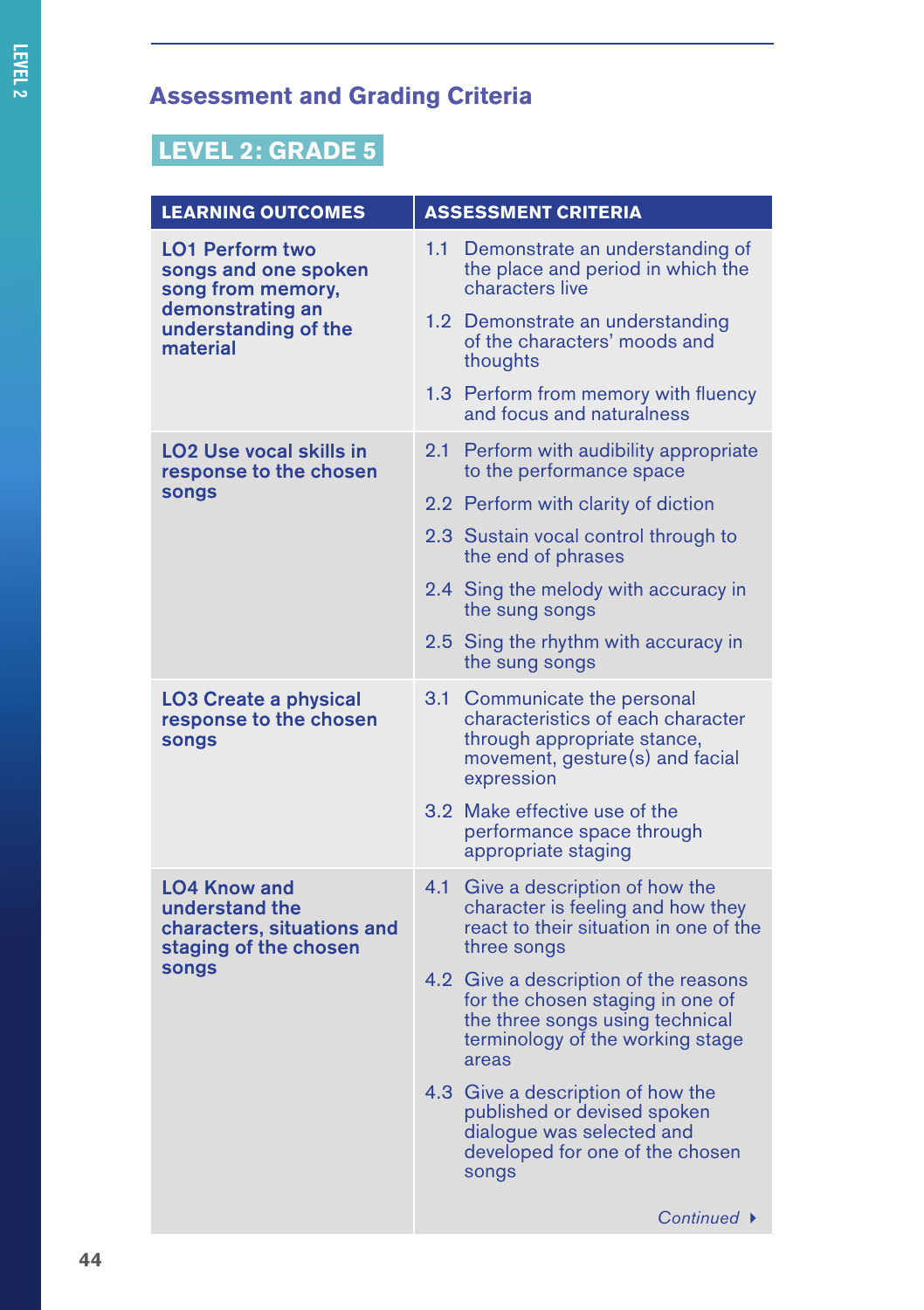| <b>LEARNING OUTCOMES</b>                                                            | <b>ASSESSMENT CRITERIA</b>                                                                                                        |  |
|-------------------------------------------------------------------------------------|-----------------------------------------------------------------------------------------------------------------------------------|--|
| <b>LO5 Know and</b><br>understand the context of<br>the chosen songs                | 5.1 Give an explanation of the key<br>themes in the musical or film<br>musical from which one of the<br>sung songs has been taken |  |
| <b>LO6 Know and</b><br>understand technical<br>terminology for the actor/<br>singer | 6.1 Give definitions of three technical<br>terms for the actor/singer                                                             |  |
|                                                                                     |                                                                                                                                   |  |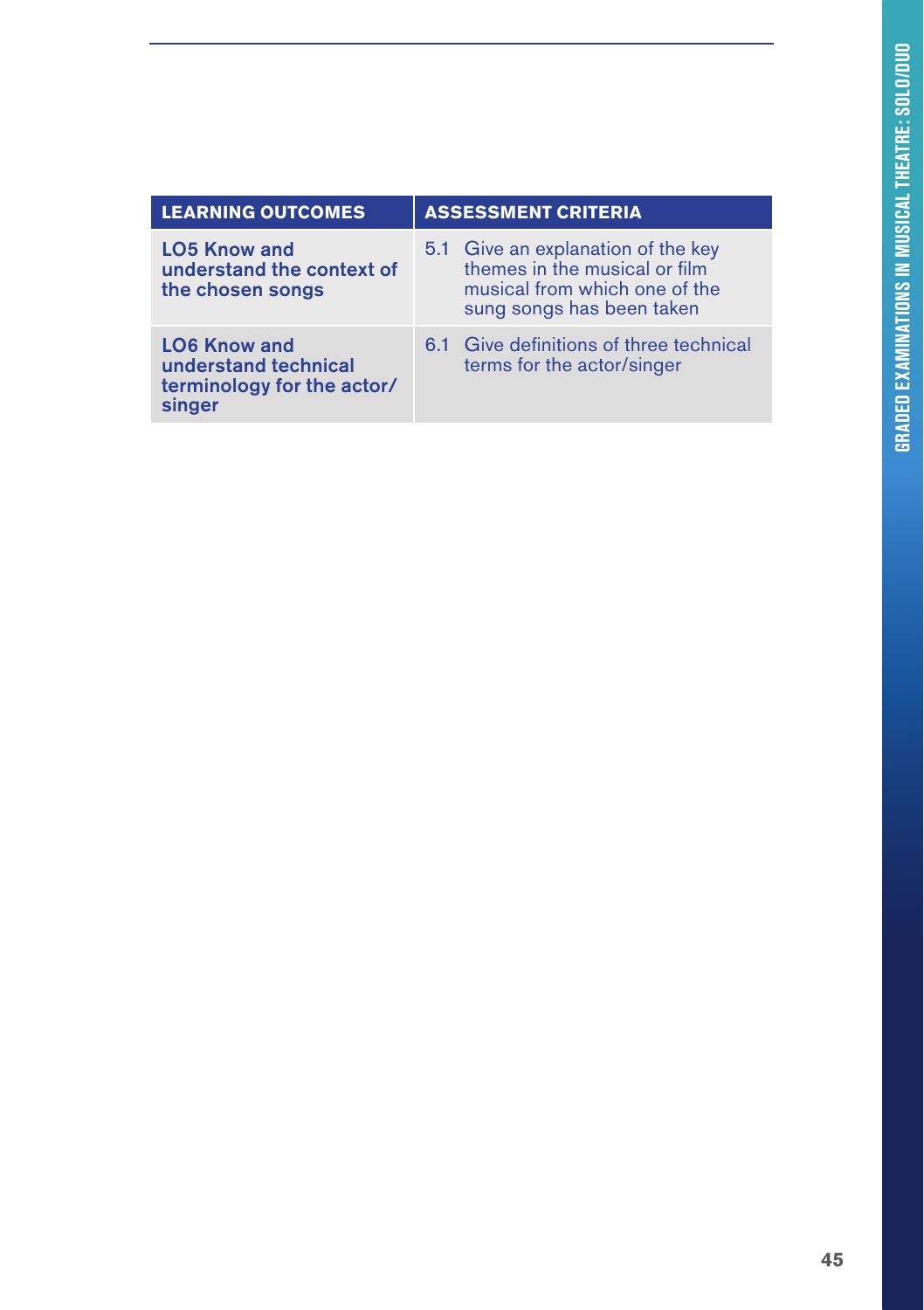The following information describes what skills and knowledge a Learner needs to present in order to attain marks for Pass, Merit or Distinction for Level 2 Solo/Duo Musical Theatre Examinations. A Learner who completes the external assessment but either does not meet the minimum pass criteria mark for a Pass or fails to satisfy one or more of the stated Assessment Criteria will be graded as a Fail. This is irrespective of the total marks accumulated. Duologue Learners are assessed individually against the Assessment Criteria.

#### *Distinction (80–100 Marks)*

A Learner who achieves a Distinction grade will have demonstrated a detailed understanding of the place, period and character mood within the chosen material, performed from memory. The Learner will have used the performance space effectively with appropriate staging and use of personal characteristics throughout. They will have also sung with sustained vocal control, using appropriate audibility, fluency, focus, clear diction, and accurate melody and rhythm throughout. The Learner will have given detailed answers in response to the questions about their chosen songs. They will have demonstrated four working stage areas correctly (Grade 4 only) and defined three technical terms for the actor/singer (Grade 5 only).

#### *Merit (65–79 Marks)*

A Learner who achieves a Merit grade will have demonstrated a secure understanding of the place, period and character mood within the chosen material, performed from memory. The Learner will have used the performance space effectively with appropriate staging and use of personal characteristics most of the time. They will have also sung with sustained vocal control, using appropriate audibility, fluency, focus, clear diction, and accurate melody and rhythm most of the time. The Learner will have given secure answers in response to the questions about their chosen songs. They will have demonstrated three out of four working stage areas correctly (Grade 4 only) and defined three technical terms for the actor/singer (Grade 5 only).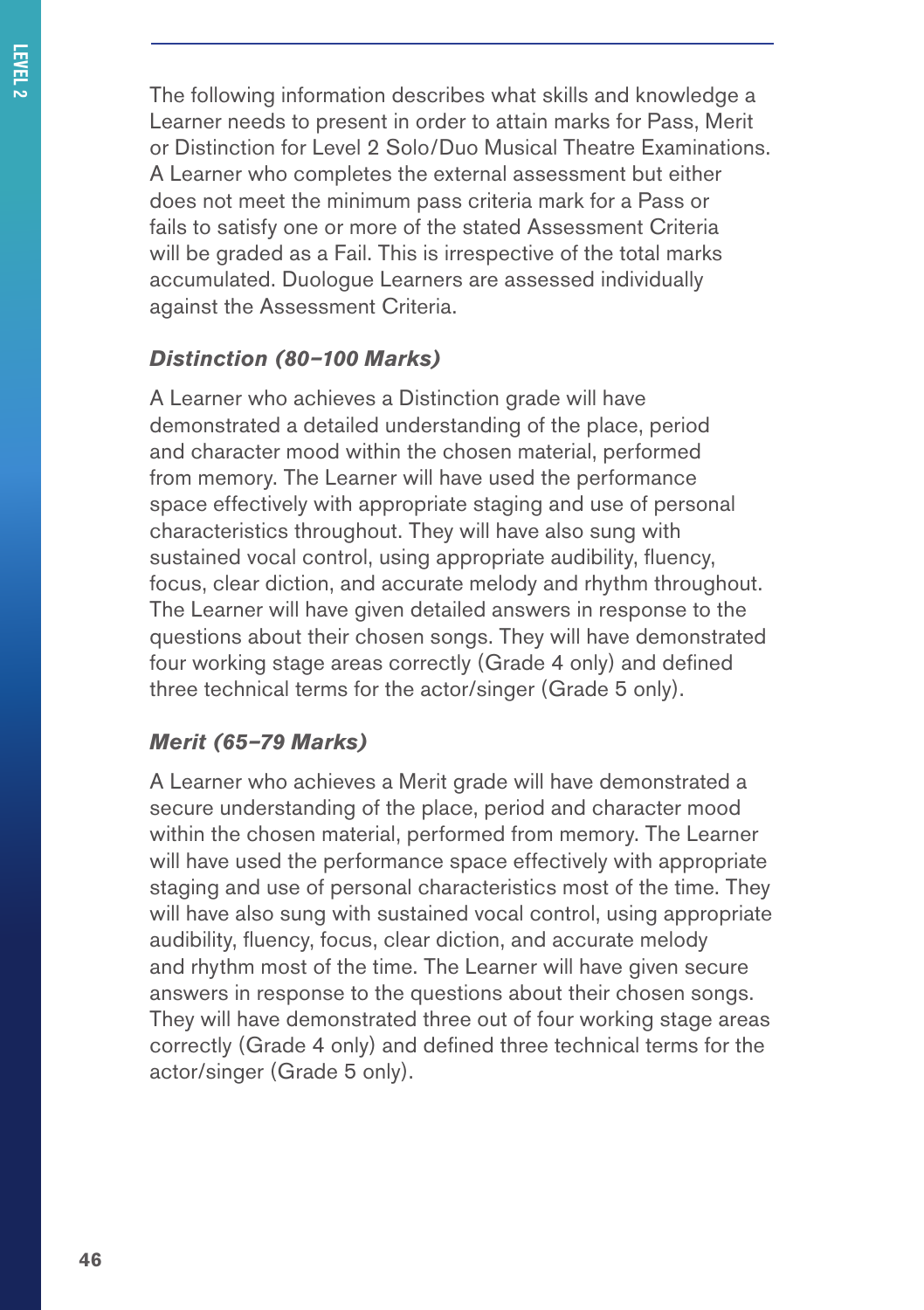#### *Pass (50–64 Marks)*

A Learner who achieves a Pass grade will have demonstrated a basic understanding of the place, period and character mood within the chosen material, performed from memory. The Learner will have used the performance space effectively with appropriate staging and use of personal characteristics some of the time. They will have also sung with sustained vocal control, using appropriate audibility, fluency, focus, clear diction, and accurate melody and rhythm some of the time. The Learner will have given basic answers in response to the questions about their chosen songs. They will have demonstrated two out of four working stage areas correctly (Grade 4 only) and defined three technical terms for the actor/singer (Grade 5 only).

#### *Fail (0–49 Marks)*

A Learner whose examination is graded as a Fail will have been unable to demonstrate an understanding of the material and memory will have been insufficient. They will not have responded with appropriate vocal skills or they will not have created an effective physical response to the chosen material. There will have been an insufficient understanding of repertoire, content, context or techniques required for the subject area and Grade.

It should also be noted that a Learner who completes the external assessment but who either does not meet the minimum pass criteria mark for a Pass or fails to satisfy one or more of the stated Assessment Criteria (irrespective of the total marks they accumulate) will be graded as a Fail.

In these circumstances, the Examiner will identify the Assessment Criteria/Criterion not met in the Learner Examination Report (LER).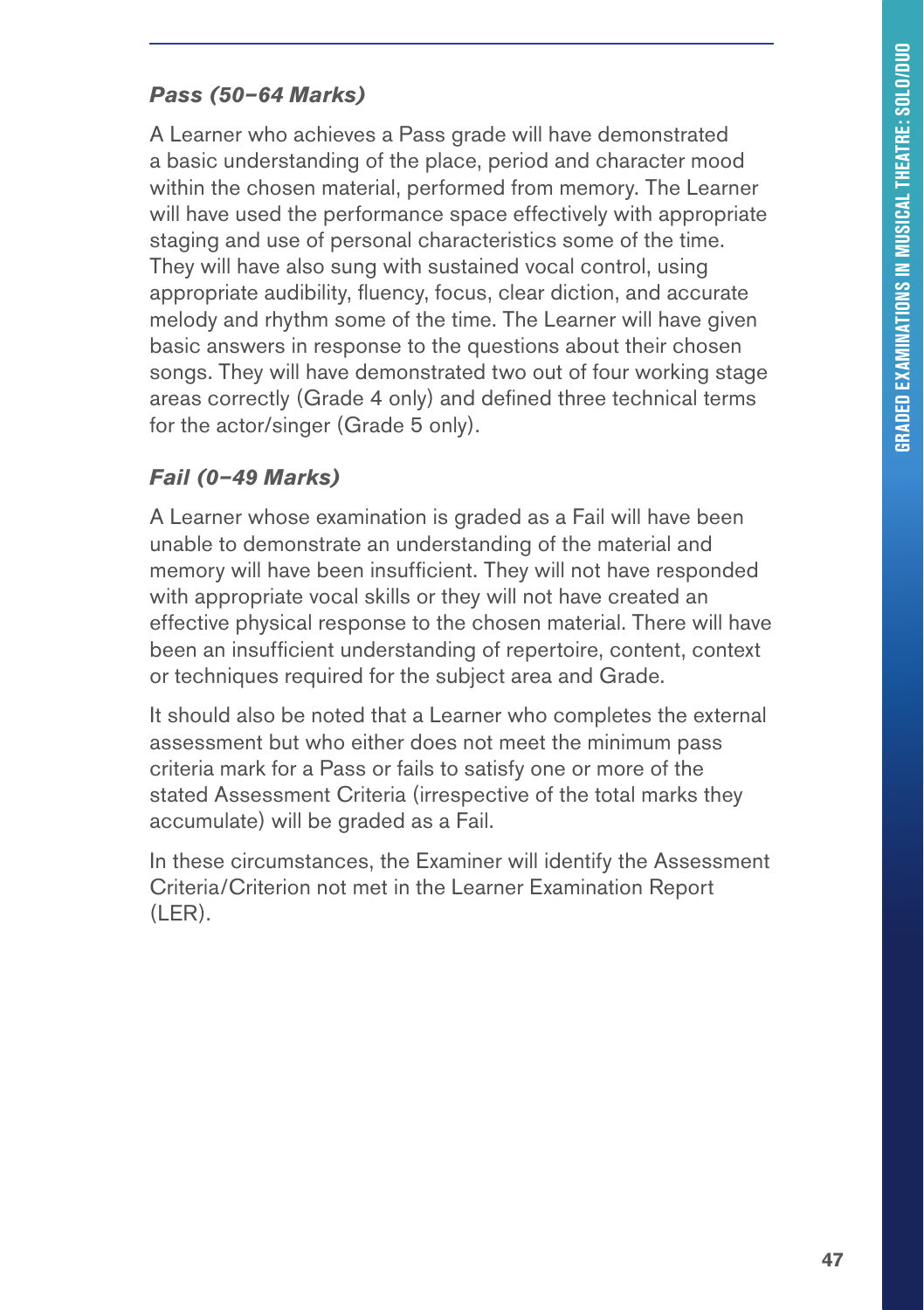# **Level 3**

| <b>RQF Level:</b> | 3                       |                                                                                          |
|-------------------|-------------------------|------------------------------------------------------------------------------------------|
| Grade 6           | <b>Credit Value: 14</b> | <b>Guided Learning Hours: 60 (hours)</b><br><b>Total Qualification Time: 140 (hours)</b> |
| Grade 7           | <b>Credit Value: 18</b> | <b>Guided Learning Hours: 80 (hours)</b><br><b>Total Qualification Time: 180 (hours)</b> |
| Grade 8           | <b>Credit Value: 24</b> | <b>Guided Learning Hours: 90 (hours)</b><br><b>Total Qualification Time: 240 (hours)</b> |

#### **Level Description**

The LAMDA *Level 3 Certificate in Musical Theatre: Solo/Duo* is designed to enable Learners to develop a wide range of skills in acting through song. Learners will perform three songs from memory, integrating their knowledge and skills to demonstrate a mature understanding of the material. The three songs presented must all be from different published works of musical theatre or film musicals. There will be a sense of ownership and selfawareness. Presentation will be grounded in thorough and relevant preparation. Learners will combine physical and vocal flexibility to support the musical text and engage the audience.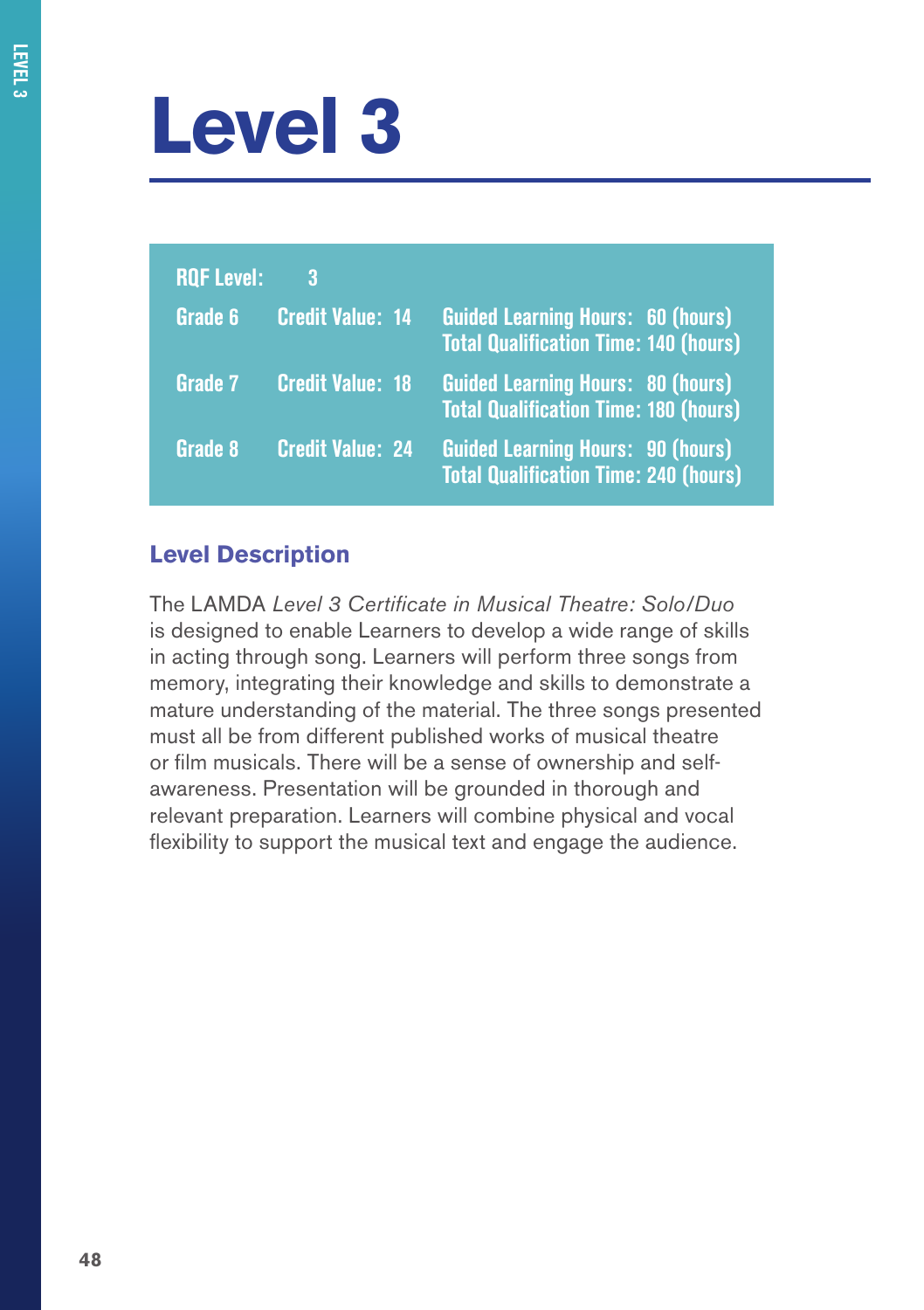#### **LEARNING OUTCOMES: GRADE 6 AND GRADE 7**

On completion of this Grade the Learners will be able to:

#### Interpretation

**LO1:** perform three songs from memory, demonstrating an understanding of the material

#### **Technique**

- LO2: use vocal skills in response to the chosen songs
- LO3: create a physical response to the chosen songs

#### Knowledge

- LO4: know and understand the content of the chosen songs
- LO5: know and understand the context of the chosen songs
- LO6: know and understand the techniques required for musical theatre

#### LEARNING OUTCOMES: GRADE 8

On completion of this Unit the Learner(s) will be able to:

#### **Interpretation**

LO1: perform three songs from memory, demonstrating an understanding of the material

#### **Technique**

- LO2: use vocal skills in response to the chosen songs
- LO3: create a physical response to the chosen songs

#### Knowledge

- LO4: know and understand the content of the chosen songs
- LO5: know and understand the context of the chosen songs
- LO6: know and understand the work and contribution to musical theatre of one chosen practitioner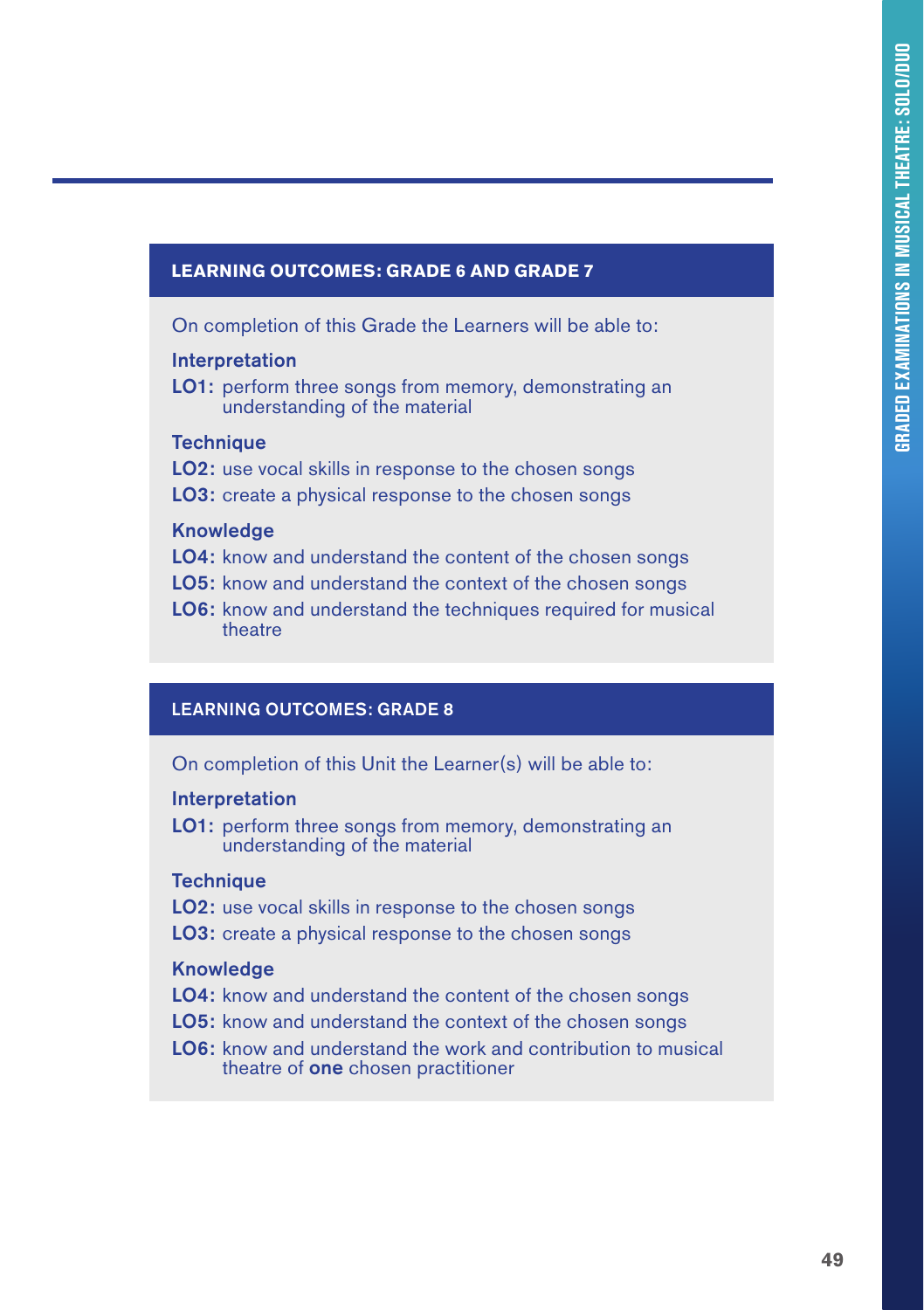### **Total Time Allowance**

#### *Grade 6 – Bronze Medal*

Solo – 35 minutes

Duo – 40 minutes

#### *Grade 7 – Silver Medal and Grade 8 – Gold Medal*

Solo – 40 minutes Duo – 45 minutes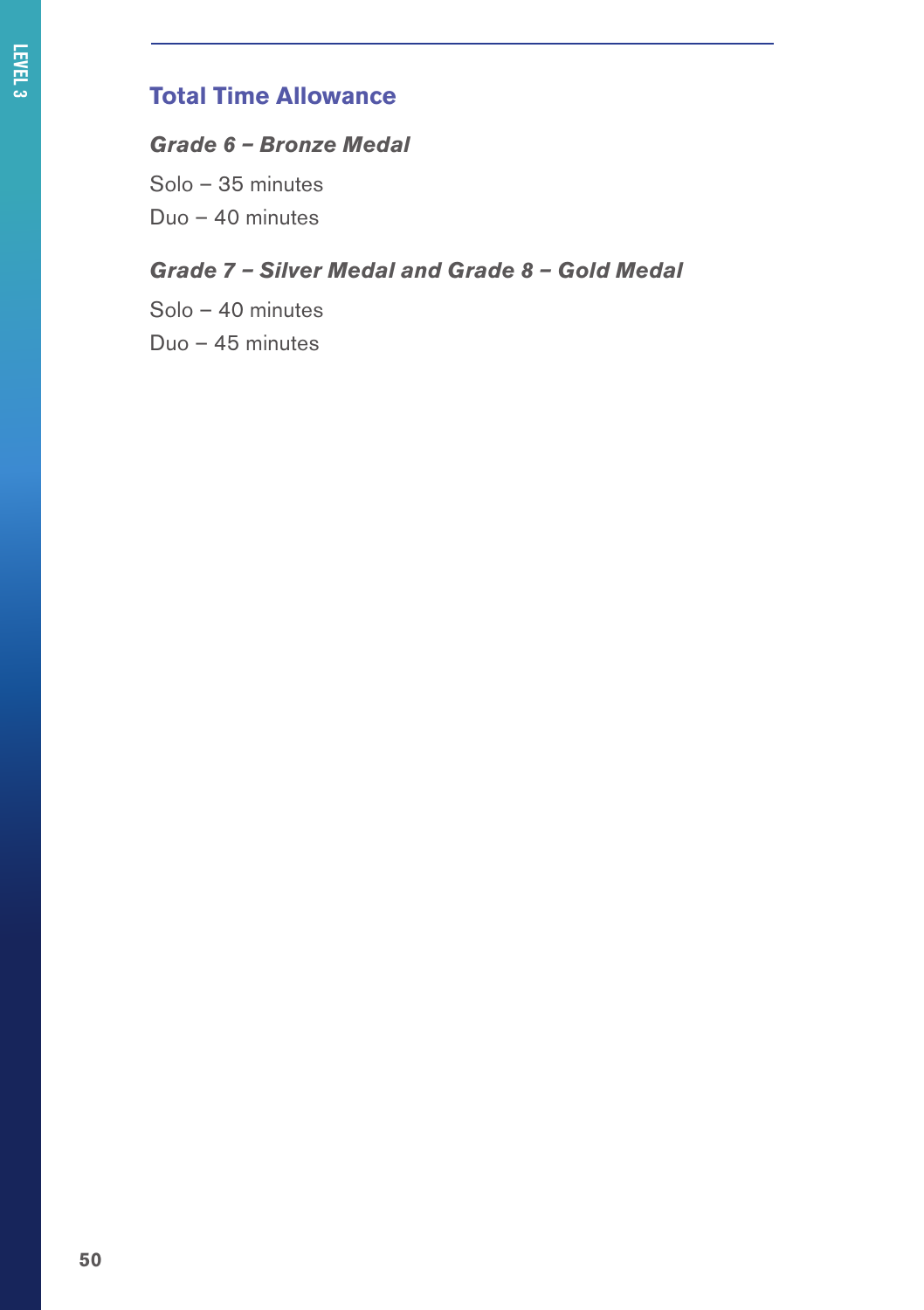## **Examination Content**

#### **GRADE 6 – BRONZE MEDAL**

Songs can be performed either in the original context of the musical or in a context devised by the Learner(s). The Knowledge questions must be answered in relation to the original context of the musical.

#### *Song 1 (Own Choice): Interpretation and Technique*

Solo Learners must perform from memory one solo song of their own choice taken from a published work of musical theatre or from a film musical, before 1990. The performance must include a minimum of 30 seconds and no more than one minute of published or devised spoken dialogue in character.

Duo Learners must perform from memory one duo song (duet) of their own choice taken from a published work of musical theatre or from a film musical, before 1990. The performance must include a minimum of 30 seconds and no more than one minute of published or devised spoken dialogue in character.

#### The music and lyrics of the song must have been written on or before 31 December 1989.

If the chosen song has been taken from a revival or revision of a musical, the Learner(s) must ensure that the song still meets the date requirements. This is the date the song was written, not the original production date of the musical.

If a non-English language musical is selected, a published translation of the original song into English must be used. The date of the translation will be used as the date the song was written.

The chosen song must be taken from a different musical from those selected for Song 2 and Song 3.

The song must be a minimum of three minutes and no more than five minutes in performance time and must include a minimum of 30 seconds and no more than one minute of published or devised spoken dialogue in character. The song must be accompanied.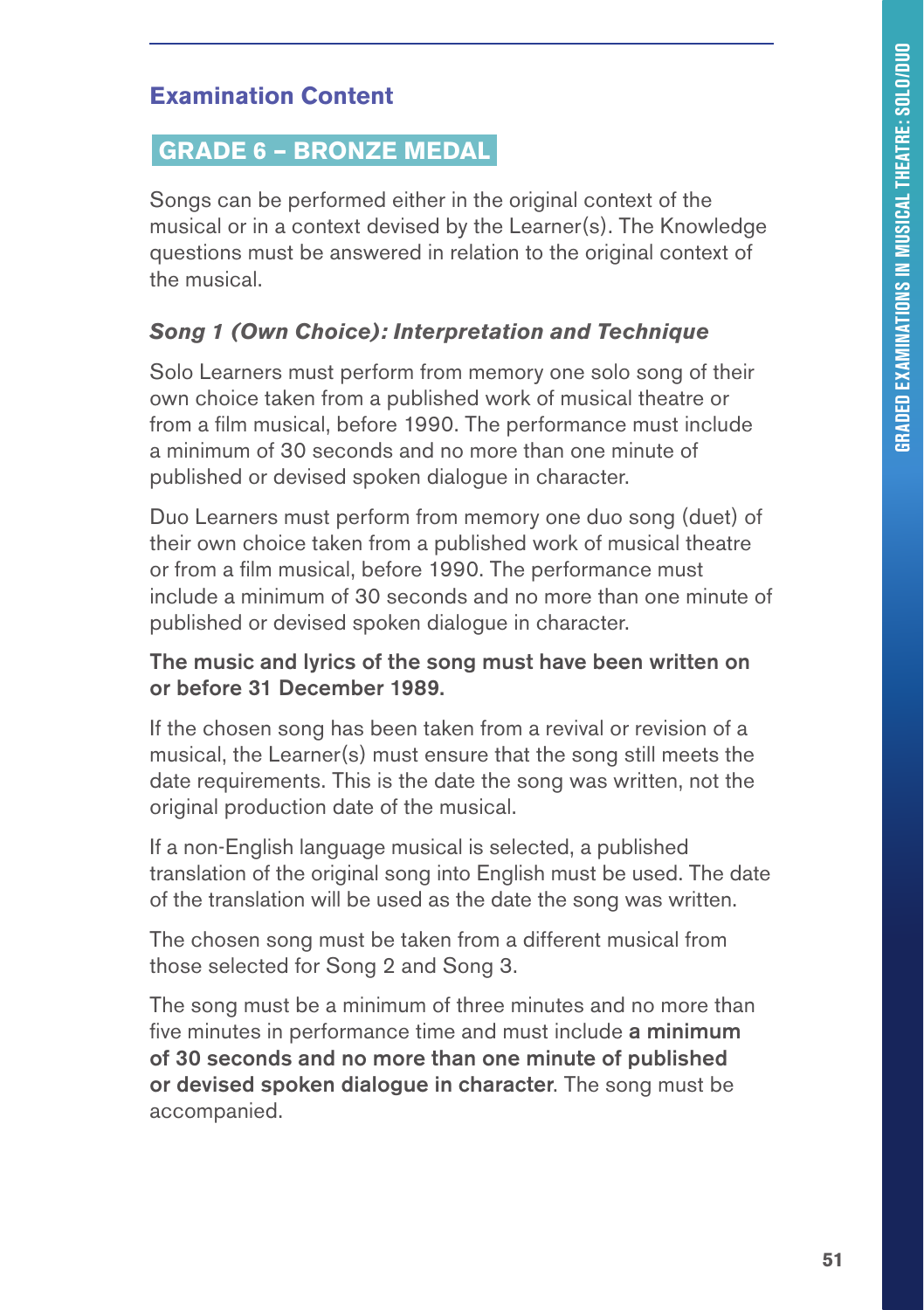The Learner(s) must present a brief introduction (not included in the overall performance time) of no more than 30 seconds, announcing the title, lyricist/composer, character and outlining the context of the song. A copy of the lyrics should be provided for the Examiner.

#### *Song 2 (Own Choice): Interpretation and Technique*

Solo Learners must perform from memory one solo song of their own choice taken from a published work of musical theatre or from a film musical, written in or after 1990. The performance must include a minimum of 30 seconds and no more than one minute of published or devised spoken dialogue in character.

Duo Learners must perform from memory one duo song (duet) of their own choice taken from a published work of musical theatre or from a film musical, written in or after 1990. The performance must include a minimum of 30 seconds and no more than one minute of published or devised spoken dialogue in character.

#### The music and lyrics of the song must have been written on or after 01 January 1990.

If the chosen song has been taken from a revival or revision of a musical, the Learner(s) must ensure that the song still meets the date requirements. This is the date the song was written, not the original production date of the musical.

If a non-English language musical is selected, a published translation of the original song into English must be used. The date of the translation will be used as the date the song was written.

The chosen song must be taken from a different musical from those selected for Song 1 and Song 3.

The song must be a minimum of three minutes and no more than five minutes in performance time and must include a minimum of 30 seconds and no more than one minute of published or devised spoken dialogue in character. The song must be accompanied.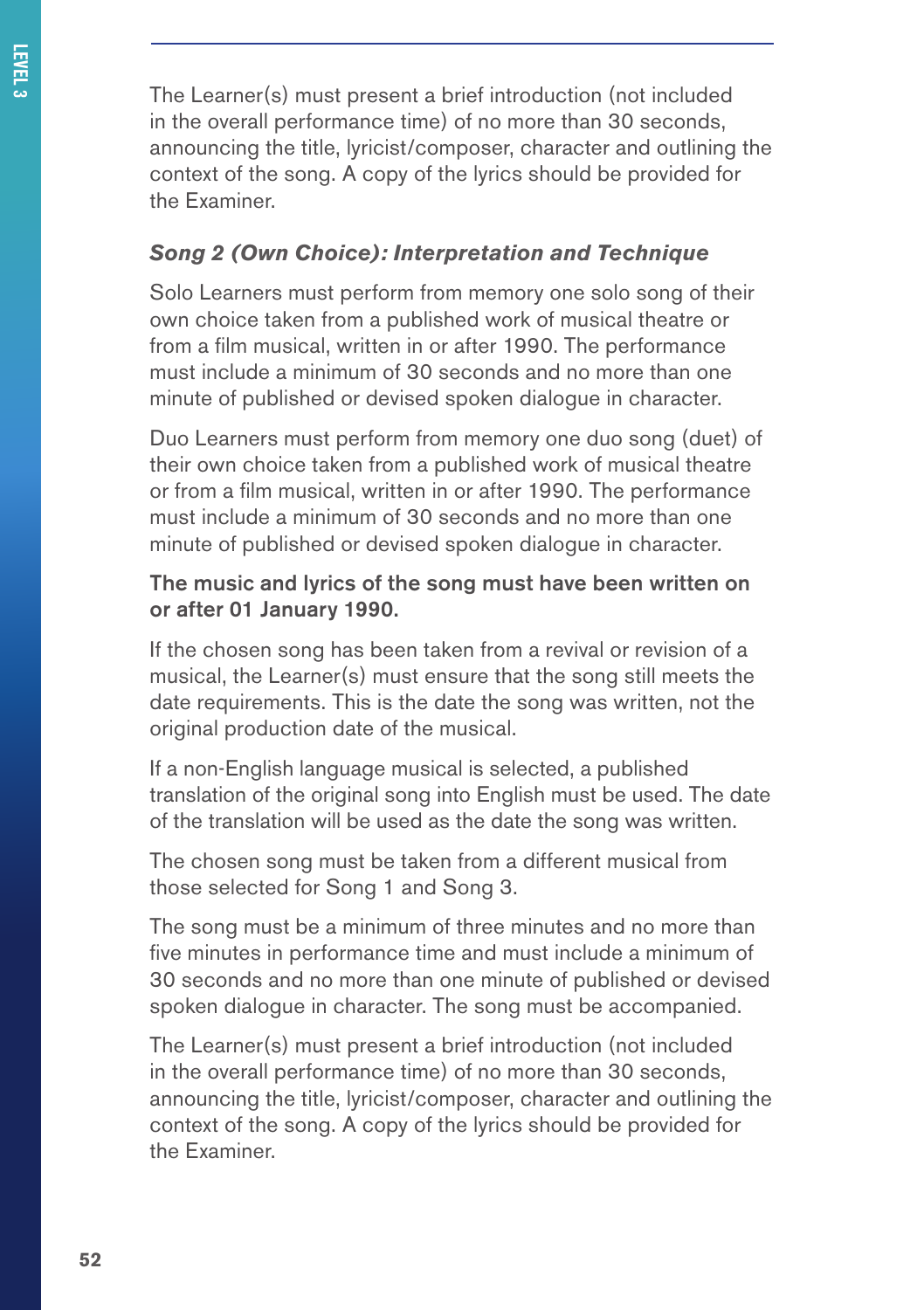#### *Song 3 (Own Choice): Interpretation and Technique*

Solo Learners must perform from memory one solo song of their own choice taken from a published work of musical theatre or from a film musical, written during any period. The performance must include a minimum of 30 seconds and no more than one minute of published or devised spoken dialogue in character.

Duo Learners must perform from memory one duo song (duet) of their own choice taken from a published work of musical theatre or from a film musical, written during any period. The performance must include a minimum of 30 seconds and no more than one minute of published or devised spoken dialogue in character.

#### The music and lyrics of the song may have been written during any period.

If a non-English language musical is selected, a published translation of the original song into English must be used. The date of the translation will be used as the date the song was written.

The chosen song must be taken from a different musical from those selected for Song 1 and Song 2.

The song must be a minimum of three minutes and no more than five minutes in performance time and must include a minimum of 30 seconds and no more than one minute of published or devised spoken dialogue in character. The song must be accompanied.

The Learner(s) must present a brief introduction (not included in the overall performance time) of no more than 30 seconds, announcing the title, lyricist/composer, character and outlining the context of the song. A copy of the lyrics should be provided for the Examiner.

For Song 1, Song 2 and Song 3, the Learner(s) must present published or devised spoken dialogue *in character* within the song. This must be a cohesive part of the performance, either leading naturally into the song and/or linking two sections of the song together and/or concluding the song. The spoken dialogue must be included in the overall performance time of each song and must be a minimum of 30 seconds and no more than one minute in length.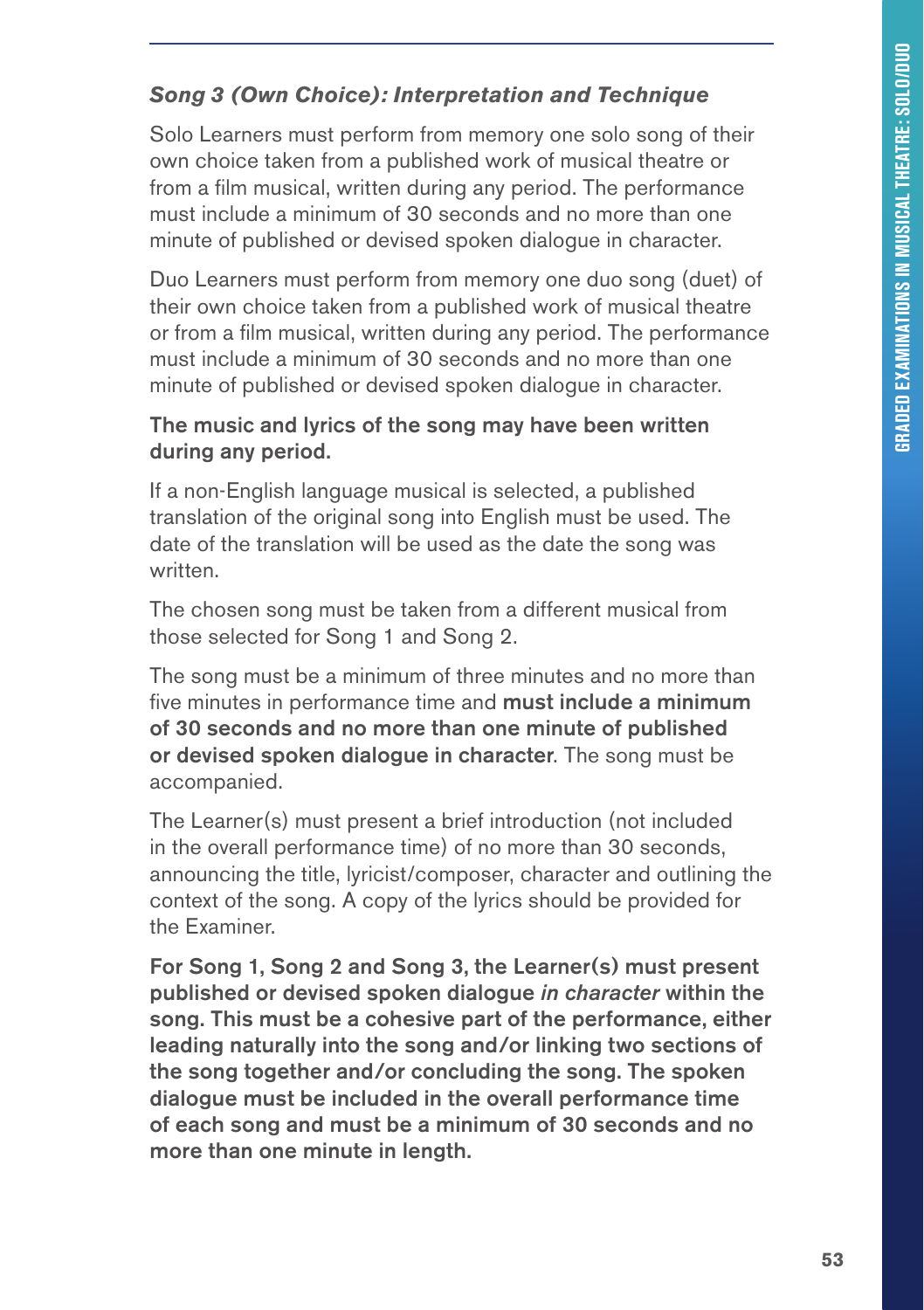#### *Knowledge*

The Learner(s) will answer questions on the following:

- The character's objective in each chosen song
- How the published or devised spoken dialogue was selected and developed for one of the chosen songs (*selected by the Examiner at the time of the examination*)
- The character's role within the context of the musical or film musical as a whole (*one character from the three performed will be selected by the Examiner at the time of the examination*)
- The musical genre to which each song belongs
- The breathing techniques required to support the voice in song.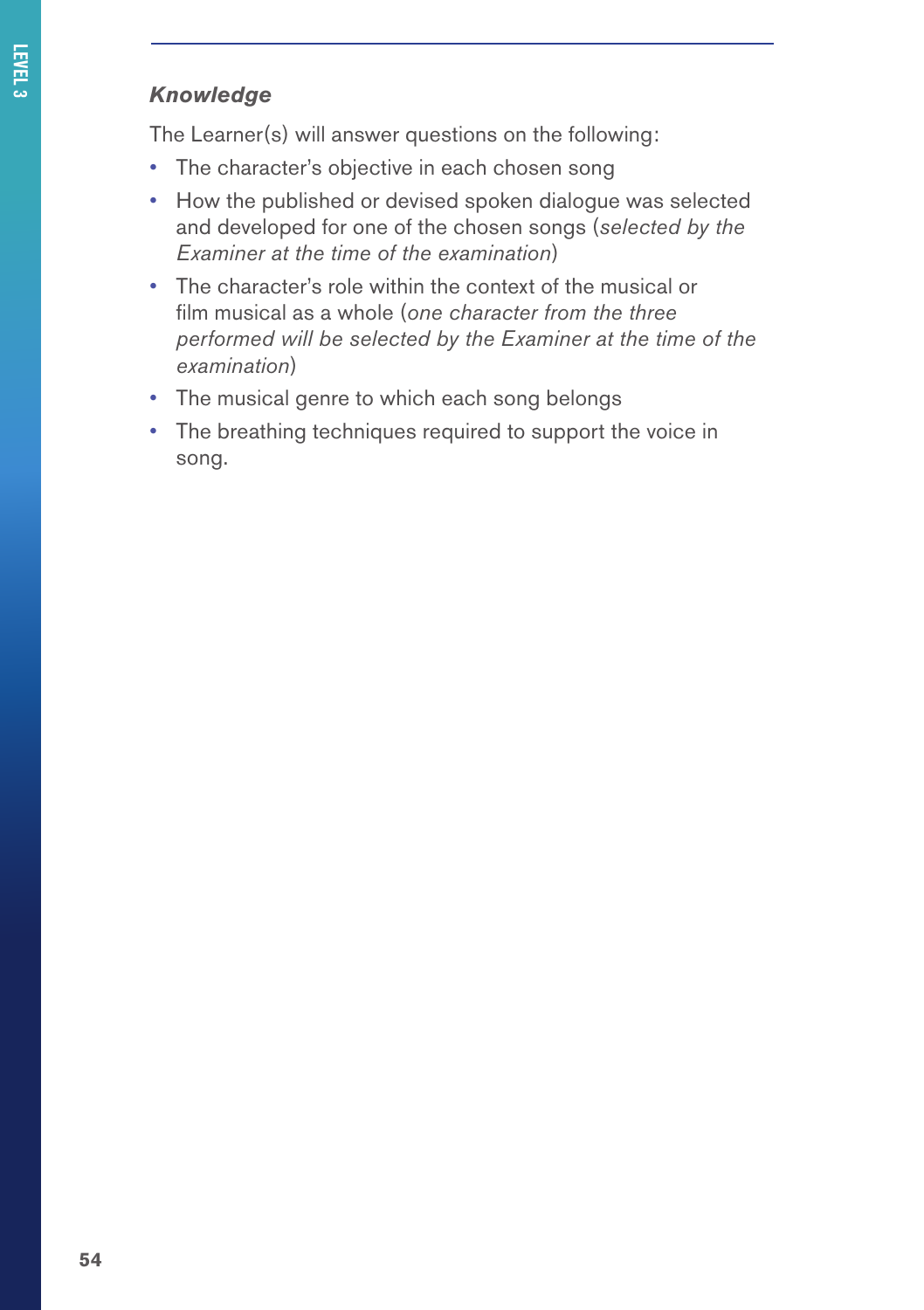## **GRADE 7 – SILVER MEDAL**

Songs can be performed either in the original context of the musical or in a context devised by the Learner(s). The Knowledge questions must be answered in relation to the original context of the musical.

#### *Song 1 (Own Choice): Interpretation and Technique*

Solo Learners must perform from memory one solo song of their own choice taken from a published work of musical theatre or from a film musical, written before 1960. The performance must include a minimum of 30 seconds and no more than one minute of published or devised spoken dialogue in character.

Duo Learners must perform from memory one duo song (duet) of their own choice taken from a published work of musical theatre or from a film musical, written before 1960. The performance must include a minimum of 30 seconds and no more than one minute of published or devised spoken dialogue in character.

#### The music and lyrics of the song must have been written on or before 31 December 1959.

If the chosen song has been taken from a revival or revision of a musical, the Learner(s) must ensure that the song still meets the date requirements. This is the date the song was written, not the original production date of the musical.

If a non-English language musical is selected, a published translation of the original song into English must be used. The date of the translation will be used as the date the song was written.

The chosen song must be taken from a different musical from those selected for Song 2 and Song 3.

The song must be a minimum of three minutes and no more than five minutes in performance time and must include a minimum of 30 seconds and no more than one minute of published or devised spoken dialogue in character. The song must be accompanied.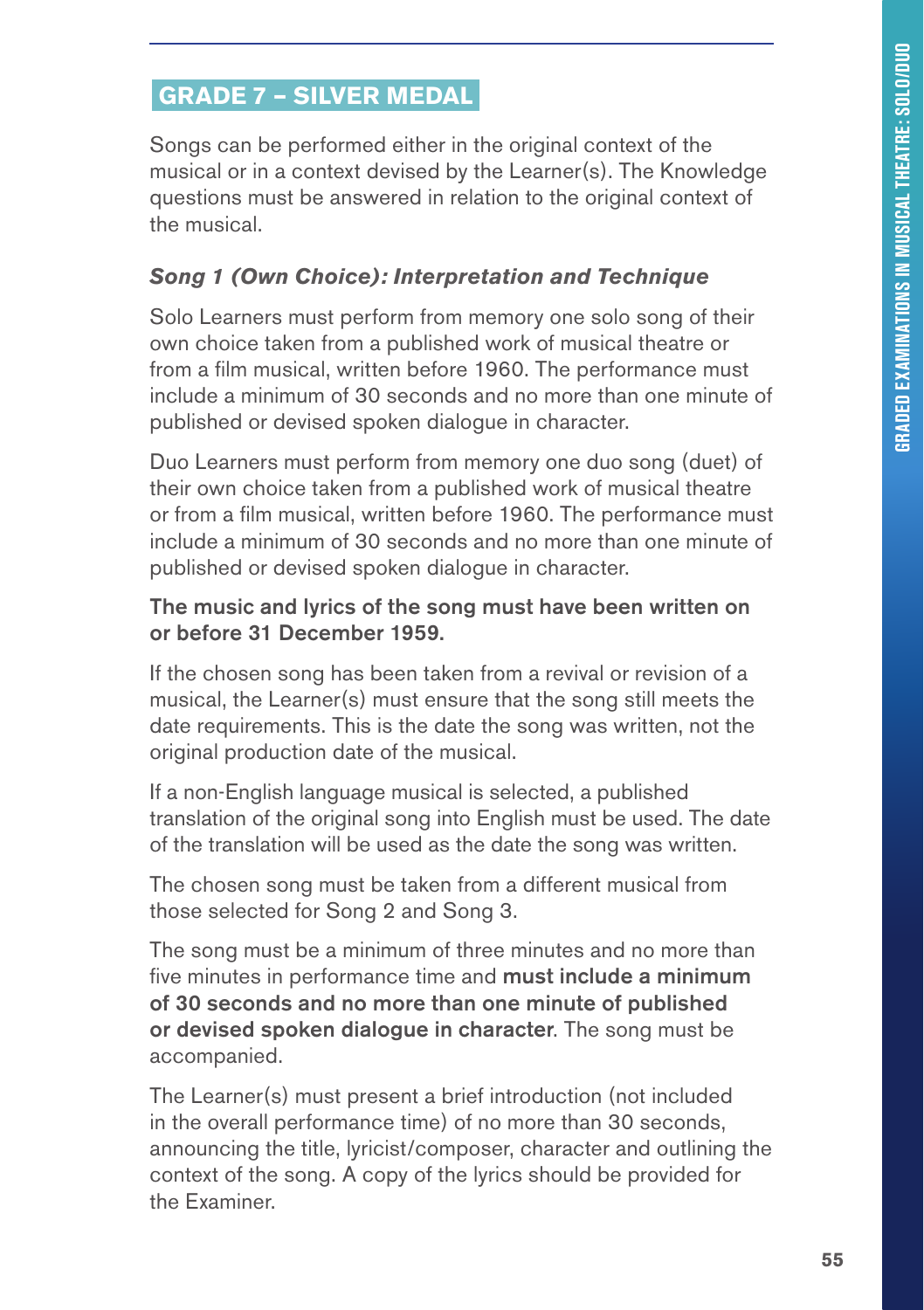#### *Song 2 (Own Choice): Interpretation and Technique*

Solo Learners must perform from memory one solo song of their own choice taken from a published work of musical theatre or from a film musical, written between 1960 and 1990. The performance must include a minimum of 30 seconds and no more than one minute of published or devised spoken dialogue in character.

Duo Learners must perform from memory one duo song (duet) of their own choice taken from a published work of musical theatre or from a film musical, written between 1960 and 1990. The performance must include a minimum of 30 seconds and no more than one minute of published or devised spoken dialogue in character.

#### The music and lyrics of the song must have been written between 01 January 1960 and 31 December 1989.

If the chosen song has been taken from a revival or revision of a musical, the Learner(s) must ensure that the song still meets the date requirements. This is the date the song was written, not the original production date of the musical.

If a non-English language musical is selected, a published translation of the original song into English must be used. The date of the translation will be used as the date the song was written.

The chosen song must be taken from a different musical from those selected for Song 1 and Song 3.

The song must be a minimum of three minutes and no more than five minutes in performance time and must include a minimum of 30 seconds and no more than one minute of published or devised spoken dialogue in character. The song must be accompanied.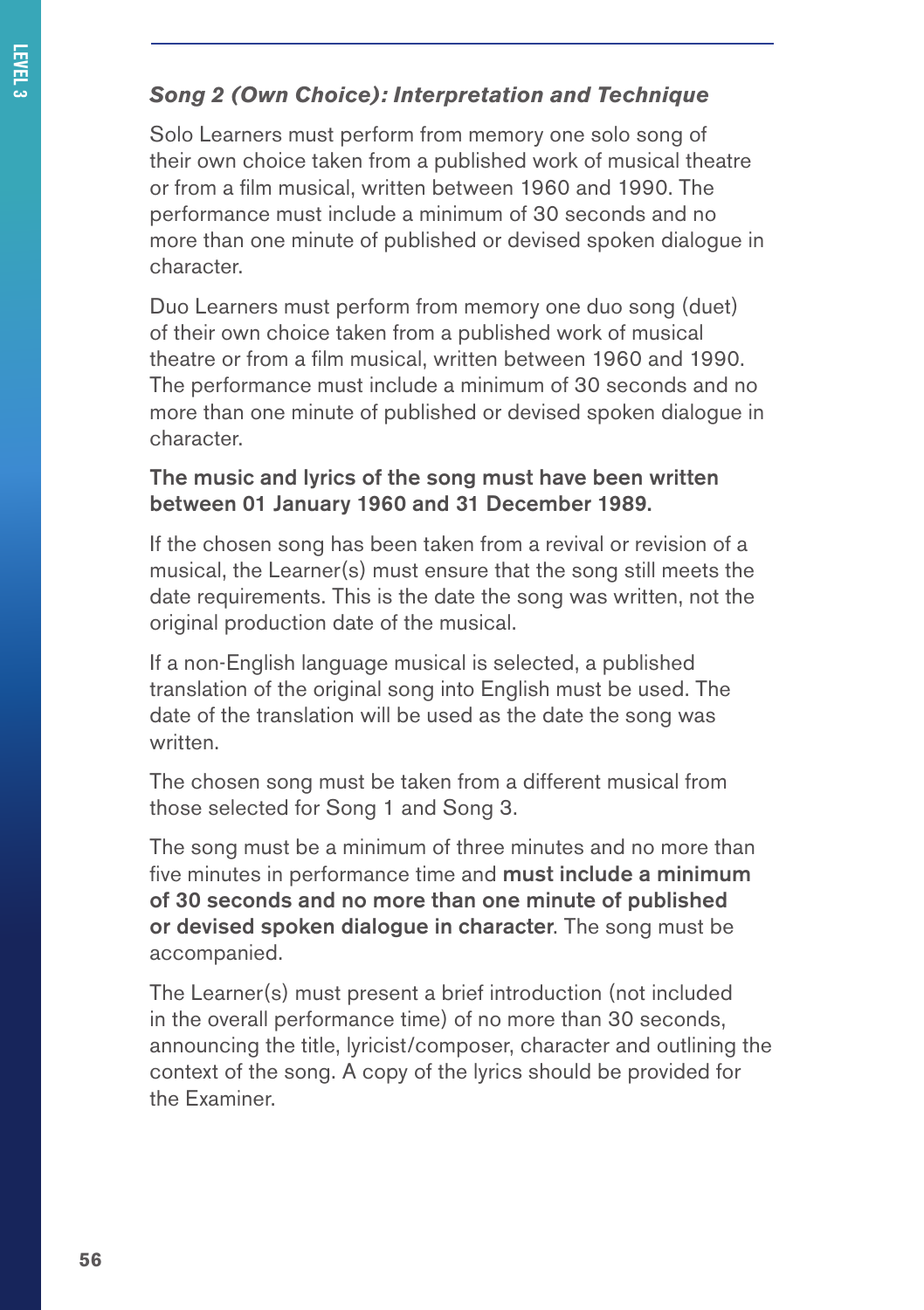#### *Song 3 (Own Choice): Interpretation and Technique*

Solo Learners must perform from memory one solo song of their own choice taken from a published work of musical theatre or from a film musical, written in or after 1990. The performance must include a minimum of 30 seconds and no more than one minute of published or devised spoken dialogue in character.

Duo Learners must perform from memory one duo song (duet) of their own choice taken from a published work of musical theatre or from a film musical, written in or after 1990. The performance must include a minimum of 30 seconds and no more than one minute of published or devised spoken dialogue in character.

#### The music and lyrics of the song must have been written on or after 01 January 1990.

If the chosen song has been taken from a revival or revision of a musical, the Learner(s) must ensure that the song still meets the date requirements. This is the date the song was written, not the original production date of the musical.

If a non-English language musical is selected, a published translation of the original song into English must be used. The date of the translation will be used as the date the song was written.

The chosen song must be taken from a different musical from those selected for Song 1 and Song 2.

The song must be a minimum of three minutes and no more than five minutes in performance time and must include a minimum of 30 seconds and no more than one minute of published or devised spoken dialogue in character. The song must be accompanied.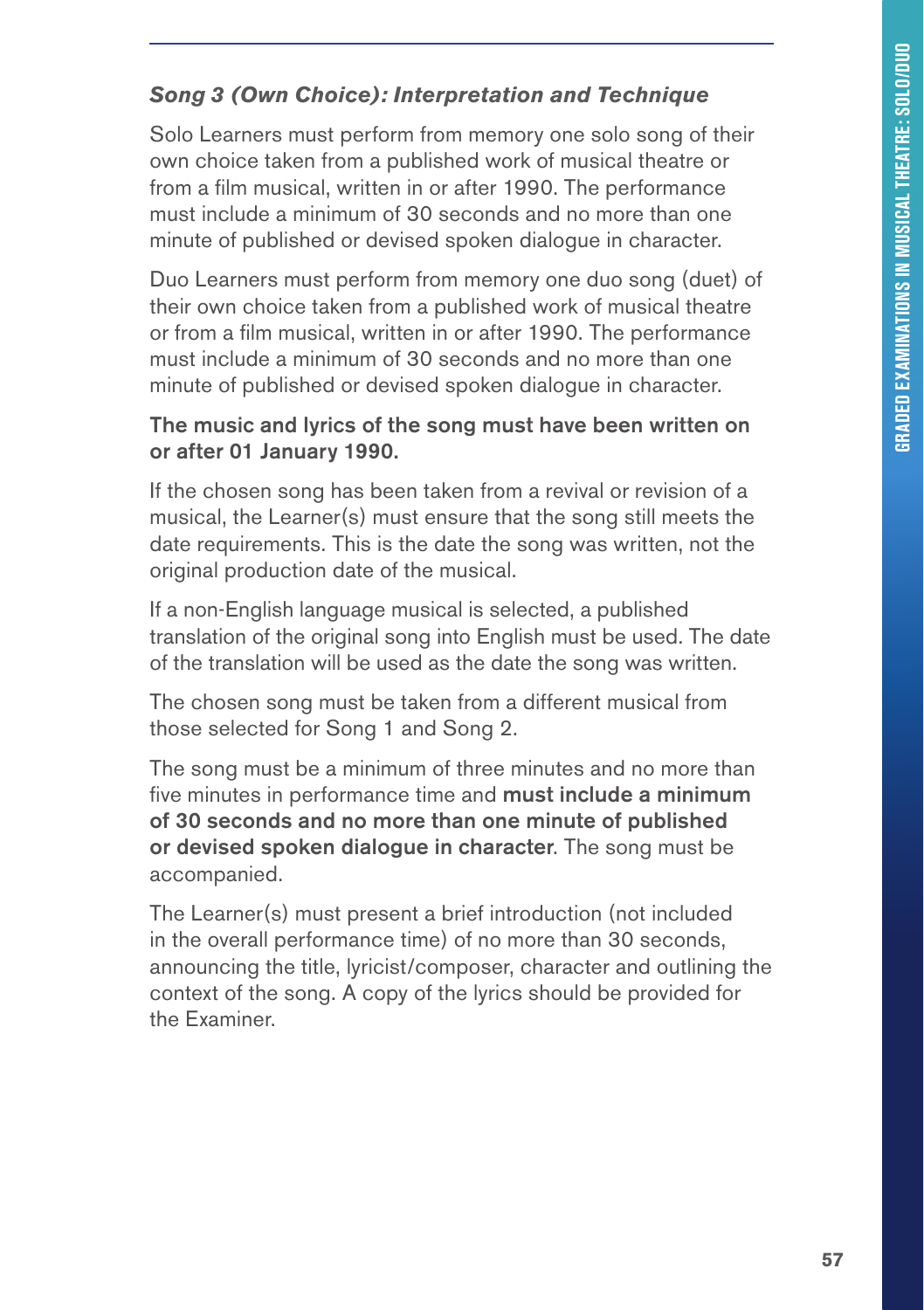For Song 1, Song 2 and Song 3, the Learner(s) must present published or devised spoken dialogue in character within the song. This must be a cohesive part of the performance, either leading naturally into the song and/or linking two sections of the song together and/or concluding the song. The spoken dialogue must be included in the overall performance time of each song and must be a minimum of 30 seconds and no more than one minute in length.

#### *Knowledge*

The Learner(s) will answer questions on the following:

- The character's objective in each chosen song
- How the published or devised spoken dialogue was selected and developed for one of the chosen songs (*selected by the Examiner at the time of the examination*)
- The character's role within the context of the musical or film musical as a whole (*one character from the three performed will be selected by the Examiner at the time of the examination*)
- The work and influences on musical theatre of one of the composers, librettists or lyricists of the chosen songs (*selected by the Examiner at the time of the examination*)
- The vocal techniques required to perform one of the chosen songs (*selected by the Examiner at the time of the examination*).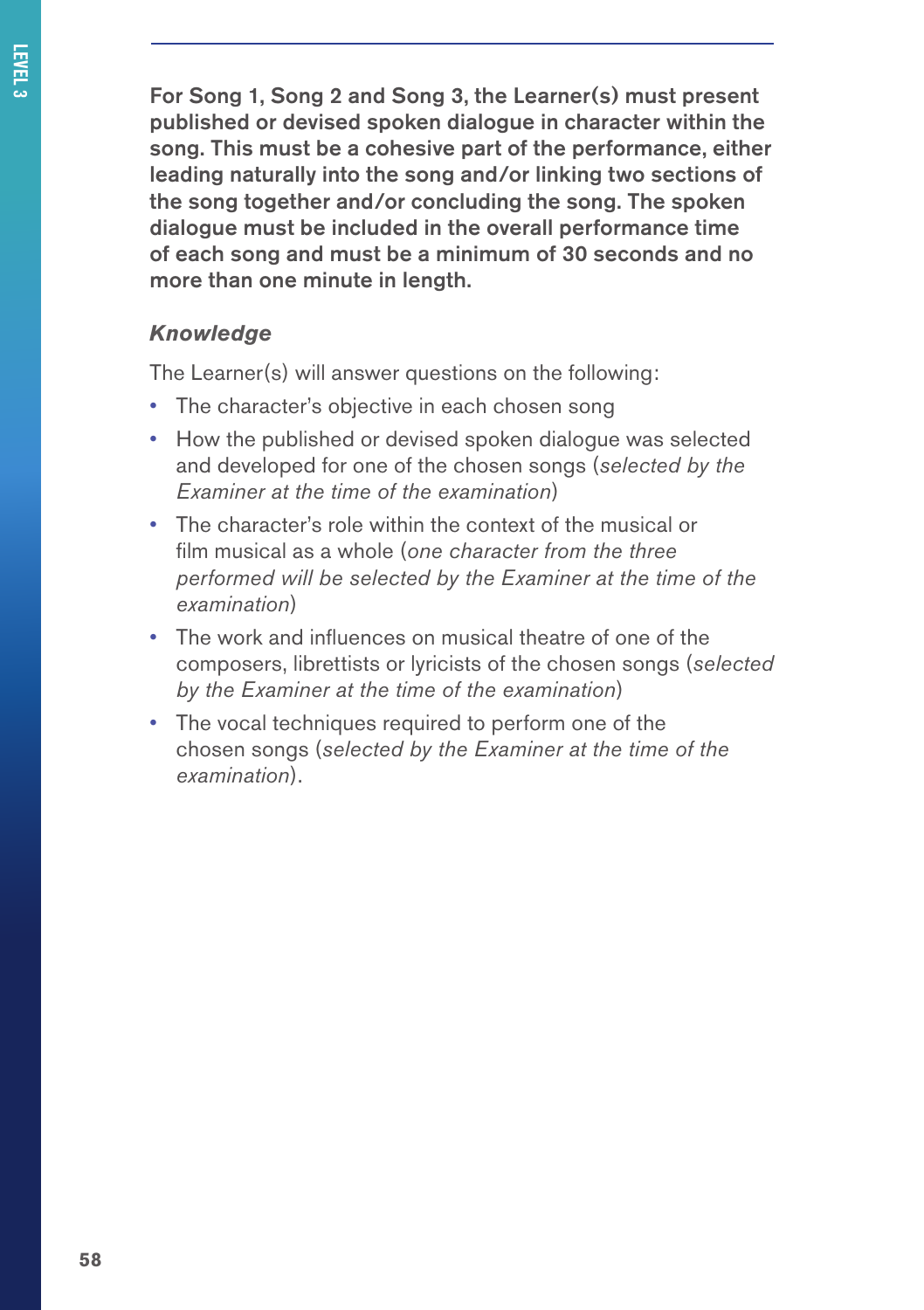## **GRADE 8 – GOLD MEDAL**

Songs can be performed either in the original context of the musical or in a context devised by the Learner(s). The Knowledge questions must be answered in relation to the original context of the musical.

#### *Song 1 (Own Choice): Interpretation and Technique*

Solo Learners must perform from memory one solo song of their own choice taken from a published work of musical theatre or from a film musical, written before 1960. The performance must include a minimum of 30 seconds and no more than one minute of published or devised spoken dialogue in character.

Duo Learners must perform from memory one duo song (duet) of their own choice taken from a published work of musical theatre or from a film musical, written before 1960. The performance must include a minimum of 30 seconds and no more than one minute of published or devised spoken dialogue in character.

#### The music and lyrics of the song must have been written on or before 31 December 1959.

If the chosen song has been selected from a revival or revision of a musical, the Learner(s) must ensure that the song still meets the date requirements. This is the date the song was written, not the original production date of the musical.

If a non-English language musical is selected, a published translation of the original song into English must be used. The date of the translation will be used as the date the song was written.

The chosen song must be taken from a different musical from those selected for Song 2 and Song 3.

The song must be a minimum of three minutes and no more than five minutes in performance time and must include a minimum of 30 seconds and no more than one minute of published or devised spoken dialogue in character. The song must be accompanied.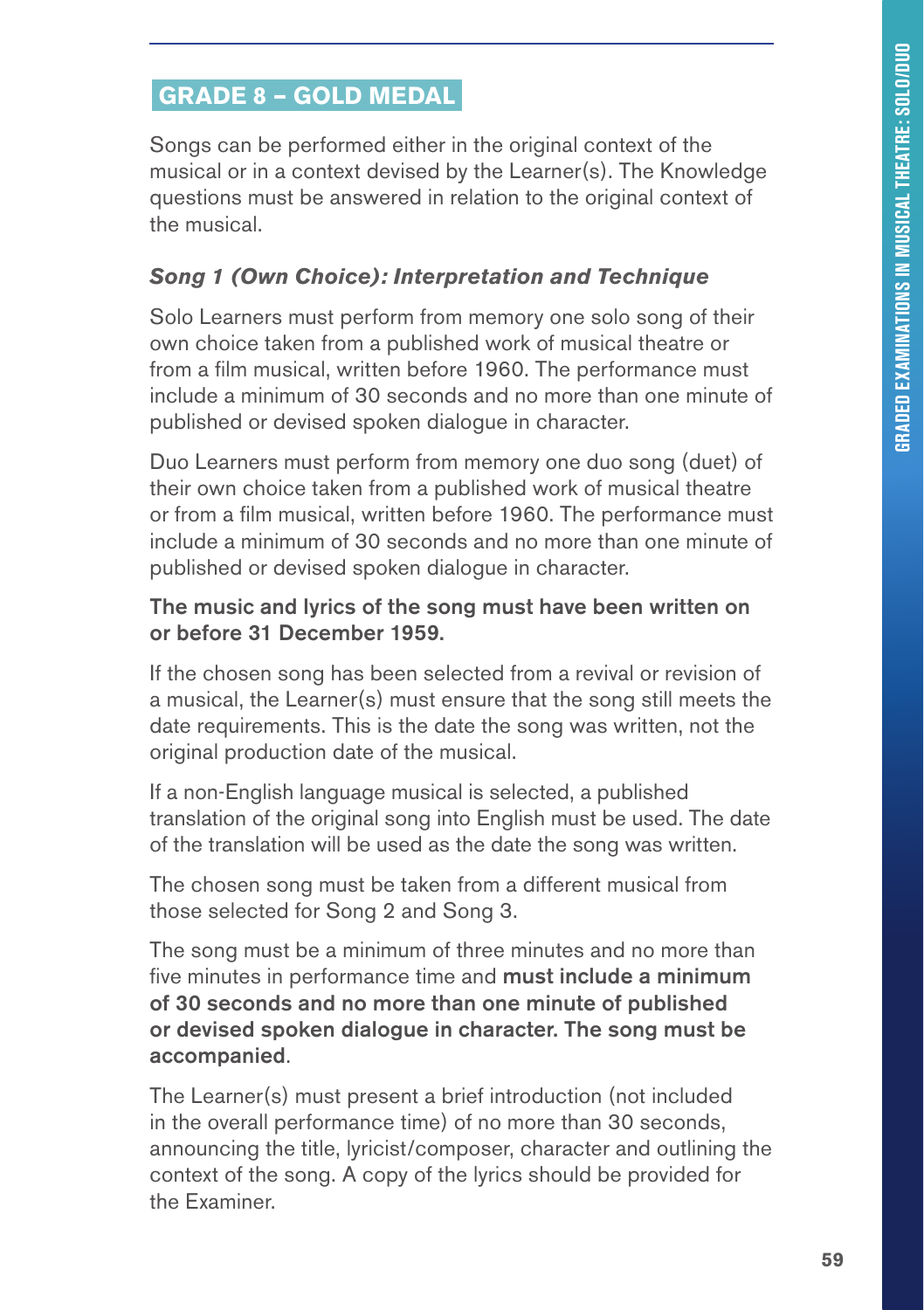#### *Song 2 (Own Choice): Interpretation and Technique*

Solo Learners must perform from memory one solo song of their own choice taken from a published work of musical theatre or from a film musical, written between 1960 and 1990. The performance must include a minimum of 30 seconds and no more than one minute of published or devised spoken dialogue in character.

Duo Learners must perform from memory one duo song (duet) of their own choice taken from a published work of musical theatre or from a film musical, written between 1960 and 1990. The performance must include a minimum of 30 seconds and no more than one minute of published or devised spoken dialogue in character.

#### The music and lyrics of the song must have been written between 01 January 1960 and 31 December 1989.

If the chosen song has been selected from a revival or revision of a musical, the Learner(s) must ensure that the song still meets the date requirements. This is the date the song was written, not the original production date of the musical.

If a non-English language musical is selected, a published translation of the original song into English must be used. The date of the translation will be used as the date the song was written.

The song chosen must be taken from a different musical from those selected for Song 1 and Song 3.

The song must be a minimum of three minutes and no more than five minutes in performance time and must include a minimum of 30 seconds and no more than one minute of published or devised spoken dialogue in character. The song must be accompanied.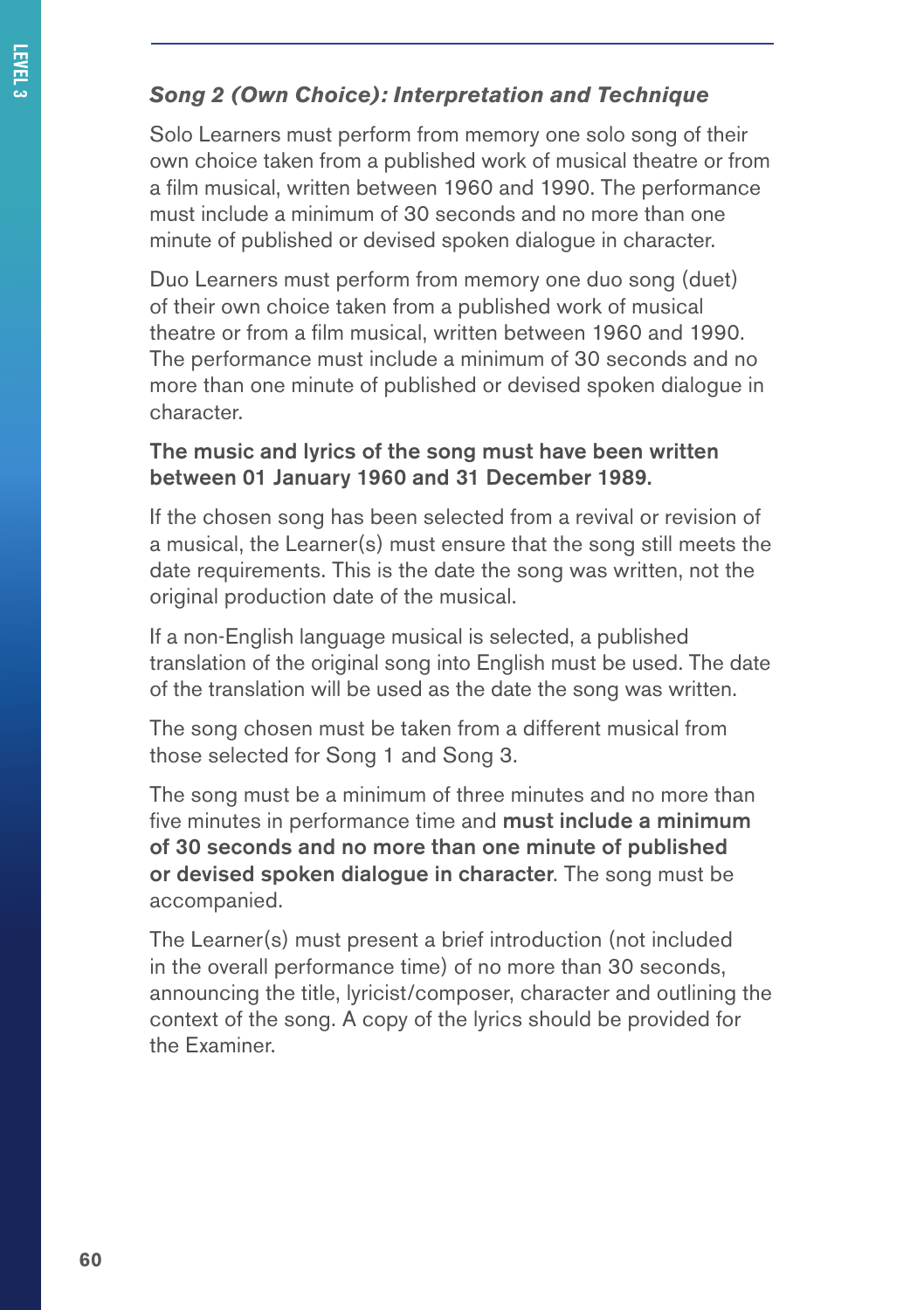#### *Song 3 (Own Choice): Interpretation and Technique*

Solo Learners must perform from memory one solo song of their own choice taken from a published work of musical theatre or from a film musical, written in or after 1990. The performance must include a minimum of 30 seconds and no more than one minute of published or devised spoken dialogue in character.

Duo Learners must perform from memory one duo song (duet) of their own choice taken from a published work of musical theatre or from a film musical, written in or after 1990. The performance must include a minimum of 30 seconds and no more than one minute of published or devised spoken dialogue in character.

#### The music and lyrics of the song must have been written on or after 01 January 1990.

If the chosen song has been selected from a revival or revision of a musical, the Learner(s) must ensure that the song still meets the date requirements. This is the date the song was written, not the original production date of the musical.

If a non-English language musical is selected, a published translation of the original song into English must be used. The date of the translation will be used as the date the song was written.

The chosen song must be taken from a different musical from those selected for Song 1 and Song 2.

The song must be a minimum of three minutes and no more than five minutes in performance time and must include a minimum of 30 seconds and no more than one minute of published or devised spoken dialogue in character. The song must be accompanied.

The Learner(s) must present a brief introduction (not included in the overall performance time) of no more than 30 seconds, announcing the title, lyricist/composer, character and outlining the context of the song. A copy of the lyrics should be provided for the Examiner.

For Song 1, Song 2 and Song 3, the Learner(s) must present published or devised spoken dialogue *in character* within the song. This must be a cohesive part of the performance, either leading naturally into the song and/or linking two sections of the song together and/or concluding the song. The spoken dialogue must be included in the overall performance time of each song and must be a minimum of 30 seconds and no more than one minute in length.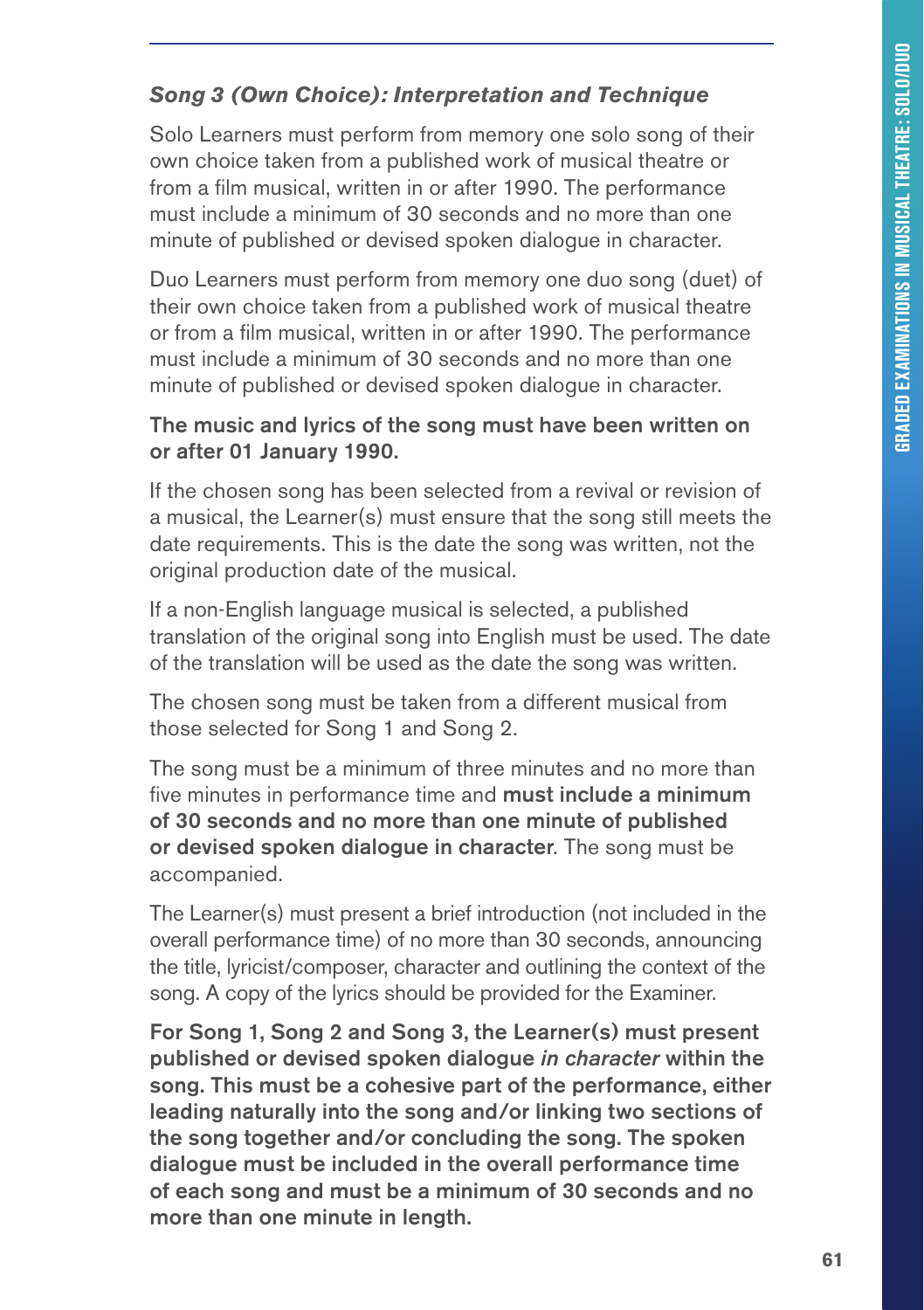#### *Knowledge*

The Learner(s) will answer questions on the following:

- The processes involved in developing the chosen songs for performance
- How the published or devised spoken dialogue was selected and developed for one of the chosen songs (*selected by the Examiner at the time of the examination*)
- The character's role within the context of the musical or film musical as a whole (*one character from the three performed will be selected by the Examiner at the time of the examination*)
- The influences on musical theatre of one of the following practitioners (*chosen by the Learner*):

Bob Fosse, Sonia Friedman, George Gershwin, Rodgers and Hammerstein, Lin Manuel Miranda, Stephen Sondheim, Andrew Lloyd Webber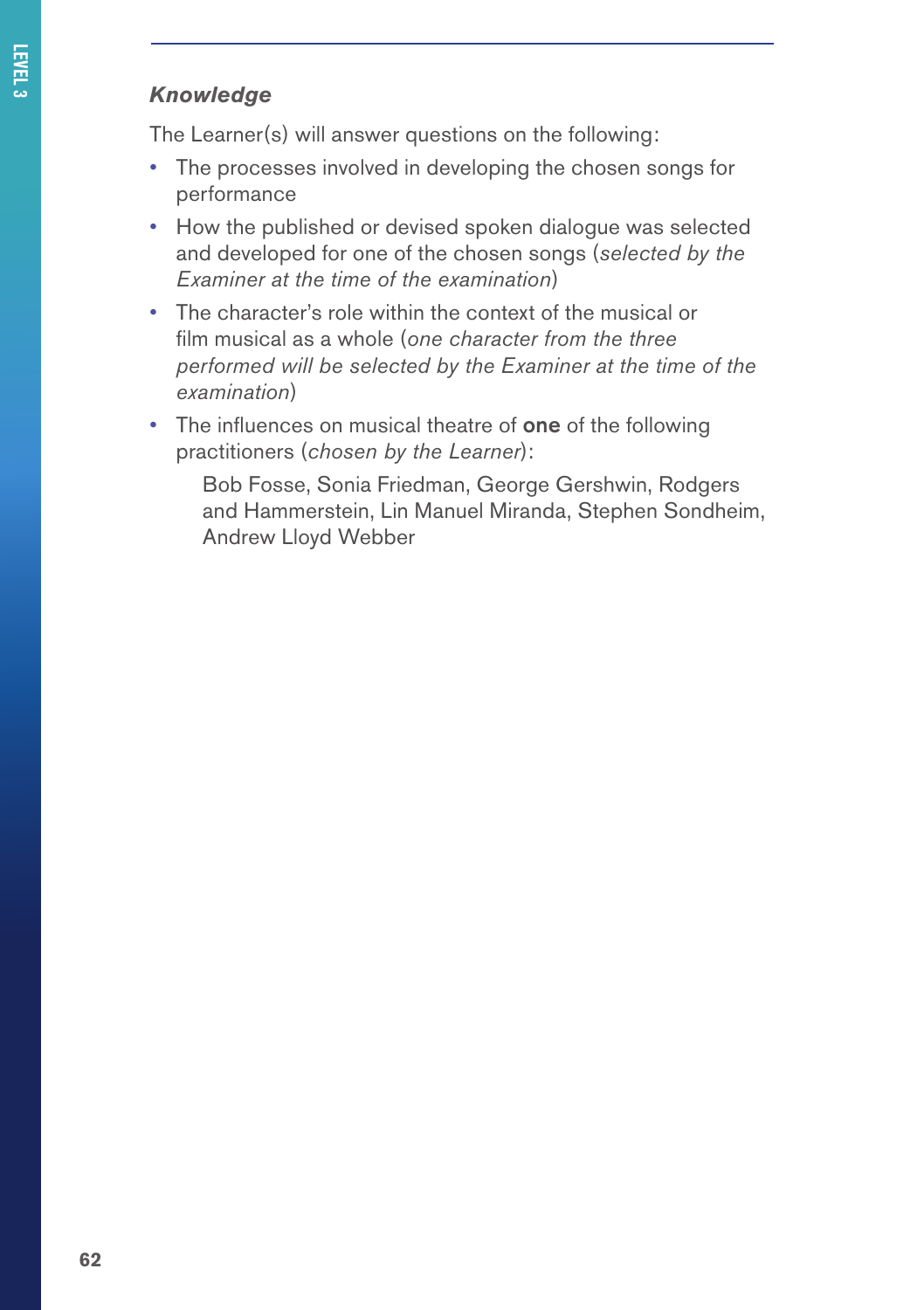## **Level 3 Marking Scheme**

|                        | <b>ASSESSMENT TASK</b> | <b>MARKS</b> | <b>TOTAL MARKS</b> |
|------------------------|------------------------|--------------|--------------------|
| Song 1                 | Interpretation         | 15           | 25                 |
| (Own Choice)           | Technique              | 10           |                    |
|                        | Interpretation         | 15           |                    |
| Song 2<br>(Own Choice) | <b>Technique</b>       | 10           | 25                 |
| Song 3                 | Interpretation         | 15           |                    |
| (Own Choice)           | <b>Technique</b>       | 10           | 25                 |
| Knowledge              |                        |              | 25                 |
| <b>Total Marks</b>     |                        |              | 100                |

## **Attainment Bands**

| <b>AWARD</b>       | <b>TOTAL MARKS</b> |
|--------------------|--------------------|
| Pass               | $50 - 64$          |
| <b>Merit</b>       | $65 - 79$          |
| <b>Distinction</b> | $80+$              |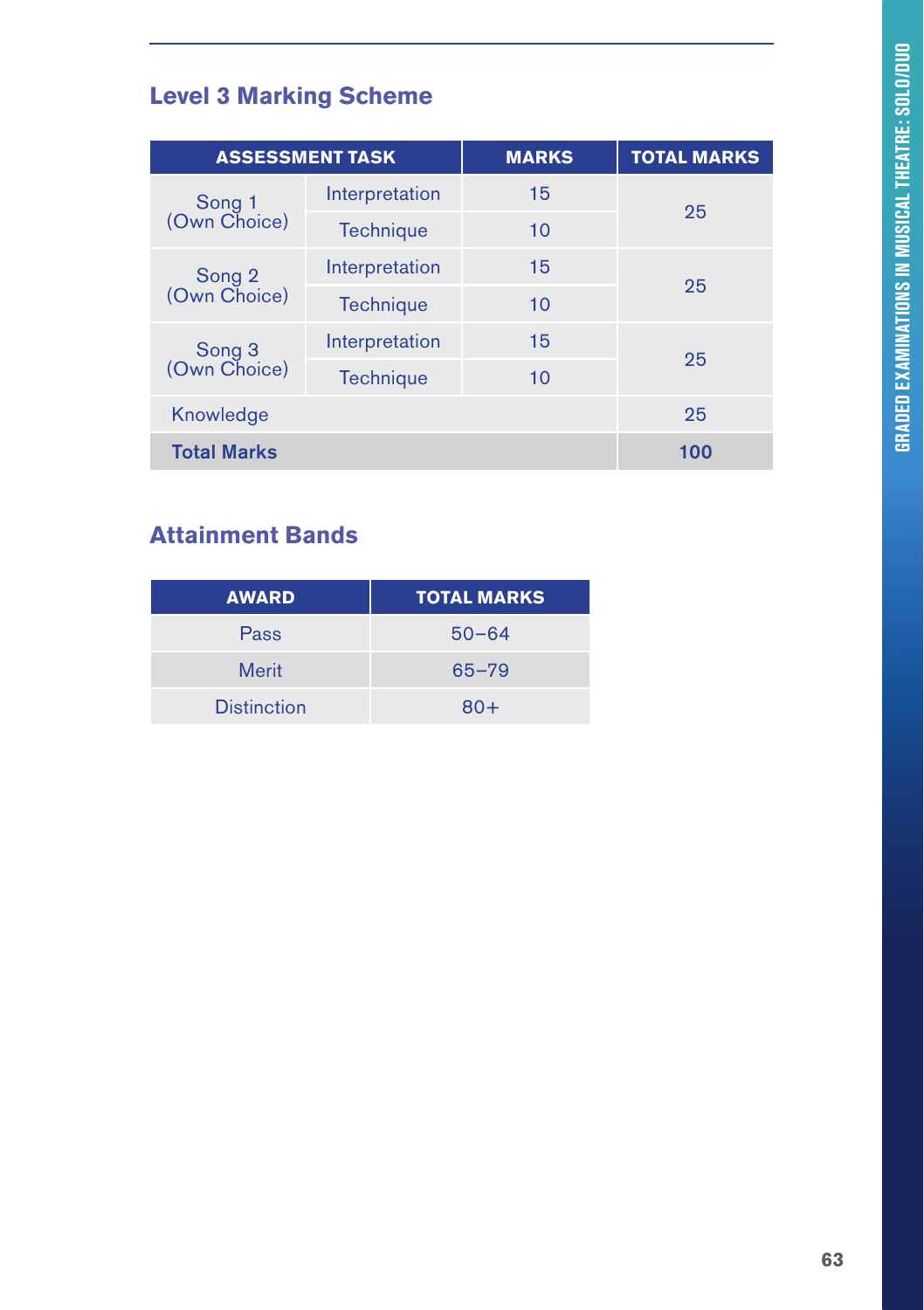## **LEVEL 3: GRADE 6 – BRONZE MEDAL**

| <b>LEARNING OUTCOMES</b>                                                                         | <b>ASSESSMENT CRITERIA</b>                                                                                                                                |  |
|--------------------------------------------------------------------------------------------------|-----------------------------------------------------------------------------------------------------------------------------------------------------------|--|
| <b>LO1 Perform three songs from</b><br>memory, demonstrating an<br>understanding of the material | 1.1<br>Demonstrate understanding<br>of text and subtext                                                                                                   |  |
|                                                                                                  | 1.2 Demonstrate understanding<br>of the intentions and<br>objectives of the characters<br>portrayed                                                       |  |
|                                                                                                  | 1.3 Perform from memory<br>with fluency, focus and<br>spontaneity                                                                                         |  |
| LO2 Use vocal skills in<br>response to the chosen songs                                          | Perform with adequate<br>2.1<br>breathing, voice production<br>and resonance                                                                              |  |
|                                                                                                  | 2.2 Perform with clarity of diction                                                                                                                       |  |
|                                                                                                  | 2.3 Sustain vocal control through<br>to the end of phrases                                                                                                |  |
|                                                                                                  | 2.4 Respond vocally to the<br>demands of the three<br>characterisations                                                                                   |  |
|                                                                                                  | 2.5 Sing with accurate intonation<br>and pitch                                                                                                            |  |
| <b>LO3 Create a physical</b><br>response to the chosen songs                                     | 3.1<br>Communicate the personal<br>characteristics of each<br>character through appropriate<br>stance, movement, gesture(s)<br>and facial expression      |  |
|                                                                                                  | 3.2 Make effective use of the<br>performance space through<br>appropriate staging                                                                         |  |
| <b>LO4 Know and understand the</b><br>content of the chosen songs                                | 4.1<br>Give a summary of the<br>character's objective in each<br>of the chosen songs                                                                      |  |
|                                                                                                  | Give a description of how the<br>4.2 <sup>°</sup><br>published or devised spoken<br>dialogue was selected and<br>developed for one of the<br>chosen songs |  |
|                                                                                                  | Continued $\rightarrow$                                                                                                                                   |  |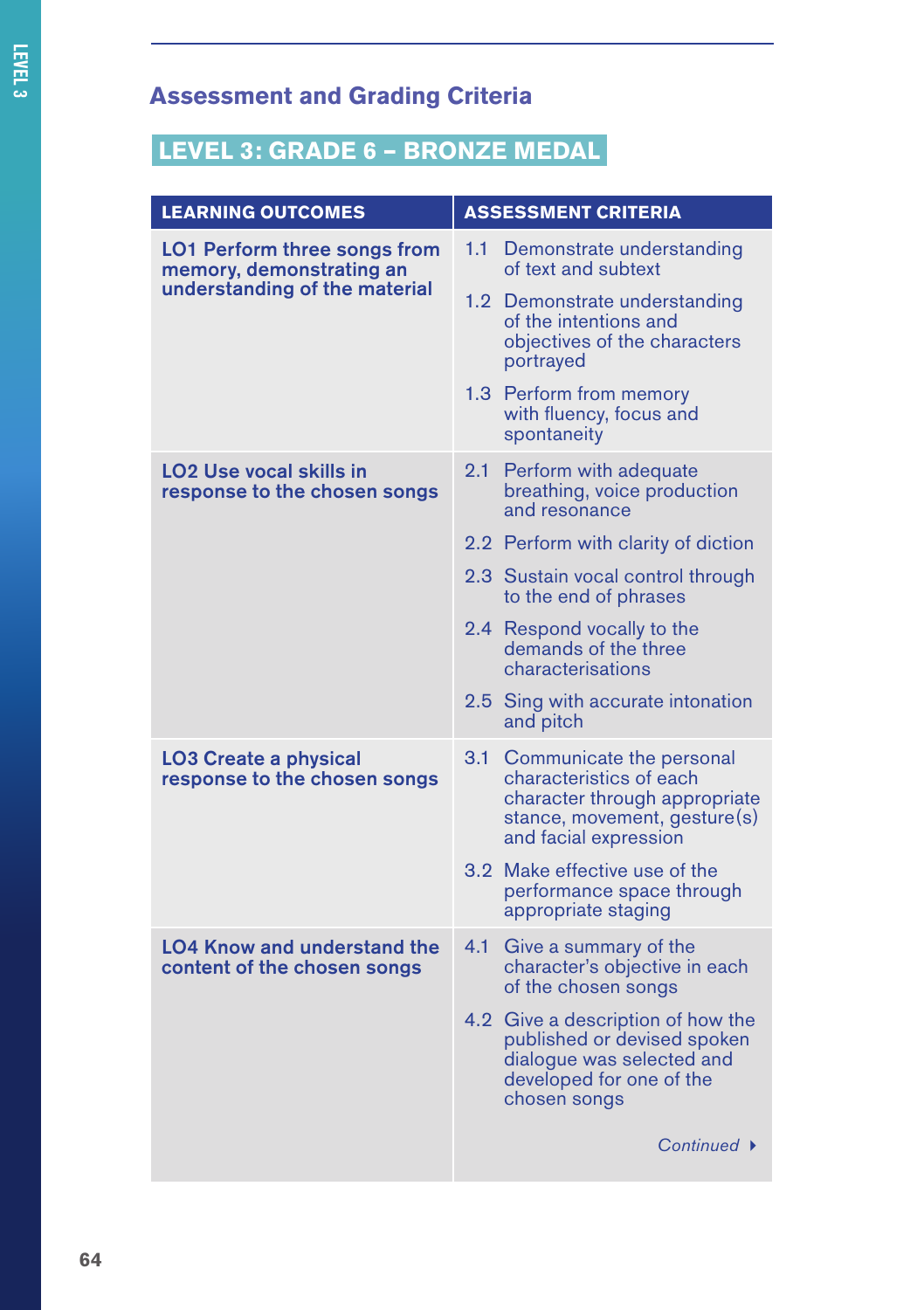| <b>LEARNING OUTCOMES</b>                                                         | <b>ASSESSMENT CRITERIA</b>                                                                                                                       |
|----------------------------------------------------------------------------------|--------------------------------------------------------------------------------------------------------------------------------------------------|
| <b>LO5 Know and understand the</b><br>context of the chosen songs                | 5.1 Give an explanation of the<br>role of one of the characters<br>portrayed, within the context<br>of the musical or film musical<br>as a whole |
|                                                                                  | 5.2 Give an explanation of the<br>musical genre to which each<br>song belongs                                                                    |
| <b>LO6 Know and understand</b><br>the techniques required for<br>musical theatre | 6.1 Give an explanation of the<br>breathing techniques required<br>to support the voice in song                                                  |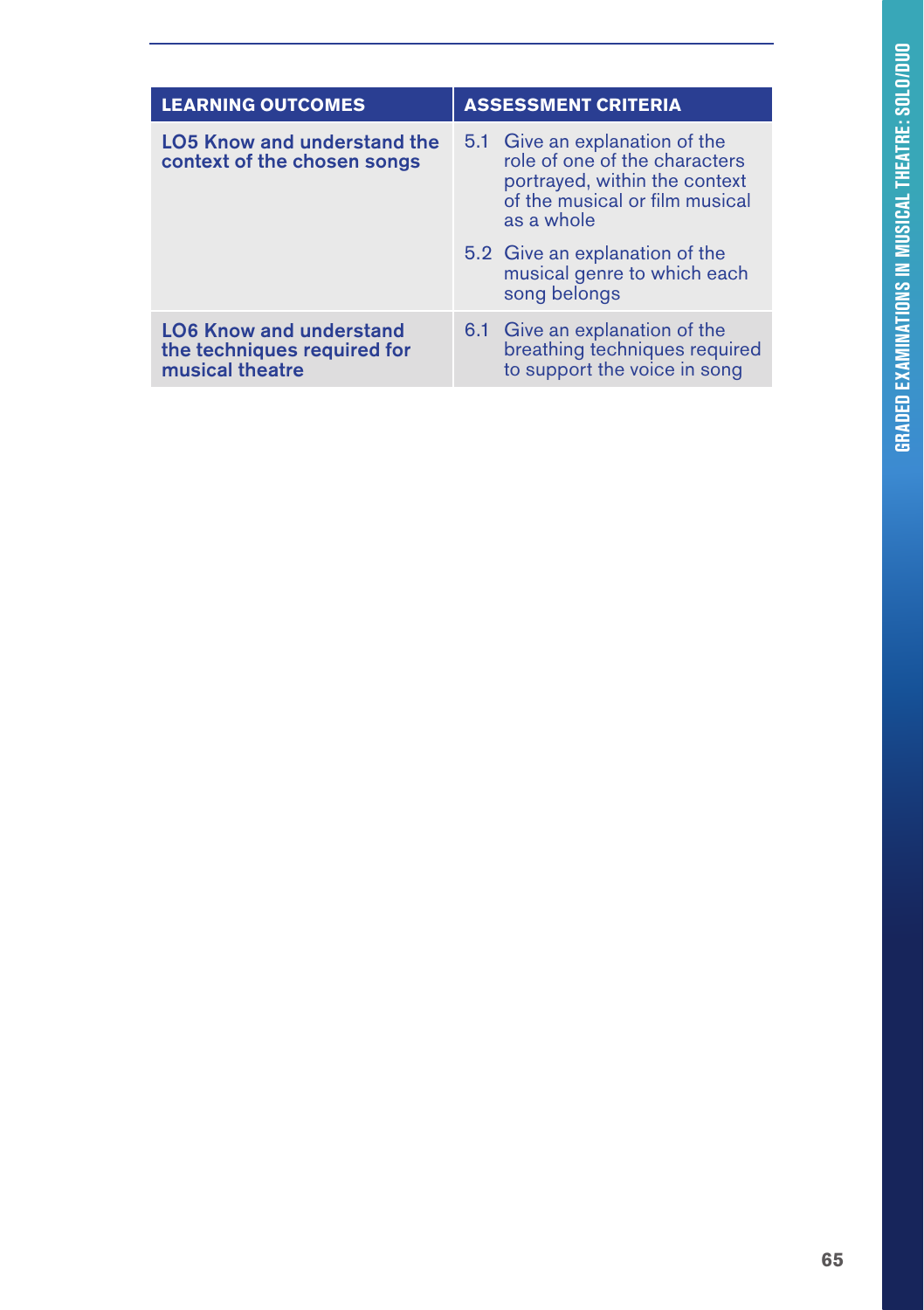## **LEVEL 3: GRADE 7 – SILVER MEDAL**

| <b>LEARNING OUTCOMES</b>                                                                         | <b>ASSESSMENT CRITERIA</b>                                                                                                                           |
|--------------------------------------------------------------------------------------------------|------------------------------------------------------------------------------------------------------------------------------------------------------|
| <b>LO1 Perform three songs from</b><br>memory, demonstrating an<br>understanding of the material | 1.1<br>Demonstrate understanding<br>of text and subtext                                                                                              |
|                                                                                                  | 1.2 Demonstrate understanding<br>of the intentions and<br>objectives of the characters<br>portrayed                                                  |
|                                                                                                  | 1.3 Perform from memory<br>with fluency, focus and<br>spontaneity                                                                                    |
| <b>LO2 Use vocal skills in</b><br>response to the chosen songs                                   | 2.1<br>Perform with adequate<br>breathing, voice production<br>and resonance                                                                         |
|                                                                                                  | 2.2 Perform with clarity of diction                                                                                                                  |
|                                                                                                  | 2.3 Sustain vocal control through<br>to the end of phrases                                                                                           |
|                                                                                                  | 2.4 Respond vocally to the<br>demands of the three<br>characterisations                                                                              |
|                                                                                                  | 2.5 Sing with accurate intonation<br>and pitch                                                                                                       |
| <b>LO3 Create a physical</b><br>response to the chosen songs                                     | 3.1<br>Communicate the personal<br>characteristics of each<br>character through appropriate<br>stance, movement, gesture(s)<br>and facial expression |
|                                                                                                  | 3.2 Make effective use of the<br>performance space through<br>appropriate staging                                                                    |
| <b>LO4 Know and understand the</b><br>content of the chosen songs                                | 4.1<br>Give a summary of the<br>character's objective in each<br>of the chosen songs                                                                 |
|                                                                                                  | 4.2 Give a description of how the<br>published or devised spoken<br>dialogue was selected and<br>developed for one of the<br>chosen songs            |
|                                                                                                  | Continued $\rightarrow$                                                                                                                              |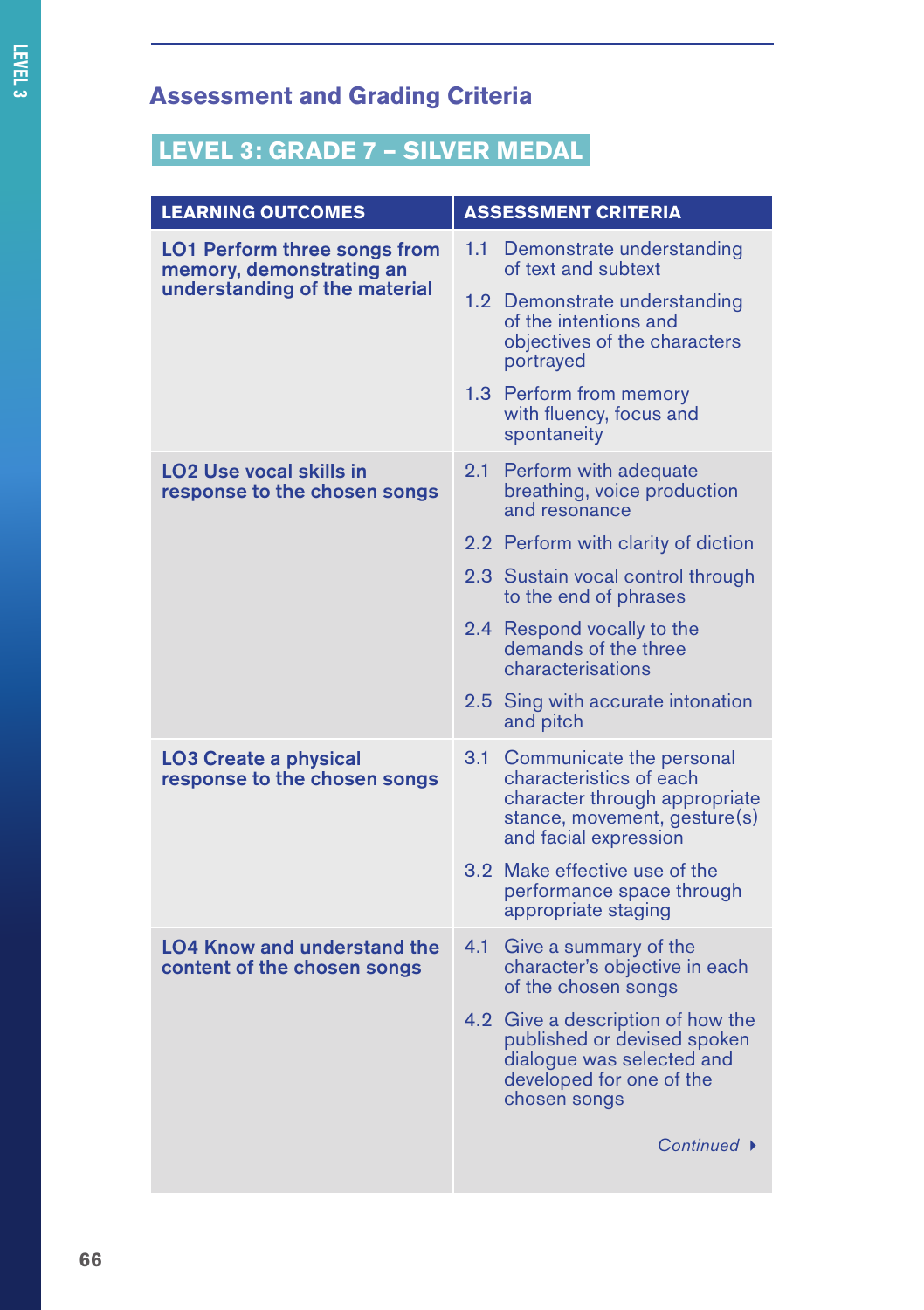| <b>LEARNING OUTCOMES</b>                                                         | <b>ASSESSMENT CRITERIA</b>                                                                                                                            |
|----------------------------------------------------------------------------------|-------------------------------------------------------------------------------------------------------------------------------------------------------|
| <b>LO5 Know and understand the</b><br>context of the chosen songs                | 5.1 Give an explanation of the<br>role of one of the characters<br>portrayed, within the context<br>of the musical or film musical<br>as a whole      |
|                                                                                  | 5.2 Give a description of the<br>work and influence on<br>musical theatre of one of<br>the composers, librettists or<br>lyricists of the chosen songs |
| <b>LO6 Know and understand</b><br>the techniques required for<br>musical theatre | 6.1 Give a description of the<br>vocal techniques required to<br>perform one of the chosen<br>songs                                                   |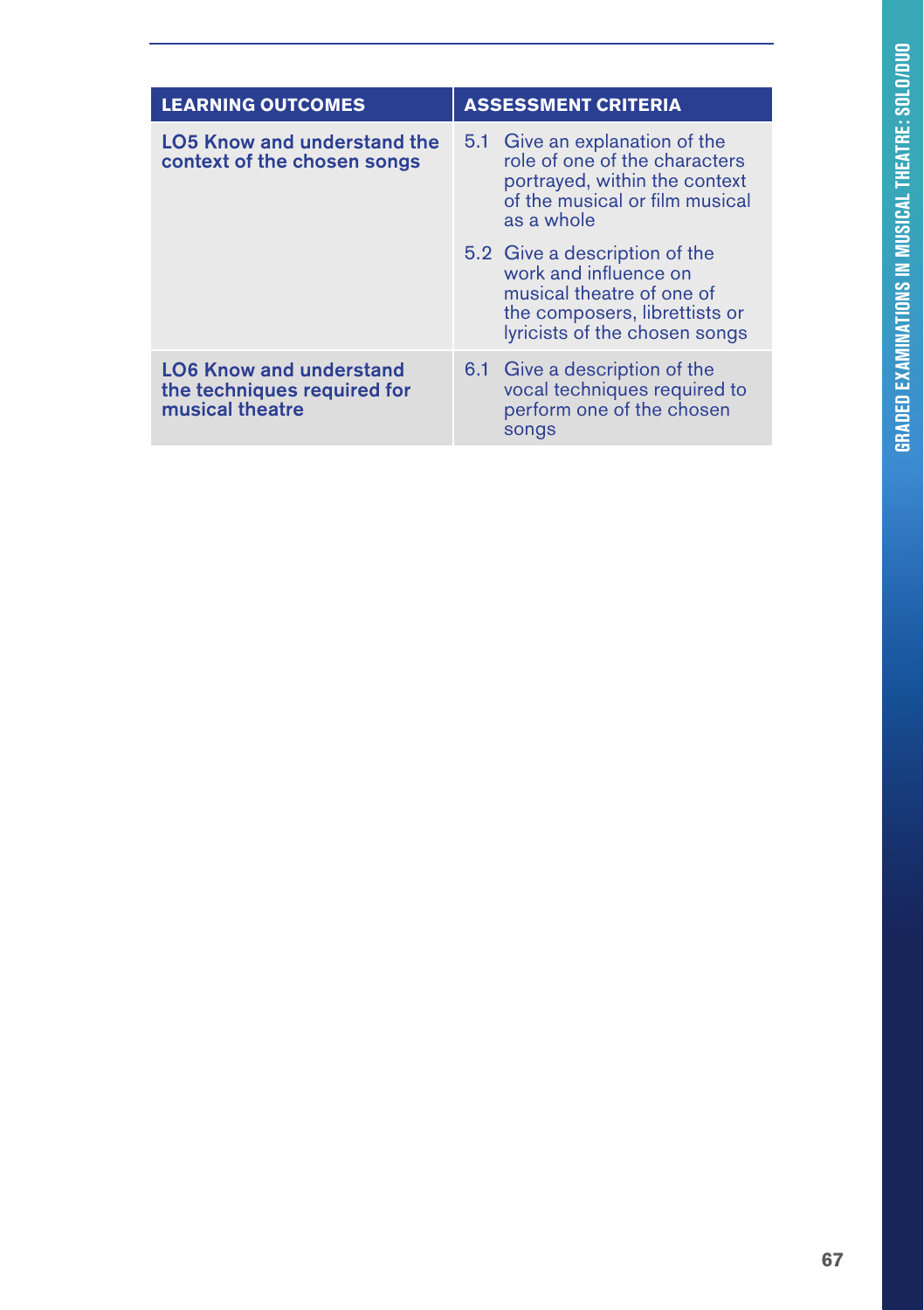## **LEVEL 3: GRADE 8 – GOLD MEDAL**

| <b>LEARNING OUTCOMES</b>                                                                         | <b>ASSESSMENT CRITERIA</b>                                                                                                                           |
|--------------------------------------------------------------------------------------------------|------------------------------------------------------------------------------------------------------------------------------------------------------|
| <b>LO1 Perform three songs from</b><br>memory, demonstrating an<br>understanding of the material | 1.1<br>Demonstrate an<br>understanding of text and<br>subtext                                                                                        |
|                                                                                                  | 1.2 Demonstrate an<br>understanding of the<br>intentions and objectives of<br>the characters portrayed                                               |
|                                                                                                  | 1.3 Perform from memory<br>with fluency, focus and<br>spontaneity                                                                                    |
| <b>LO2 Use vocal skills in</b><br>response to the chosen songs                                   | 2.1<br>Perform with adequate<br>breathing, voice production<br>and resonance                                                                         |
|                                                                                                  | 2.2 Perform with clarity of diction                                                                                                                  |
|                                                                                                  | 2.3 Sustain vocal control through<br>to the end of phrases                                                                                           |
|                                                                                                  | 2.4 Respond vocally to the<br>demands of the three<br>characterisations                                                                              |
|                                                                                                  | 2.5 Sing with accurate intonation<br>and pitch                                                                                                       |
| <b>LO3 Create a physical</b><br>response to the chosen songs                                     | 3.1<br>Communicate the personal<br>characteristics of each<br>character through appropriate<br>stance, movement, gesture(s)<br>and facial expression |
|                                                                                                  | 3.2 Make effective use of the<br>performance space through<br>appropriate staging                                                                    |
| <b>LO4 Know and understand the</b><br>content of the chosen songs                                | Give an explanation of<br>4.1<br>the processes involved in<br>developing the three songs<br>for performance                                          |
|                                                                                                  | 4.2 Give a description of how the<br>published or devised spoken<br>dialogue was selected and<br>developed for one of the<br>chosen songs            |
|                                                                                                  | Continued $\rightarrow$                                                                                                                              |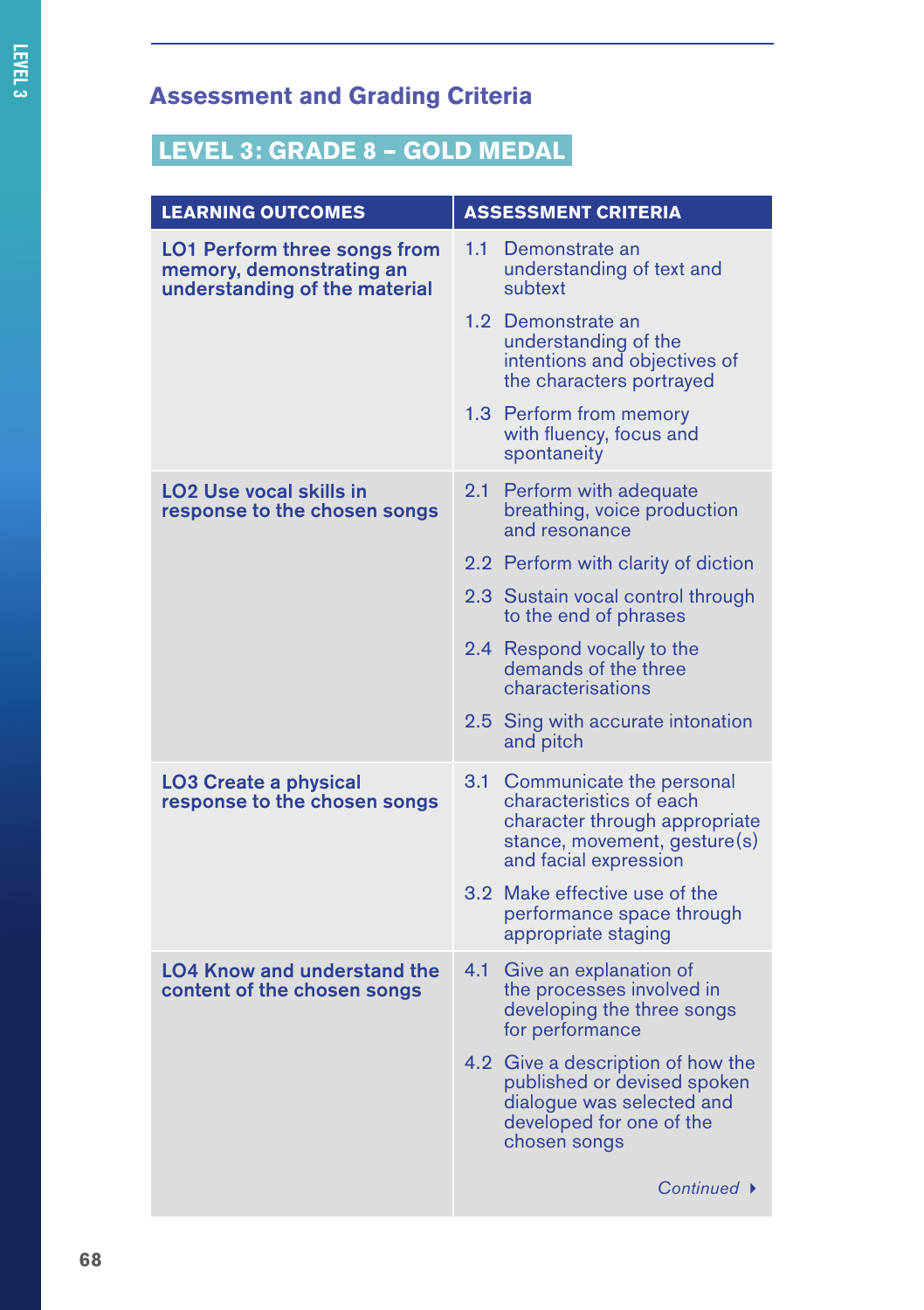| <b>LEARNING OUTCOMES</b>                                                                          | <b>ASSESSMENT CRITERIA</b>                                                                                                                       |
|---------------------------------------------------------------------------------------------------|--------------------------------------------------------------------------------------------------------------------------------------------------|
| <b>LO5 Know and understand the</b><br>context of the chosen songs                                 | 5.1 Give an explanation of the<br>role of one of the characters<br>portrayed, within the context<br>of the musical or film musical<br>as a whole |
| <b>LO6 Know and understand the</b><br>influences on musical theatre<br>of one chosen practitioner | 6.1 Give a summary of the<br>influences on musical theatre<br>of one chosen practitioner                                                         |

The following information describes what skills and knowledge a Learner needs to present in order to attain marks for Pass, Merit or Distinction for Level 3 Solo/Duo Musical Theatre Examinations. A Learner who completes the external assessment but either does not meet the minimum pass criteria mark for a Pass or fails to satisfy one or more of the stated Assessment Criteria will be graded as a Fail. This is irrespective of the total marks accumulated. Duologue Learners are assessed individually against the Assessment Criteria.

#### *Distinction (80–100 Marks)*

A Learner who achieves a Distinction grade will have demonstrated a detailed understanding of the text, sub-text, intentions and objectives of the characters within the chosen material, performed from memory. The Learner will have used the performance space effectively with appropriate staging and use of personal characteristics throughout. They will have also sung with sustained vocal control, using appropriate breathing, voice production and resonance throughout. They will have sung with fluency, focus, clear diction and accurate intonation and pitch, responding to the vocal demands of characterisations with spontaneity throughout. The Learner will have given detailed answers in response to the questions about their chosen songs. They will have given a detailed explanation of the breathing techniques required to support the voice in song (Grade 6 only), vocal techniques required to perform one of the songs (Grade 7 only), and the influences on musical theatre of one chosen practitioner (Grade 8 only).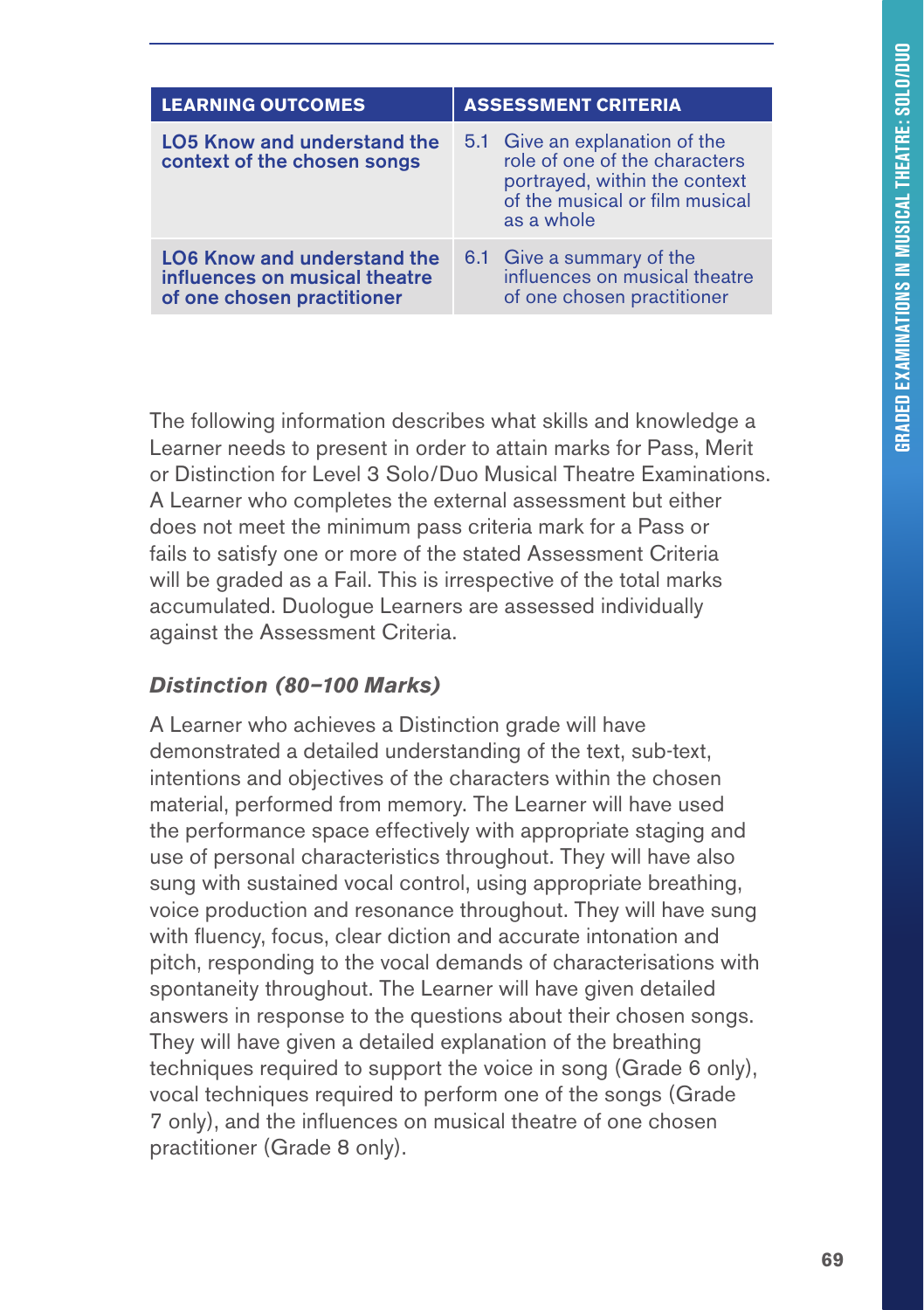#### *Merit (65–79 Marks)*

A Learner who achieves a Merit grade will have demonstrated a secure understanding of the text, sub-text, intentions and objectives of the characters within the chosen material, performed from memory. The Learner will have used the performance space effectively with appropriate staging and use of personal characteristics most of the time. They will have also sung with sustained vocal control, using appropriate breathing, voice production and resonance most of the time. They will have sung with fluency, focus, clear diction and accurate intonation and pitch, responding to the vocal demands of characterisations with spontaneity most of the time. The Learner will have given secure answers in response to the questions about their chosen songs. They will have given a secure explanation of the breathing techniques required to support the voice in song (Grade 6 only), vocal techniques required to perform one of the songs (Grade 7 only), and the influences on musical theatre of one chosen practitioner (Grade 8 only).

#### *Pass (50–64 Marks)*

A Learner who achieves a Pass grade will have demonstrated a basic understanding of the text, sub-text, intentions and objectives of the characters within the chosen material, performed from memory. The Learner will have used the performance space effectively with appropriate staging and use of personal characteristics some of the time. They will have also sung with sustained vocal control, using appropriate breathing, voice production and resonance some of the time. They will have sung with fluency, focus, clear diction and accurate intonation and pitch, responding to the vocal demands of characterisations with spontaneity some of the time. The Learner will have given basic answers in response to the questions about their chosen songs. They will have given a basic explanation of the breathing techniques required to support the voice in song (Grade 6 only), vocal techniques required to perform one of the songs (Grade 7 only), and the influences on musical theatre of one chosen practitioner (Grade 8 only).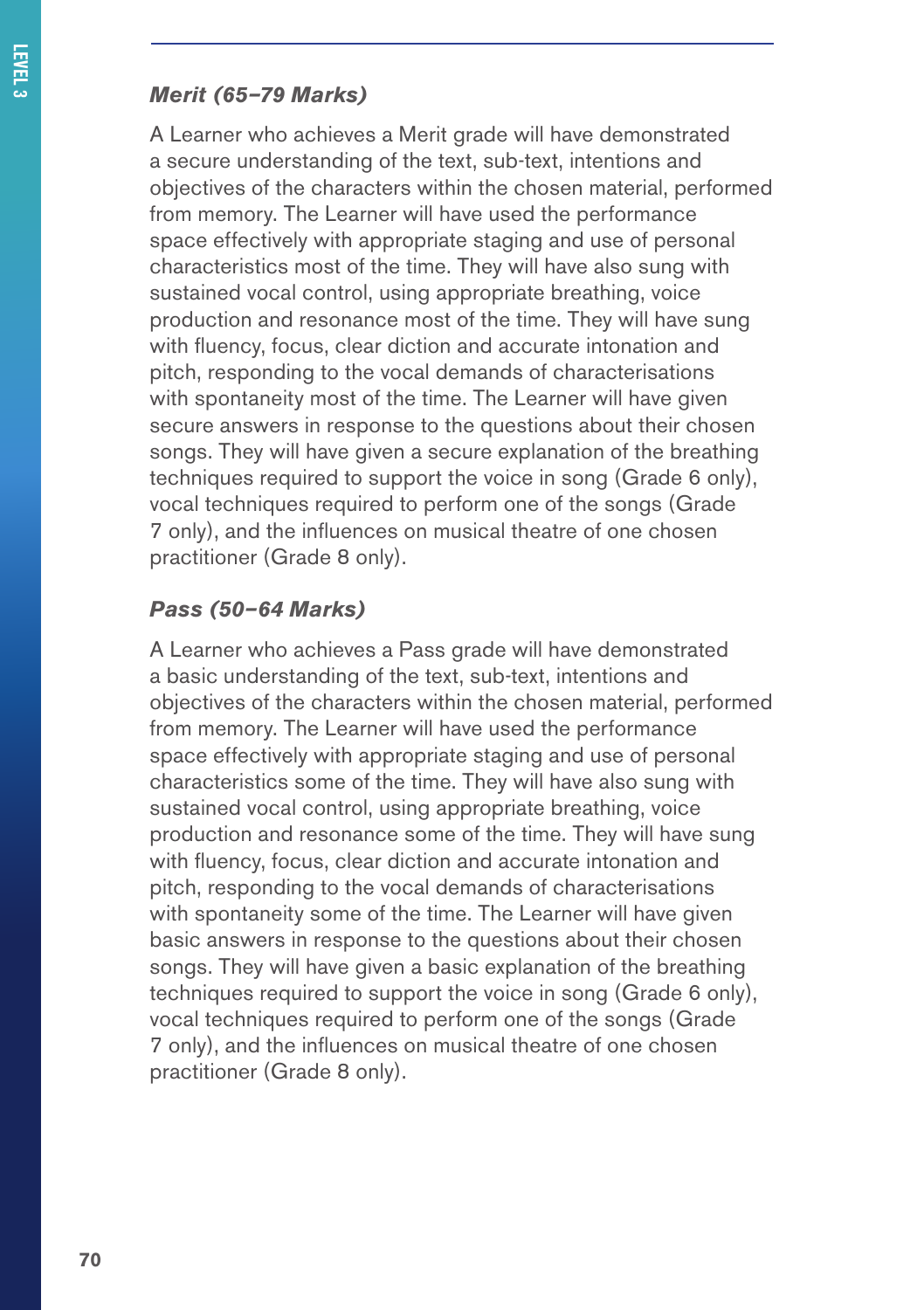#### *Fail (0–49 Marks)*

A Learner whose examination is graded as a Fail will have been unable to demonstrate an understanding of the material and memory will have been insufficient. They will not have responded with appropriate vocal skills or they will not have created an effective physical response to the chosen material. There will have been an insufficient understanding of repertoire, content, context or techniques required for the subject area and Grade.

It should also be noted that a Learner who completes the external assessment but who either does not meet the minimum pass criteria mark for a Pass or fails to satisfy one or more of the stated Assessment Criteria (irrespective of the total marks they accumulate) will be graded as a Fail.

In these circumstances, the Examiner will identify the Assessment Criteria/Criterion not met in the Learner Examination Report (LER).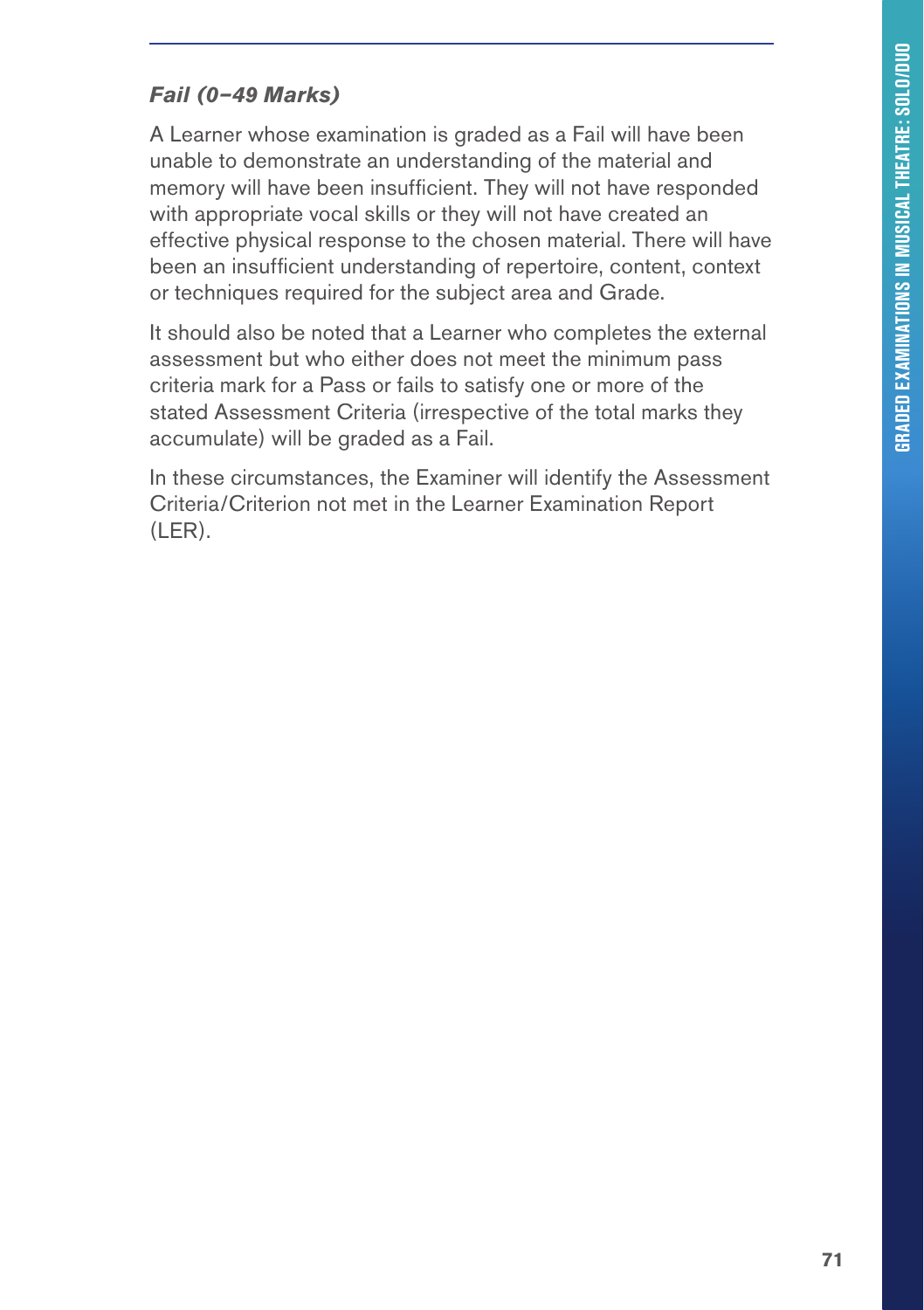## **Glossary of Terms: Syllabus Terminology**

- assessment the process of assessing the Learner against the Assessment Criteria.
- Assessment Criteria descriptions of the requirements a Learner is expected to meet to demonstrate that a Learning Outcome has been achieved.
- Award a Qualification with a credit value between 1 and 12.
- Certificate a Qualification with a credit value between 13 and 36.
- credit an award made to a Learner in recognition of the achievement of the designated Learning Outcomes/ Assessment Criteria.
- Guided Learning Hours (GLH) the number of hours of teacher-supervised or directed study time required to teach a Qualification or the Unit of a Qualification. It excludes Learner initiated study.
- Learning Outcome (LO) a statement of what a Learner can be expected to know, understand or do as a result of a process of learning.
- Level an indication of the relative demand, complexity and depth of achievement.
- Qualification an Award made to a Learner for the achievement of the specified combination of credits, or credits and exemptions, required for that Award.
- Qualification syllabus specification a detailed statement defining the purpose, content, structure and assessment arrangements for a Qualification.
- Qualification Title a short description of the Level, size and content of a Qualification.
- Spoken Song a song from a published piece of musical theatre or film musical, performed as a spoken dramatic monologue/ duologue, without melody and rhythm.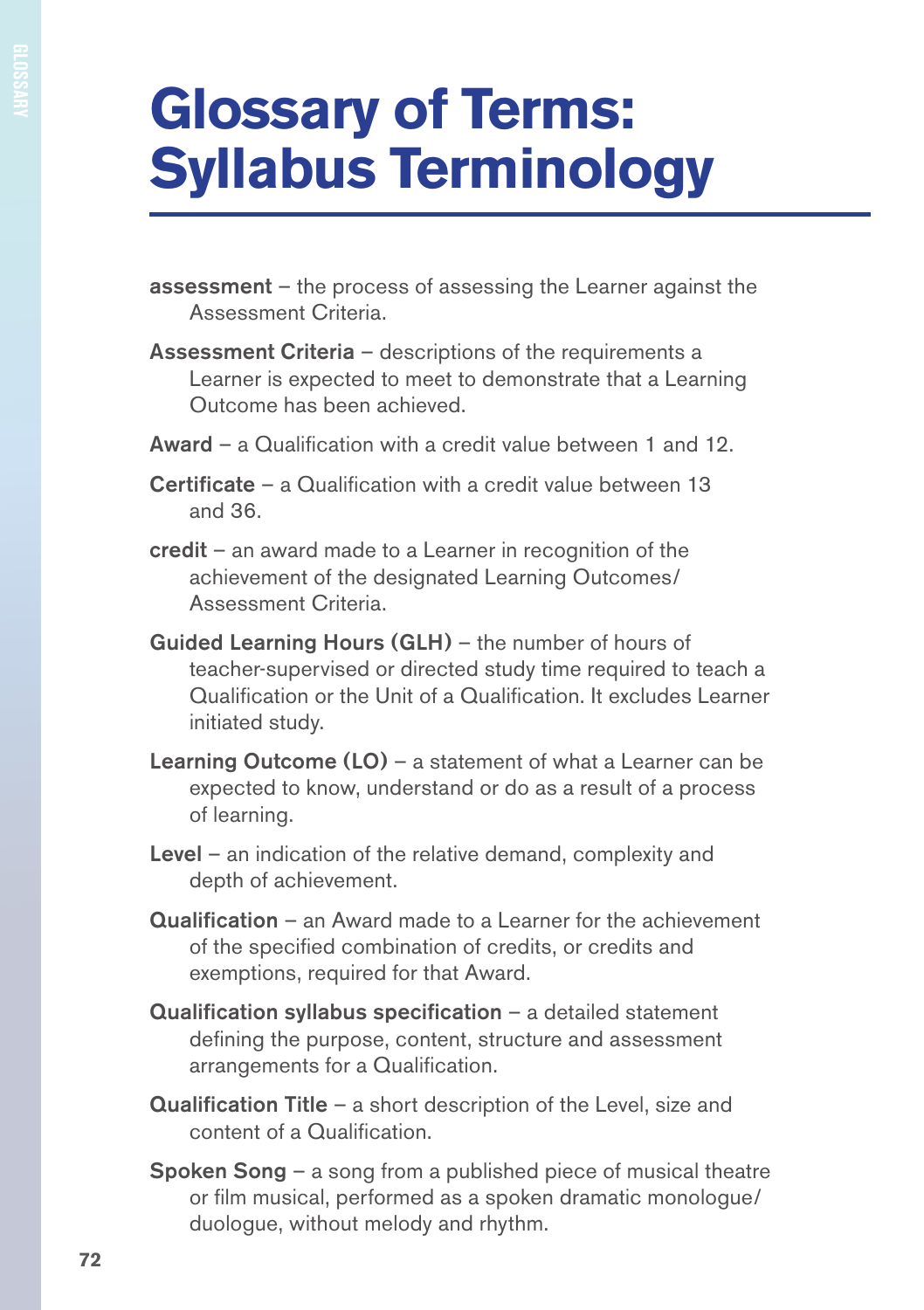- spoken dialogue a short piece of spoken text, in character within the song. This must be a cohesive part of the performance, either leading naturally into the song and/or linking two sections of the song together and/or concluding the song.
- Total Qualification Time (TQT) Total Qualification Time is split into three components: guided learning, directed study and dedicated assessment. It includes Learner initiated study.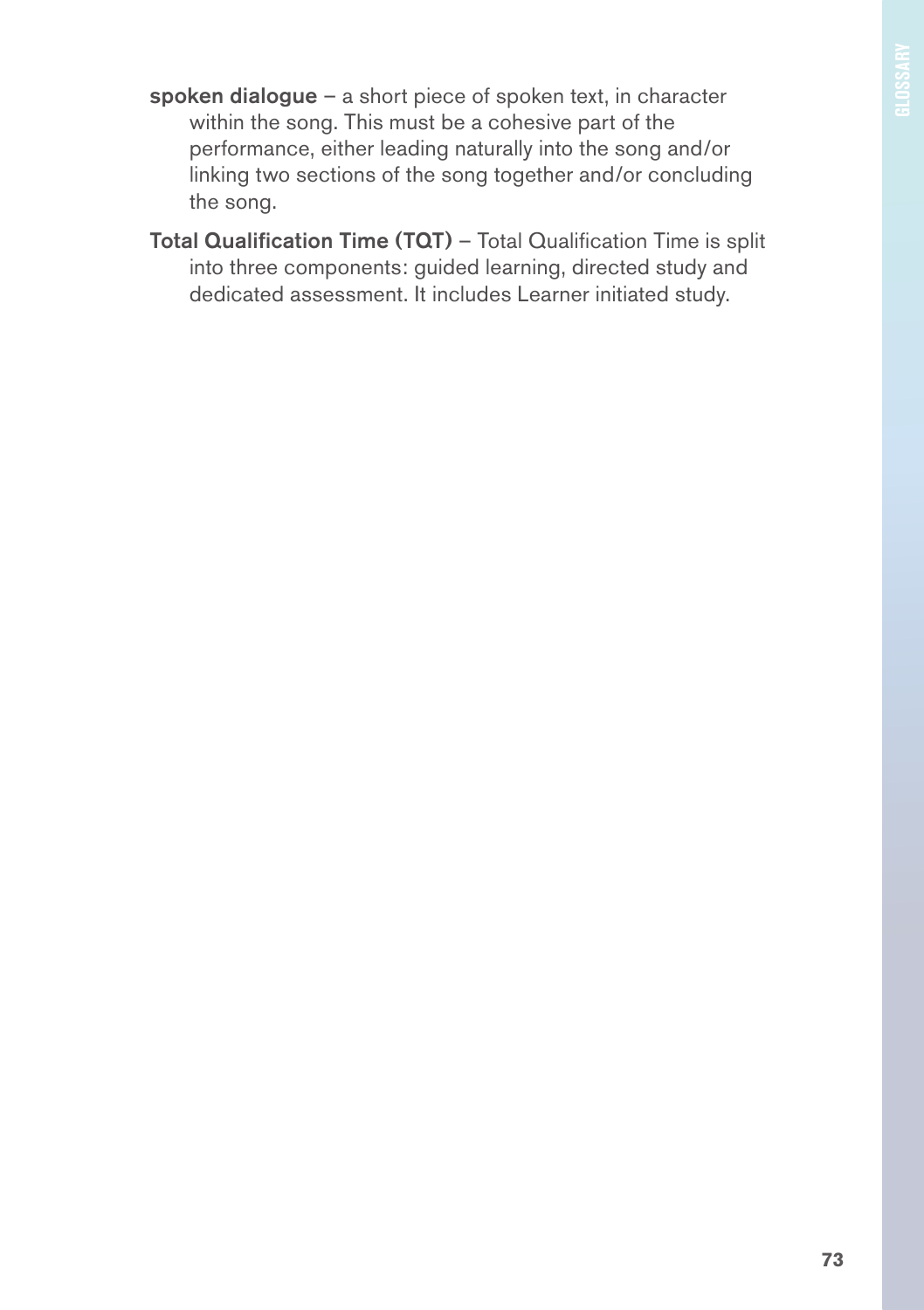## **Glossary of Terms: Syllabus Content**

*Please note: these definitions should only be used as an initial starting place when preparing for the Knowledge sections of examinations, and Learners are encouraged to explore these terms in greater depth using other sources.*

- acting through song bringing a character to life through the sequences of thought and melodic phrasing created by the lyricist and composer.
- audibility using sufficient breath and resonance appropriate to the size of the performance space and for the needs of the character.
- character intentions and objectives clarifying what the character wants, desires or needs through each action, spoken/sung line and the spaces between the words/lyrics.
- clarity of diction  $-$  articulating sufficiently, without losing the sense or flow of the song, in order to be understood clearly.
- context the situation and world of the musical or film musical.
- facial expression using the face to express the character's emotions.
- focus maintaining concentration and involvement with the song and the character being portrayed.
- genre a set type or category of theatre. Musical Theatre is a genre which combines songs, spoken dialogue and dance to tell a story. It is also different to a play with music as Musical Theatre gives equal importance to all elements within a production. Examples include book musical, concept musical, Golden Age musical, jukebox musical, revue musical, and pop/rock musical.
- gesture movement of the hands, arms and/or head to convey an idea or meaning.
- intonation the pattern or melody of pitch changes within a song.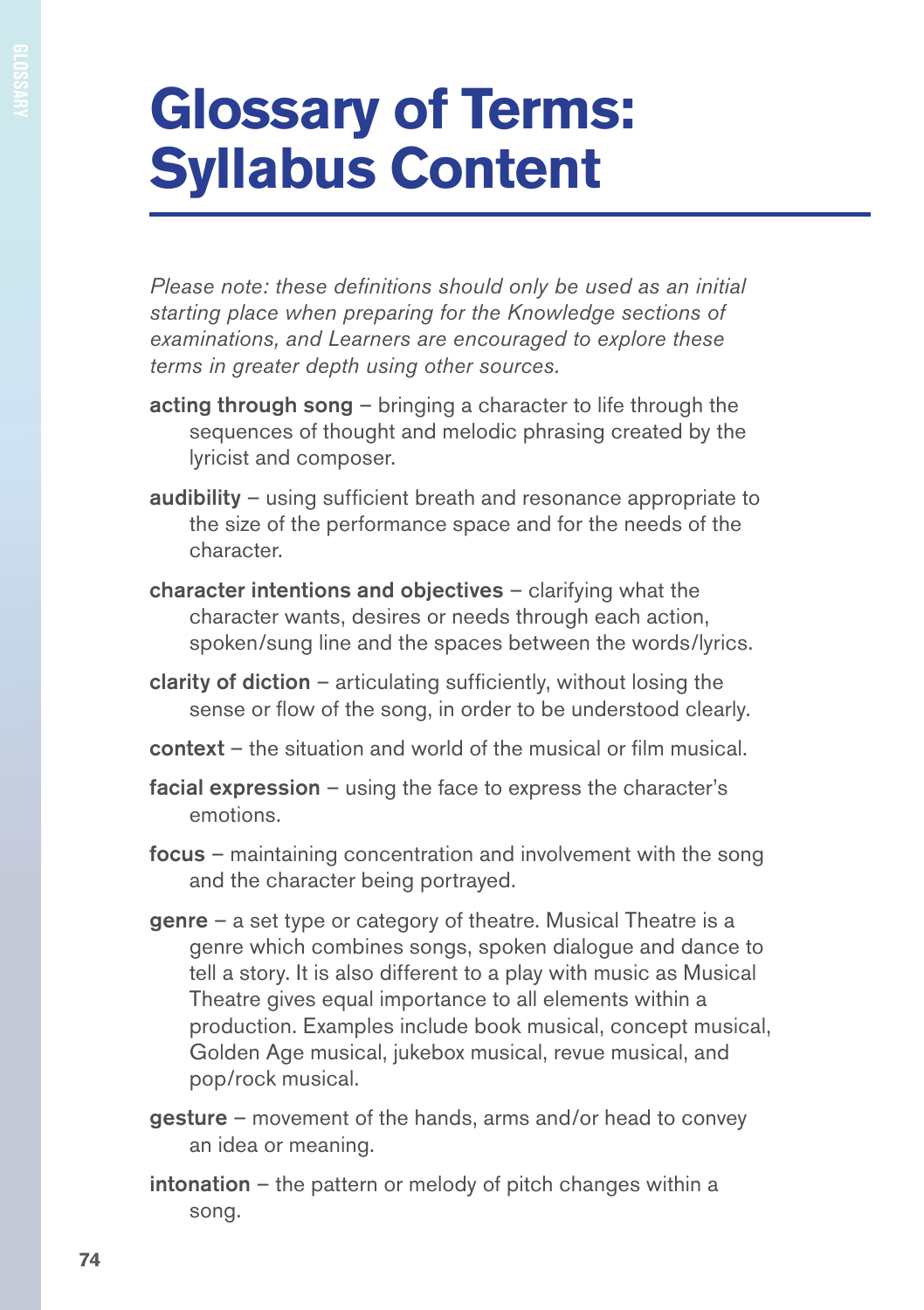- key theme  $-$  a recurring idea or subject in the song or in the musical or film musical from which the song has been taken.
- location where the song takes place.
- meaning clarifying what the character is thinking and the sense behind their words and/or actions.
- melody the arrangement of single notes to form a sequence in musical composition.
- mood conveying what the character is feeling and the emotion behind their words and/or actions and the atmosphere created.
- performance space the area in which the Learner performs.
- personal characteristics what a character looks like, noting any distinguishing features. This will affect the Learner's use of movement, stance, posture, gesture, facial expression etc.
- physical response responding to the imagery of the song nonverbally.
- pitch the degree of height or depth of a tone or sound.
- place and period creating a sense of the world in which the character lives.
- plot the main story and/or events of the musical or film musical.
- published a text which is available to the public either in a printed book, e-book, or online.
- resonance the amplification and colour of a musical tone produced by vibrations in the head and chest cavity.
- revision to make changes to something that is written in order to improve it.
- revival restaging of a stage production after its original run has closed. New material may be added.
- rhythm the patterning of musical sound affected by differences in timing, duration, and/or stress of consecutive notes.
- situation  $-$  what is happening in the song.
- spontaneity  $-$  as if the song is being performed for the very first time.